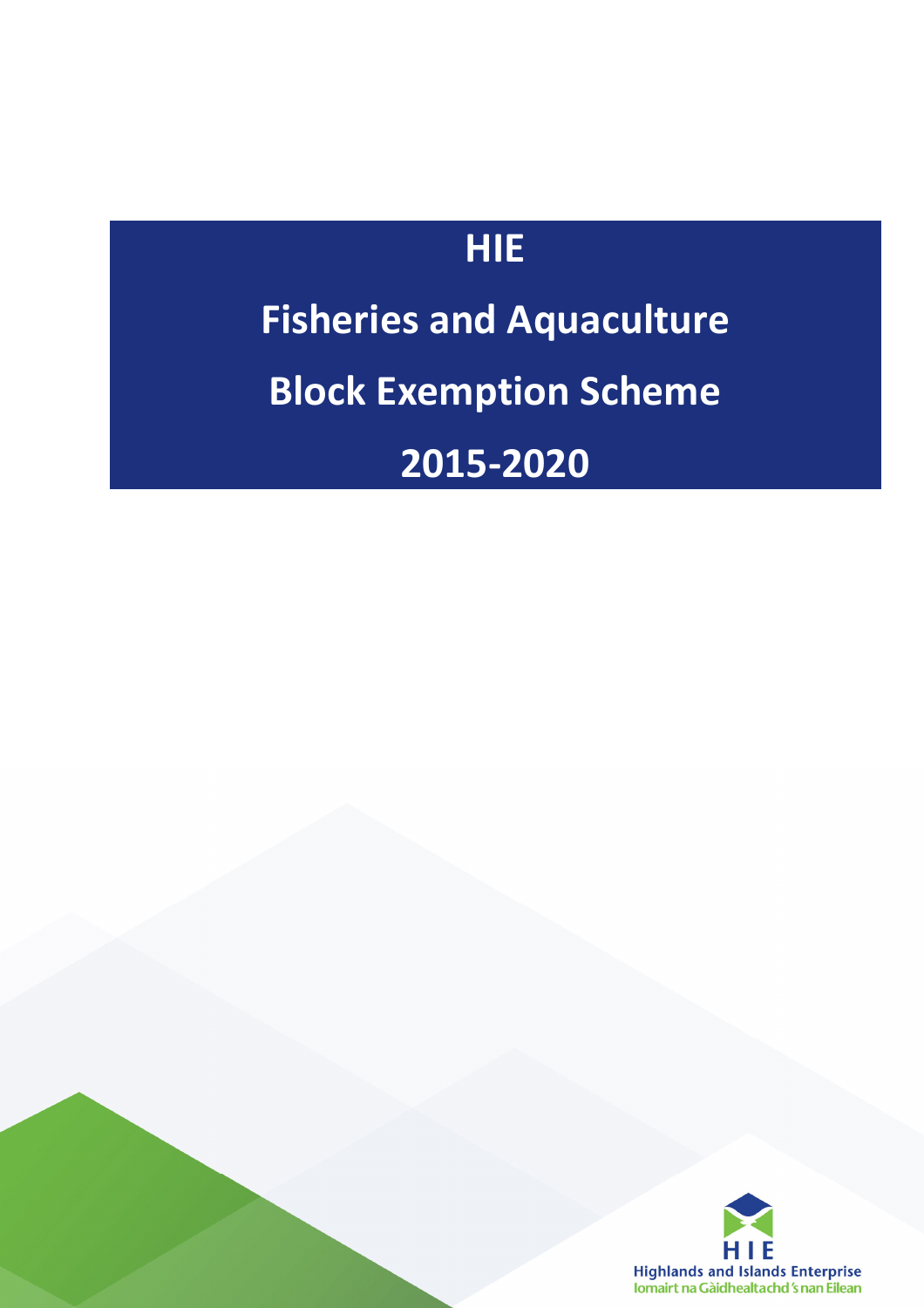# **Contents**

| Article 16 Aid to promote human capital, job creation and social dialogue in the fishing sector  11 |
|-----------------------------------------------------------------------------------------------------|
| Article 17 Aid to facilitate diversification and new forms of income in the fishing sector 13       |
|                                                                                                     |
| Article 23 Aid to limit the impact of fishing on the marine environment and adapt fishing to the    |
|                                                                                                     |
| Article 25 Aid for the protection and restoration of marine biodiversity and ecosystems and         |
|                                                                                                     |
| Article 26 Aid to improve energy efficiency and to mitigate the effects of climate change in the    |
|                                                                                                     |
| Article 27 Aid to added value, product quality and use of unwanted catches21                        |
|                                                                                                     |
|                                                                                                     |
|                                                                                                     |
| Article 32 Aid to management, relief and advisory services for aquaculture farms 27                 |
|                                                                                                     |
| Article 35 Aid to encourage new aquaculture farmers practising sustainable aquaculture  29          |
| Article 36 Aid for the conversion to eco-management and audit schemes and organic aquaculture.31    |
| Article 41 Aid for marketing measures for both the fisheries and aquaculture sectors 32             |
|                                                                                                     |
|                                                                                                     |
|                                                                                                     |
|                                                                                                     |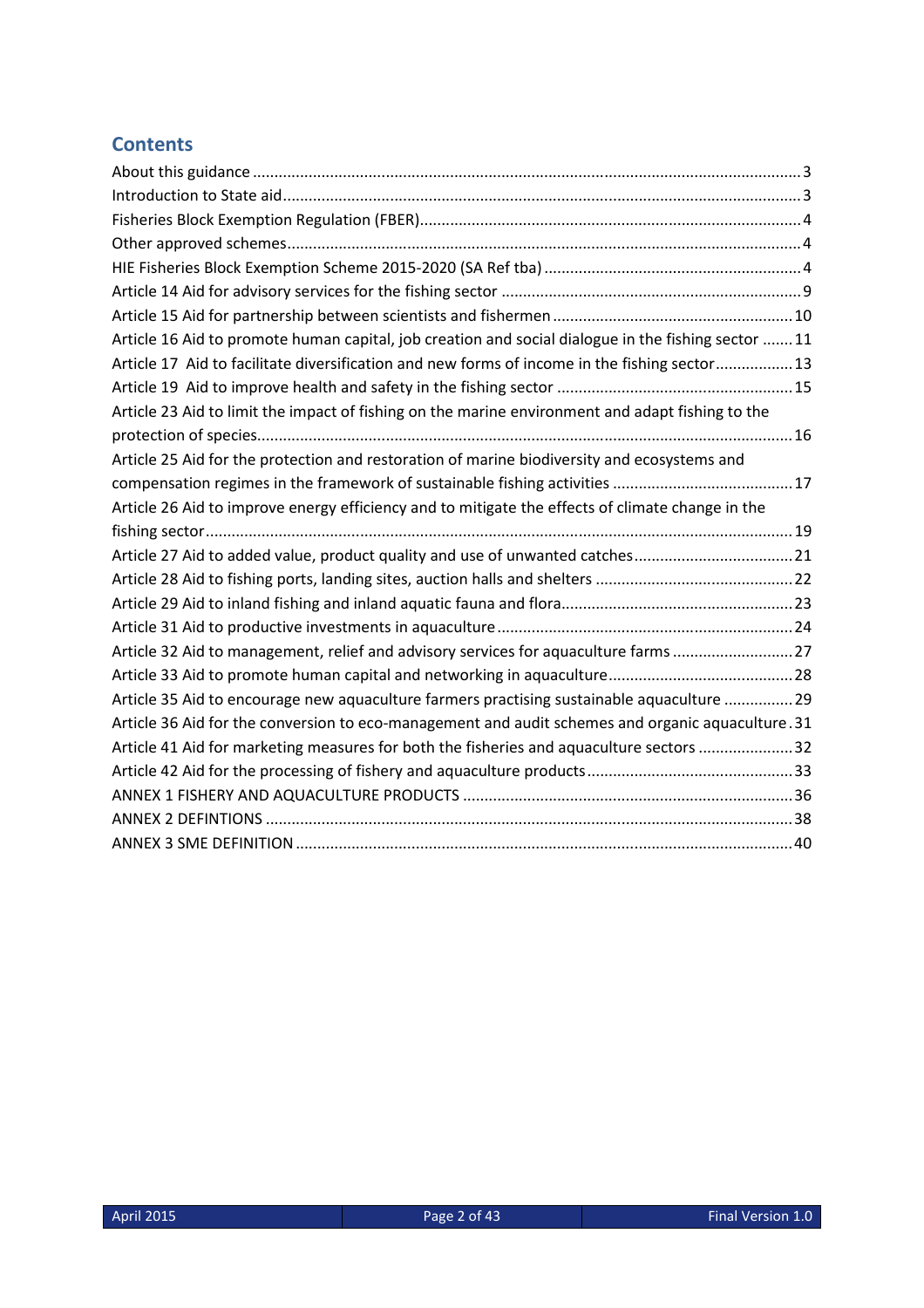# About this guidance

This guidance covers the State aid scheme operated by Highlands and Islands Enterprise (HIE) to fund projects which involve State aid in the fisheries and aquaculture sector. HIE's powers are registered under a European Commission Block Exemption Regulation for the sector. Producing this guidance has involved cross referencing with several other Regulations:

- Regulation (EU) No 1388/2014 (the fisheries and aquaculture Block Exemption for 2014- 2020)
- Regulation (EU) No 508/2014 European Marine Fisheries Fund Regulation (EMFF)
- Regulations (EU) No 1380/2013, (EC) No 1954/2003 & (EC) No 1224/2009, on the Common Fisheries Policy (CFP)
- Regulations (EU) No 1379/2013, (EC) No 1184/2006 and (EC) No 1224/2009, on the Common Organisation of Markets for Fisheries and Aquaculture

The HIE Fisheries and Aquaculture Block Exemption Scheme is separated into "articles". We have shown the corresponding numbers from the Fisheries Block Exemption Regulation against each article in the HIE scheme plus a cross reference to the EMFF article.

#### Introduction to State aid

State aid is a European Commission (EC) term which refers to forms of public assistance, given to undertakings on a discretionary basis, which has the potential to distort competition and affect trade between Member States of the European Union.

The State aid rules are set by the EC and comprise various articles of the Treaty on the Functioning of the European Union (TFEU), Regulations, Frameworks and Guidelines - which set out what aid can be given and under which circumstances. The EC governs Member States' compliance with these rules and many aid measures must be notified to the Commission for approval. Ignoring the rules can result in the EC viewing aid as unlawful and possibly subject to repayment - by the aid recipient/undertaking.

As a public body, HIE can grant State aid through an umbrella of State aid schemes known as the Block Exemptions (General, Agricultural & Forestry, Fisheries & Aquaculture), other approved schemes (BDUK State Aid Scheme) and also De Minimis aid. As such we have a large toolkit of support to offer State aid to businesses and other organisations.

It is important to remember that the State aid rules are not the motivating factor in determining whether to award financial assistance and at what level. The state aid rules may place constraints on what can be awarded but the essence of HIE's decision's to award financial assistance to businesses is individual appraisal of business proposals and selection on the basis of their contribution to HIE's development policies using the minimum level of public finance to achieve the desired results. The HIE scheme of financial assistance given in return for sustainable economic development that meets HIE's policies does not confer a right to receive State aid on any enterprise, but if state aid is awarded it should always involve the lowest level of public funding that permits the project to achieve HIE's objectives for the region and should thus have very limited effects on free trade and result in an efficient economy. This is very much in line with the EU Treaty, which, simply put, bans State aid unless the positive benefits to society outweigh the damage to the European economy caused by reduced or distorted competition.

As a practical matter of appraisal procedure, HIE will first assess each project for its potential to aid development against HIE's policies for the region, and if financial assistance is appropriate an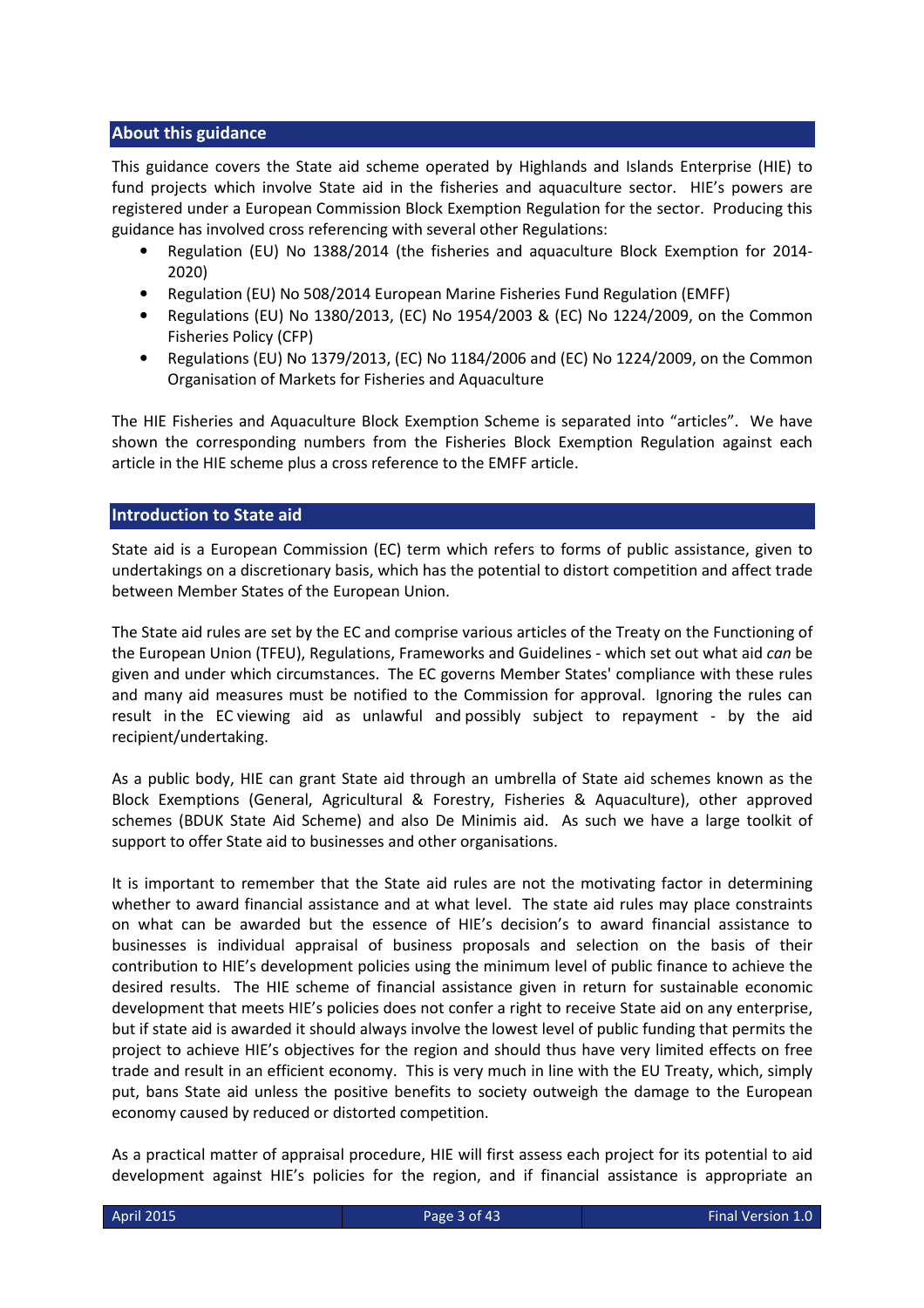assessment will then be made as to whether the assistance would constitute State aid in terms of the EU Treaty. Having made this assessment, it is then possible to ensure that any proposed assistance will comply with State aid law, so that the most correct and efficient package of assistance can be devised with the minimum risk of State aid procedures affecting the applicant.

# Fisheries Block Exemption Regulation (FBER)

The FBER was published in the European Commission's office journal (OJEU L369) on 24<sup>th</sup> December 2014. The full reference is Commission Regulation (EU) No 1388/2014 of 16<sup>th</sup> December 2014.

This Regulation remains in force until 31/12/2020, by which time a successor Regulation should be on place. The HIE scheme under this Regulation will have legal force until that date, and the Regulation also provides for a transitional period of up to 6 months to allow for legal cover for transition to a new scheme under a new exemption Regulation, if the HIE scheme is to be continued beyond the transitional period.

This Regulation does not permit support for any actions that would breach the EU Common Fisheries Policy, which concerns the protection of fish stocks, and hence affects the fishing sector primarily. Should the rules of the CFP be breached with the assistance under this scheme (for example by overfishing) then the State aid granted under this Regulation could become repayable by the beneficiary.

#### Other approved schemes

Other approved schemes available for State aid:

- HIE General Block Exemption Scheme 2014-2020
- HIE Agriculture Block Exemption Scheme 2015-2020 also covers forestry

Some support for fishery and aquaculture undertakings is also available under the HIE GBE scheme:

- Research, development and innovation aid (HIE GBE articles 24-30)
- Training (HIE GBE article 31)
- SME access to finance (HIE GBE articles 21-24)
- Aid to recruit disadvantaged workers or to recruit workers with disabilities (HIE GBE articles 32-35)

Fisheries De Minimis may also be used; staff should be aware of the funding ceiling of €30,000.

# HIE Fisheries Block Exemption Scheme 2015-2020 (SA Ref tba)

#### Introduction

HIE operates funding schemes for assistance to the fisheries and aquaculture sector which incorporate all necessary rules and regulations of the EU Fisheries an Aquaculture Block Exemption Regulation (FBER). General criteria are detailed below, followed by specific rules for each type of aid which must be complied with when approving State aid on HIE's Management System. HIE implement this scheme under power awarded to it under the Enterprise and New Towns (Scotland) Act 1990, as amended 1st April 2001 by Scottish Statutory Instrument 2001 No 126.

#### Duration of the scheme

The scheme operates from  $1<sup>st</sup>$  April 2015 to  $31<sup>st</sup>$  December 2020. A transitional period to 31/06/2021 may be brought into force near to the final date of 31/12/2020.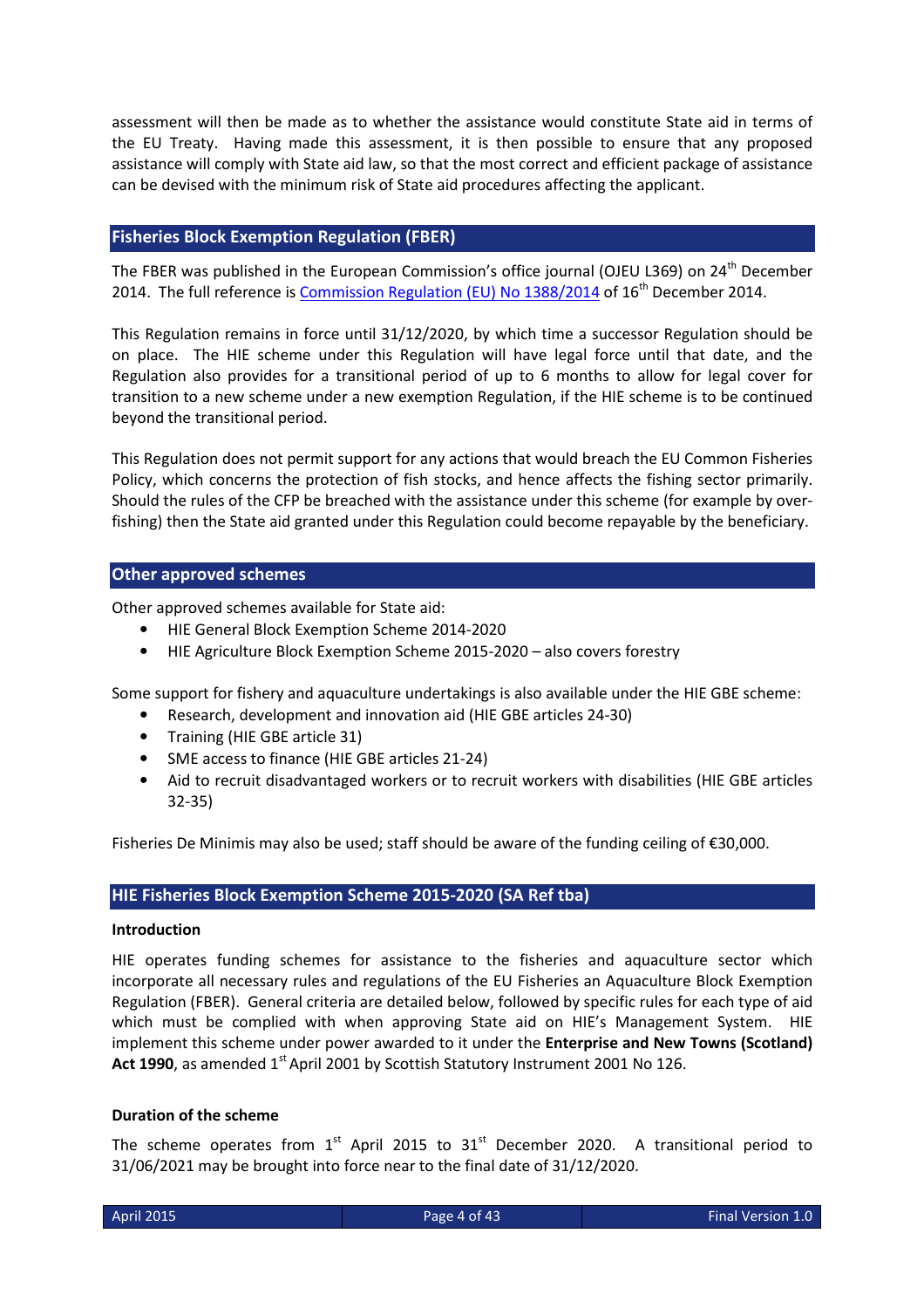# Who can apply?

This scheme only applies to Small and Medium sized Enterprises (SMEs) active in the production, processing or marketing of fishery and aquaculture products are eligible for support; we are unable to support large companies through this scheme.

# Mandatory compliance with an EU Priority

All State aid under this scheme must pursue at least one of the following priorities of the EU in the relevant sub-sector:

Fishing: (Articles 14-29)

- (a) the reduction of the impact of fisheries on the marine environment, including the avoidance and reduction, as far as possible, of unwanted catches;
- (b) the protection and restoration of aquatic biodiversity and ecosystems;
- (c) the ensuring of a balance between fishing capacity and available fishing opportunities;
- (d) the enhancement of the competitiveness and viability of fisheries enterprises, including of small–scale coastal fleet, and the improvement of safety and working conditions;
- (e) the provision of support to strengthen technological development and innovation, including increasing energy efficiency, and knowledge transfer;
- (f) the development of professional training, new professional skills and lifelong learning.

Aquaculture: (Articles 30-40)

- (a) the provision of support to strengthen technological development, innovation and knowledge transfer;
- (b) the enhancement of the competitiveness and viability of aquaculture enterprises, including the improvement of safety and working conditions, in particular of SMEs;
- (c) the protection and restoration of aquatic biodiversity and the enhancement of ecosystems related to aquaculture and the promotion of resource-efficient aquaculture;
- (d) the promotion of aquaculture having a high level of environmental protection, and the promotion of animal health and welfare and of public health and safety;
- (e) the development of professional training, new professional skills and lifelong learning.

Marketing and processing: (Articles 41 & 42)

- (a) the improvement of market organisation for fishery and aquaculture products;
- (b) the encouragement of investment in the processing and marketing sectors.

# General eligibility criteria

Successful applicants should be able to demonstrate the following:

- The project will deliver commercial benefits to the enterprise and to the HIE area
- The applicant is a small or medium sized firm according to the EU SME definition (Annex 3)
- Eligible costs shall be less than the Sterling equivalent of €2,000,000. Where project costs are greater than €2m, a formal notification procedure must be carried out, following which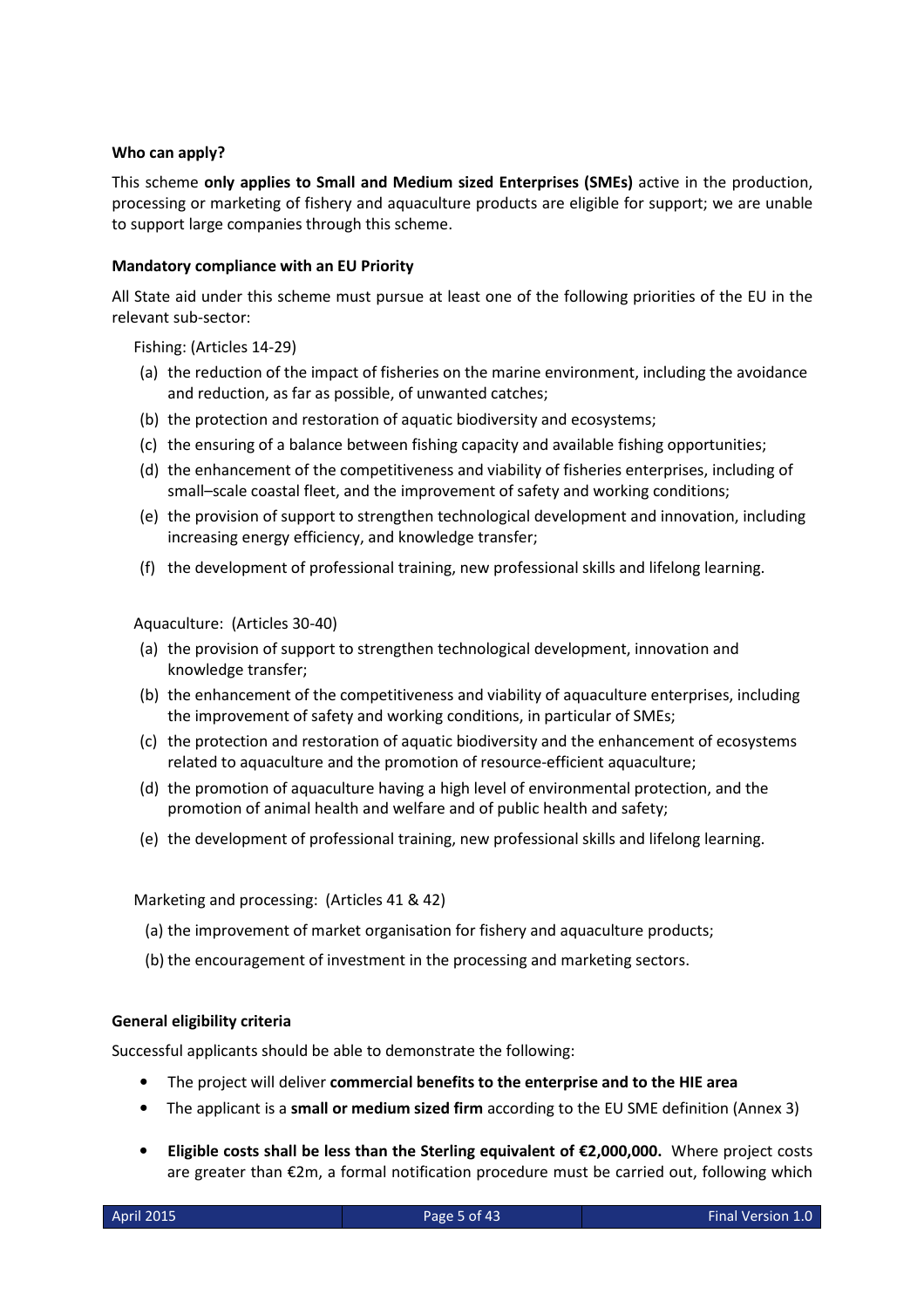some or all of the proposed aid may be approved. These cases will be subject to strict economic additionality tests and resulting aid levels permitted would typically be lower than the aid ceilings. These cases are likely to take 1 to 2 years to gain prior approval, and during this period no aid may be paid to the beneficiary.

- The aid shall have an incentive effect. The key requirement of which is that the beneficiary has submitted a written application to HIE before work on the project activity has started.
- The project would not be able to proceed at all, or not at the same scale or speed without public assistance
- The enterprise has the capacity to implement the project effectively to enhance its future competitiveness

# The following are ineligible for support:

- a) aid the amount of which is fixed on the basis of price or quantity of products put on the market;
- b) aid to export-related activities towards third countries or Member States, namely aid directly linked to the quantities exported, to the establishment and operation of a distribution network or to other current costs linked to the export activity;
- c) aid contingent upon the use of domestic over imported goods;
- d) aid granted to undertakings in difficulty, with the exception of aid to make good the damage caused by natural disasters. The definition of a firm in difficulty is number 5 in Annex 2 to these guidelines, and is the same as that under the GBER;
- e) aid schemes which do not explicitly exclude the payment of individual aid in favour of an undertaking which is subject to an outstanding recovery order following a previous Commission decision declaring an aid illegal and incompatible with the internal market, with the exception of aid schemes to make good the damage caused by natural disasters;
- f) ad hoc aid in favour of an undertaking as referred to in point (e);
- g) aid granted to operations which would have been ineligible for support under the EMFF i.e.
	- a. operations increasing the fishing capacity of a vessel or equipment increasing the ability of a vessel to find fish;
	- b. the construction of new fishing vessels or the importation of fishing vessels;
	- c. the temporary or permanent cessation of fishing activities, unless otherwise provided for in the EMFF
	- d. exploratory fishing;
	- e. the transfer of ownership of a business;
	- f. direct restocking; unless explicitly provided for as a conservation measure by an EU legal act or in the case of experimental restocking
- h) aid granted to undertakings that cannot apply for support from the EMFF because:
	- a. the beneficiary has committed a serious infringement under relevant EU legislation $^1$ ;
	- b. the beneficiary has been involved in the operation, management or ownership of fishing vessels included in the Union IUU vessel list as set out in Article 40(3) of Regulation (EC) No 1005/2008, or of vessels flagged to countries identified as noncooperating third countries as set out in Article 33 of that Regulation;

 $^1$  Article 42 of Council Regulation (EC) No 1005/2008 (1) or Article 90(1) of Regulation (EC) No 1224/2009 – Common Fisheries Policy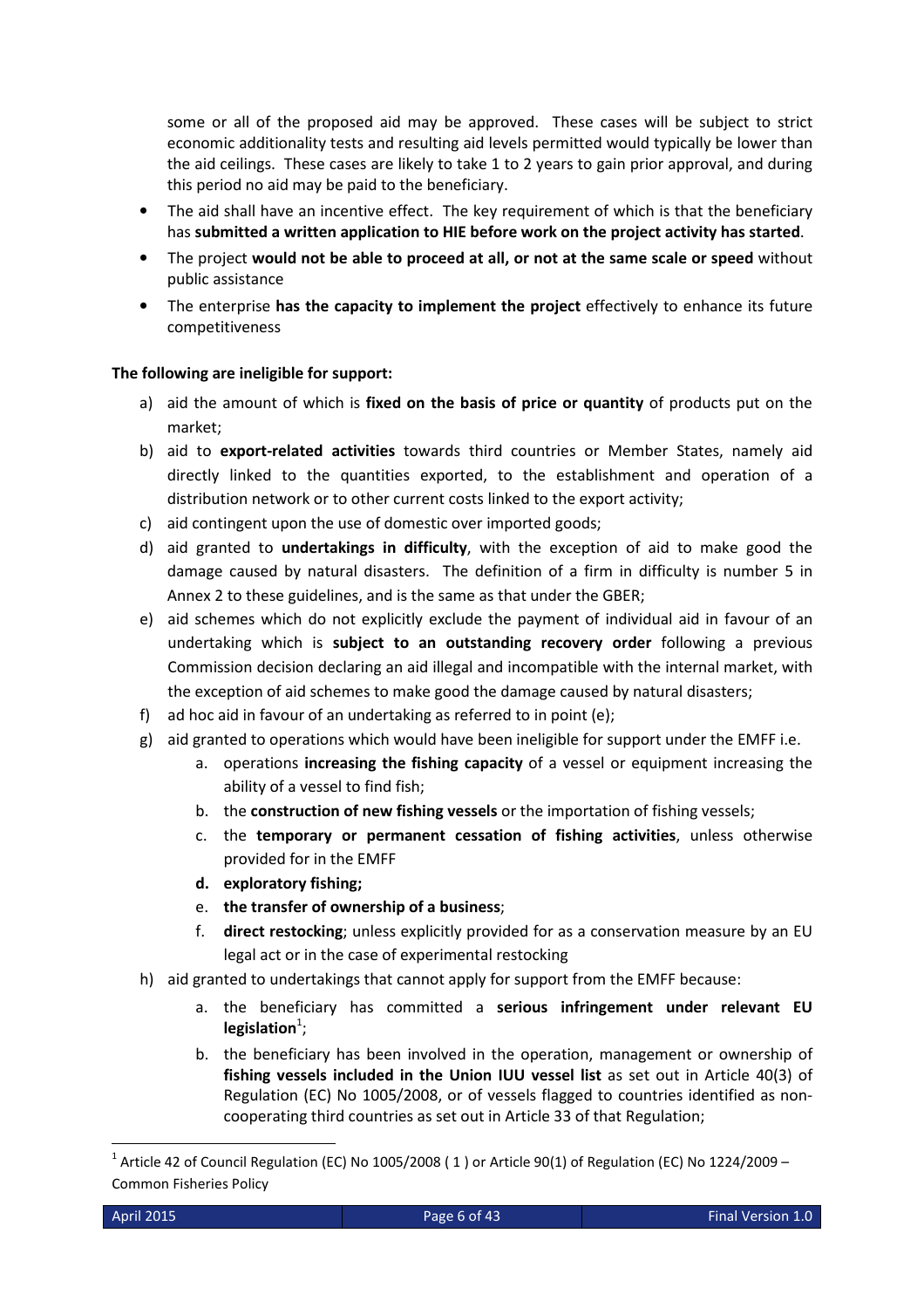- c. the beneficiary has committed a serious infringement of the CFP rules identified as such in other legislation adopted by the European Parliament and by the Council; or
- d. the beneficiary has committed any of the offences in the relevant EU legislation<sup>2</sup>
- e. The beneficiary, after submitting the application, shall continue to comply with the conditions referred to in points (a) to (d) above throughout the period of implementation of the operation and for a period of five years after the final payment to that beneficiary
- i) Financial assistance with conditions attaching that would cause a breach under the EU Treaty by discriminating on the grounds of origin or constraining the right to establish operations in another Member State, as follows:
	- a. When the assistance is subject to a condition requiring that the beneficiary has its headquarters in Scotland or the UK, or to be predominantly established within the UK. It is, however, permitted to require that at least part of the beneficiary's operation is based within the UK.
	- b. Where the beneficiary would be obliged by the conditions of assistance to use goods or services from any specific origin within the EU.

# Definition of the "beneficiary" and of the "undertaking"

State aid regulations and guidelines refer to the "beneficiary" often, especially in connection with State aid ceilings and obligations that attach to the aid. The beneficiary is the undertaking which is the target of the aid, but the meaning of "the undertaking" is very particular and is not simply the legal entity that may be the applicant or the recipient of the particular aid concerned.

An "undertaking" for State aid purposes is an entity, or group of entities that carry out a commercial operation. Thus it is the nature and logic of the commercial operations that determine which legal entities are part of the undertaking, and which are therefore to be considered the beneficiaries of the aid.

Where several different activities are necessary in order to complete a commercial transaction, and where they have been set up in order to deliver the commercial activity, and thus one depends on the other, then there may be several entities engaged in an undertaking. For example, in a group company situation, one subsidiary may be responsible for manufacturing and another may be responsible for marketing and transport, but both share the risks and rewards through the group structure and the involvement of the partners is not merely incidental but has been planned and implemented in a way that ensures the delivery of the undertaking as a whole.

Sometimes these relationships are contractual, such as a partnership, rather than formal ownership links, but the key element is that they are each engaged in part of a commercial operation and they share in some way in the risks and rewards of the commercial operation. The risk and profit sharing distinguishes this type of co-operation from the relationship between a producer and an independent sub-contractor.

# Eligible costs and State aid ceilings

These vary according to the type of activity to be funded and are recorded below under each state aid type (Articles of the FBER). The ceilings refer to the maximum grant equivalence of State aid that

<sup>&</sup>lt;sup>2</sup> Articles 3 and 4 of Directive 2008/99/EC of the European Parliament and of the Council (2), where the application is made for support under Chapter II of Title V of this Regulation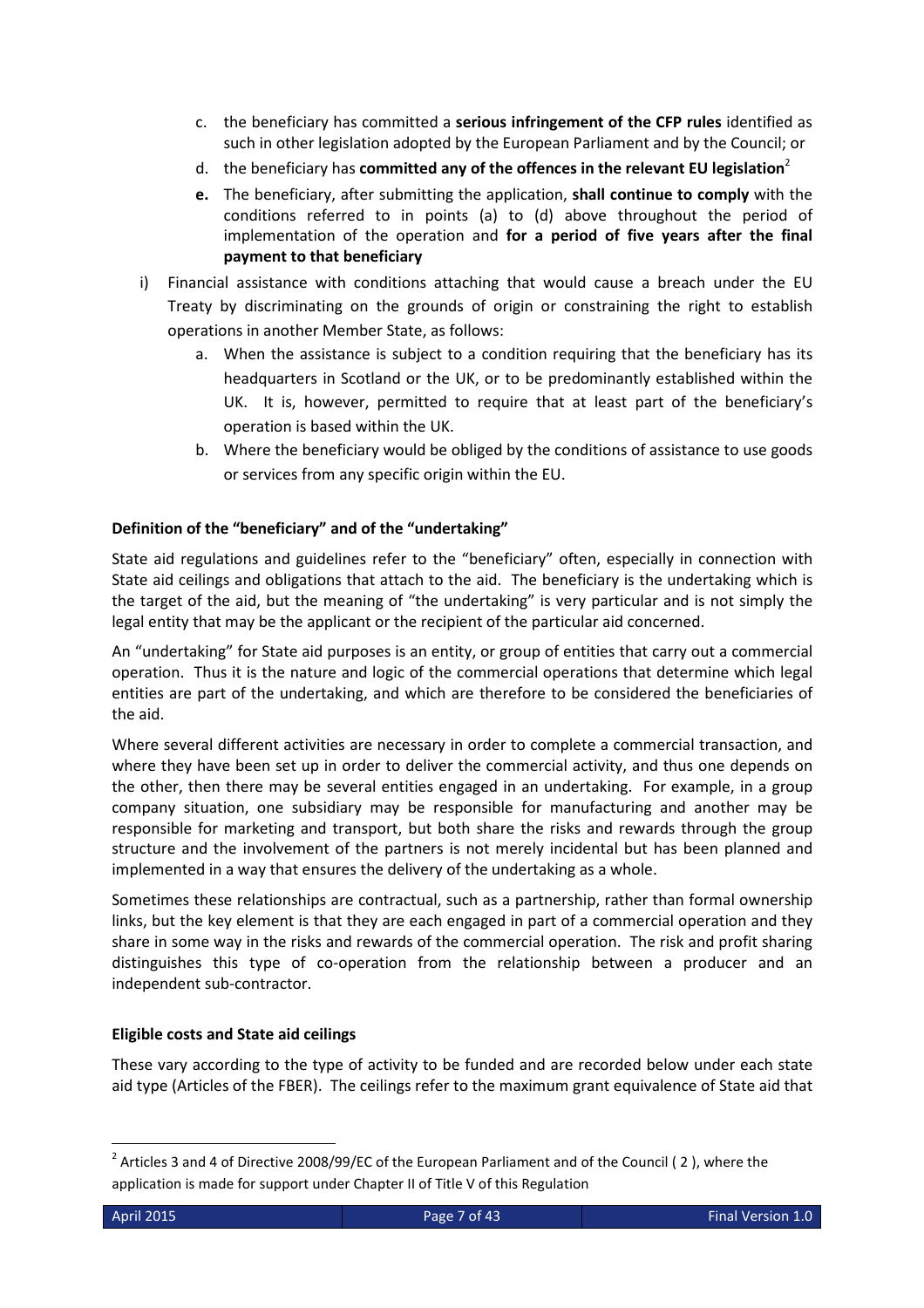may be awarded, which is generally 50% although some activities with more general benefit and less effect on competition have higher ceilings. The supplements are shown below:

| <b>Articles</b>         | <b>Aid level</b>   | <b>Supplement A</b> | <b>Supplement B</b> | <b>Supplement C</b> |
|-------------------------|--------------------|---------------------|---------------------|---------------------|
| Articles 14 - 16        | 50%                | $+30%$              | $+10%$              | Up to 100%          |
|                         | 50% up to the      |                     |                     |                     |
| Article 17              | Sterling           | Not applicable      | Not applicable      | Not applicable      |
|                         | equivalent of €75k |                     |                     |                     |
| <b>Articles 19 - 25</b> | 50%                | $+30%$              | $+10%$              | Up to 100%          |
|                         | 30% up to the      |                     | Not applicable      | Not applicable      |
| Articles 26             | Sterling           | Not applicable      |                     |                     |
|                         | equivalent of      |                     |                     |                     |
|                         | €1.5m              |                     |                     |                     |
| Articles 27 - 29        | 50%                | $+30%$              | $+10%$              | Up to 100%          |
| Articles $31 - 42$      | 50%                | Not applicable      | Not applicable      | Up to 100%          |

| Supplement A | if the activity is related to small scale coastal fisheries            |  |  |  |  |
|--------------|------------------------------------------------------------------------|--|--|--|--|
| Supplement B | if the activity is implemented by organisations of fishermen or other  |  |  |  |  |
|              | collective beneficiaries                                               |  |  |  |  |
| Supplement C | if the activity fulfils all of the following criteria:                 |  |  |  |  |
|              | it is of collective interest;<br>(i)                                   |  |  |  |  |
|              | (ii)<br>it has a collective beneficiary;                               |  |  |  |  |
|              | it has innovative features, where appropriate, at local level<br>(iii) |  |  |  |  |

# Calculation of maximum assistance levels (aid intensity) and documentation of eligible costs

The aid intensities referred to in the detailed rules below are calculated as the grant (or grant equivalence of a loan) as a proportion of the specific eligible costs for each type of activity. No deduction for tax or any other charge is made. Aid payable in several instalments shall be discounted to its value at the moment of granting. The discount rate used in grant equivalence and for present value calculations is the EU Discount Rate<sup>3</sup>.

The eligible costs shall be supported by documentary evidence which shall be clear and itemised.

In the unusual case where assistance is to be offered in the form of repayable grant, this element of the assistance must be assumed to have a grant value of the full amount without any deduction for possible repayments.

# Cumulation with other assistance

The maximum aid intensity applies to the combined State aid value of all forms of public support, including EU funding.

 $\overline{\phantom{0}}$ 

<sup>&</sup>lt;sup>3</sup> The link in full is http://ec.europa.eu/competition/state\_aid/legislation/reference\_rates.html - here you can select the latest update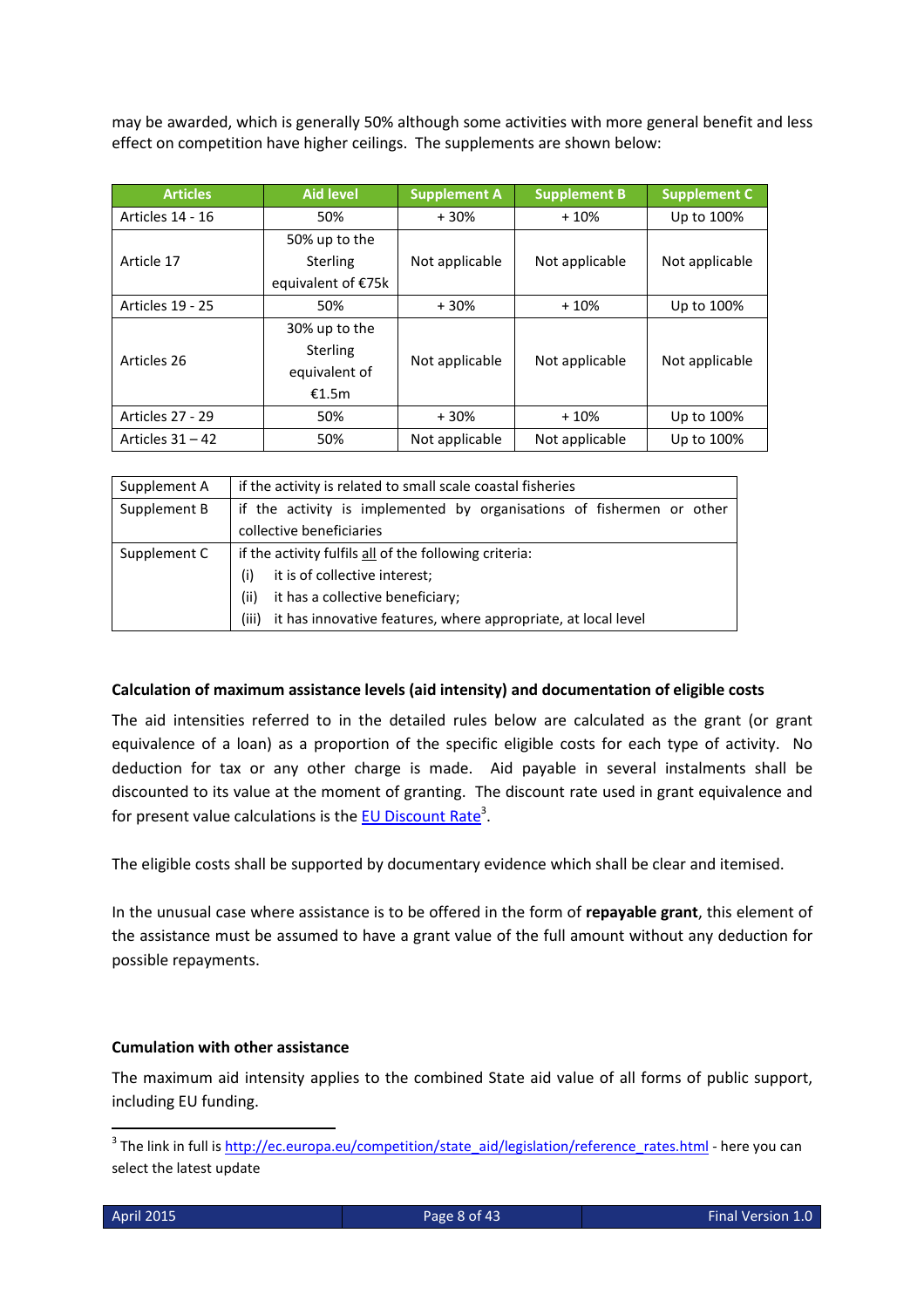Aid under this scheme may be cumulated with:

- a) any other State aid, as long as those measures concern different identifiable eligible costs;
- b) any other State aid including De Minimis, in relation to the same eligible costs, partly or fully overlapping, only if such cumulation does not result in exceeding the highest aid intensity or aid amount applicable under this scheme

#### Notification threshold (Maximum project size)

This Regulation shall not apply to aid for any project with eligible costs in excess of EUR 2 million, or where the amount of aid exceeds EUR 1 million per beneficiary per year. Thresholds should not be circumvented by artificially splitting up the aid schemes or aid projects.

# Article 14 Aid for advisory services for the fishing sector

The corresponding article in the EMFF is Article 27.

#### Eligible activities

Activities which improve the overall performance and competitiveness of operators and promote sustainable fisheries:

- (a) feasibility studies and advisory services that assess the viability of projects
- (b) the provision of professional advice on environmental sustainability, with a focus on limiting and, where possible, eliminating the negative impact of fishing activities on marine, terrestrial and freshwater ecosystems;
- (c) the provision of professional advice on business and marketing strategies

The feasibility studies, advisory services and advice in (a) shall be provided by scientific, academic, professional or technical bodies, or entities providing economic advice that have the required competences.

#### Geographic eligibility

The entire HIE area.

#### Sectoral eligibility

Support open to operators, organisations of fishermen, including producer organisations, or public law bodies.

# Aid limits

| <b>Article</b> | <b>Aid level</b> | Supplement A | Supplement B | <b>Supplement C</b> |
|----------------|------------------|--------------|--------------|---------------------|
| Articles 14    | 50%              | +30%         | +10%         | Up to 100%          |

| Supplement A | if the activity is related to small scale coastal fisheries           |  |  |  |
|--------------|-----------------------------------------------------------------------|--|--|--|
| Supplement B | if the activity is implemented by organisations of fishermen or other |  |  |  |
|              | collective beneficiaries                                              |  |  |  |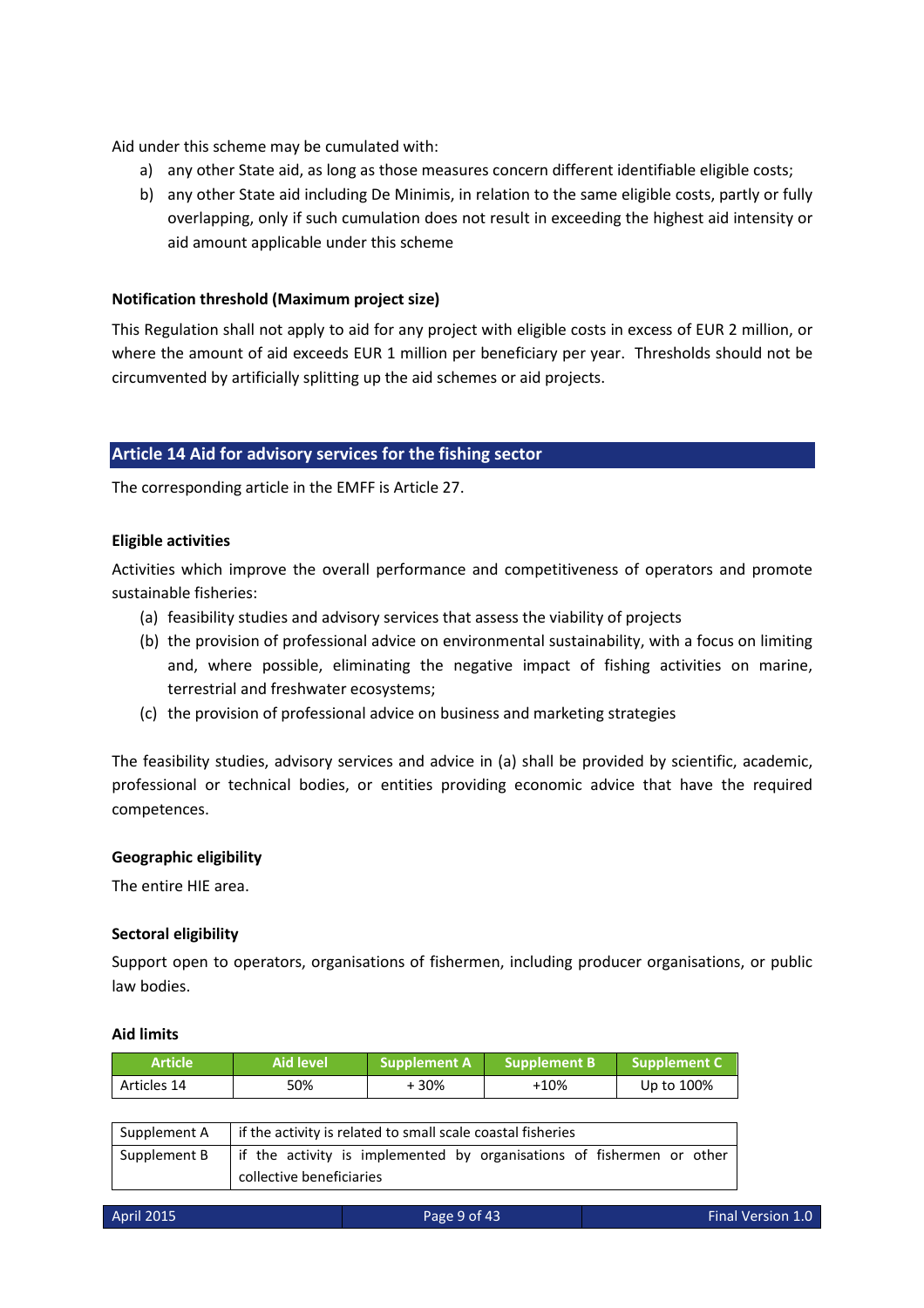| Supplement C | if the activity fulfils all of the following criteria:              |
|--------------|---------------------------------------------------------------------|
|              | (i) it is of collective interest;                                   |
|              | (ii) it has a collective beneficiary;                               |
|              | (iii) it has innovative features, where appropriate, at local level |

# Types of assistance

Grants and loans.

# Condition attaching to the State aid

State aid for advice pertaining to the acquisition of a fishing vessel shall be repayable if it is transferred outside of the EU within 5 years of the date of payment of the State aid. The amount to be repaid shall be proportionate to the amount of time during the 5 years that the vessel has been transferred out of the EU area.

#### Notification threshold

There are aid levels for each article, over which a project will need individual notification to the European Commission in advance of offering financial assistance, which means that assistance greater than that listed below cannot be awarded under this FBE scheme.

| Type of FBER aid          | Aid level above which notification<br>for prior approval is required | <b>Comment</b>           |
|---------------------------|----------------------------------------------------------------------|--------------------------|
| Aid for advisory services | €2m                                                                  | Total eligible costs     |
|                           | €1m                                                                  | Per undertaking per year |

# Article 15 Aid for partnership between scientists and fishermen

The corresponding article in the EMFF is Article 28.

# Eligible activities

Activities which foster the transfer of knowledge between scientists and fishermen:

- (a) the creation of networks, partnership agreements or associations between one or more independent scientific bodies and fishermen, or one or more organisations of fishermen, in which technical bodies may participate;
- (b) the activities carried out in the framework of the networks, partnership agreements, or associations referred to in point (a);
- (c) the activities referred to in point (b) may cover data collection and management activities, studies, pilot projects, dissemination of knowledge and research results, seminars and best practices.

#### Geographic eligibility

The entire HIE area.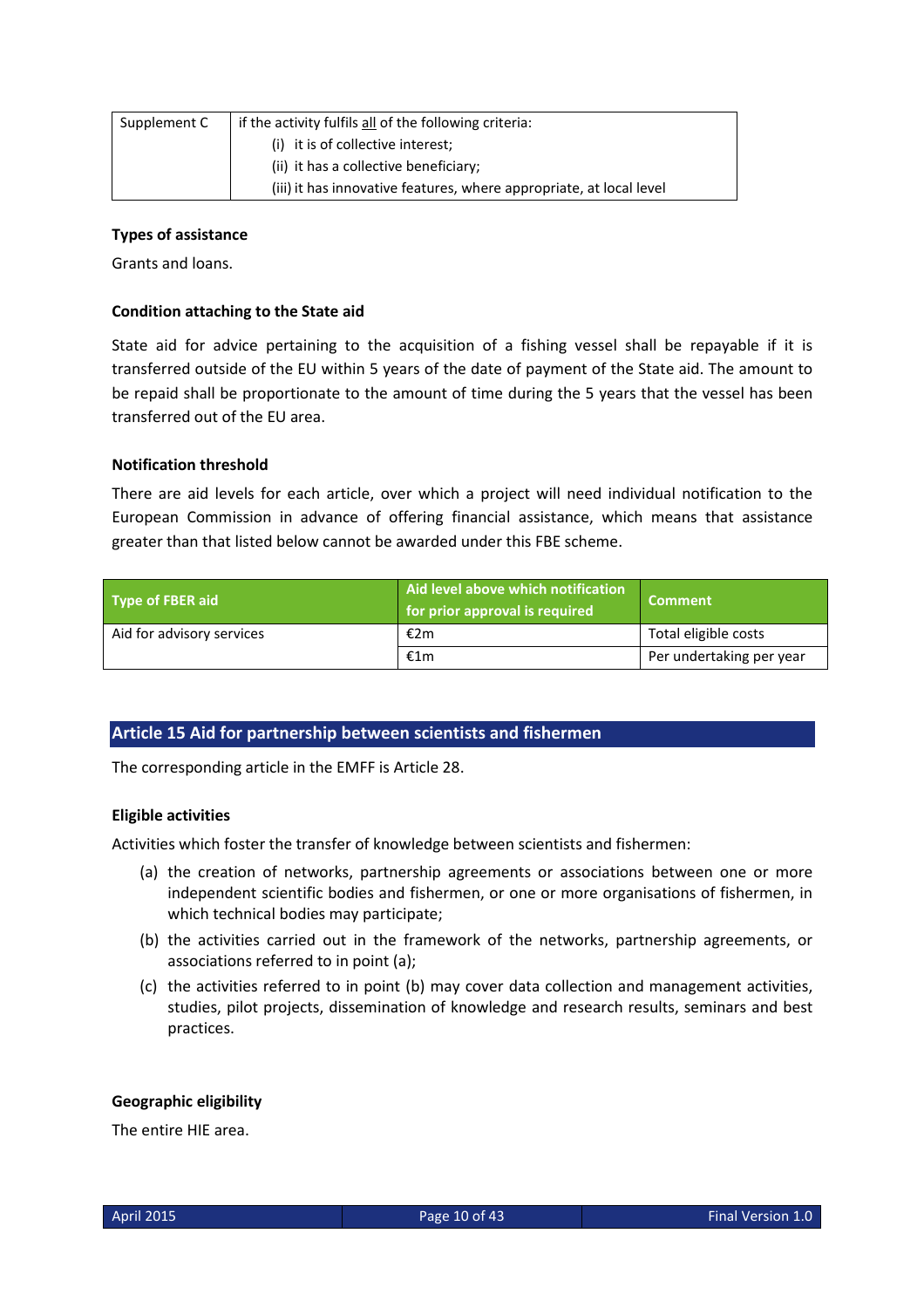# Beneficiaries

Support open to public law bodies, fishermen, organisations of fishermen and non-governmental organisations.

# Aid limits

| <b>Article</b> | <b>Aid level</b> | <b>Supplement A</b> | Supplement B | Supplement C |
|----------------|------------------|---------------------|--------------|--------------|
| Articles 15    | 50%              | +30%                | $+10\%$      | Up to 100%   |

| Supplement A | if the activity is related to small scale coastal fisheries           |  |  |  |
|--------------|-----------------------------------------------------------------------|--|--|--|
| Supplement B | if the activity is implemented by organisations of fishermen or other |  |  |  |
|              | collective beneficiaries                                              |  |  |  |
| Supplement C | if the activity fulfils all of the following criteria:                |  |  |  |
|              | (i) it is of collective interest;                                     |  |  |  |
|              | (ii) it has a collective beneficiary;                                 |  |  |  |
|              | (iii) it has innovative features, where appropriate, at local level   |  |  |  |

# Types of assistance

Grants, loans

# Notification threshold

There are aid levels for each article, over which a project will need individual notification to the European Commission in advance of offering financial assistance, which means that assistance greater than that listed below cannot be awarded under this FBE scheme.

| Type of FBER aid                                     | Aid level above which notification<br>for prior approval is required | Comment                  |
|------------------------------------------------------|----------------------------------------------------------------------|--------------------------|
| Aid for partnership between scientists and $\in$ £2m |                                                                      | Total eligible costs     |
| fishermen                                            | €1m                                                                  | Per undertaking per year |

# Article 16 Aid to promote human capital, job creation and social dialogue in the fishing sector

The corresponding article in the EMFF is Article 29.

# Eligible activities

Activities which promote human capital, job creation and social dialogue:

- (a) professional training, lifelong learning, joint projects, the dissemination of knowledge of an economic, technical, regulatory or scientific nature and of innovative practices, and the acquisition of new professional skills, in particular linked to the sustainable management of marine ecosystems, hygiene, health, safety, activities in the maritime sector, innovation and entrepreneurship;
- (b) networking and exchange of experiences and best practices between stakeholders, including among organisations promoting equal opportunities between men and women, promoting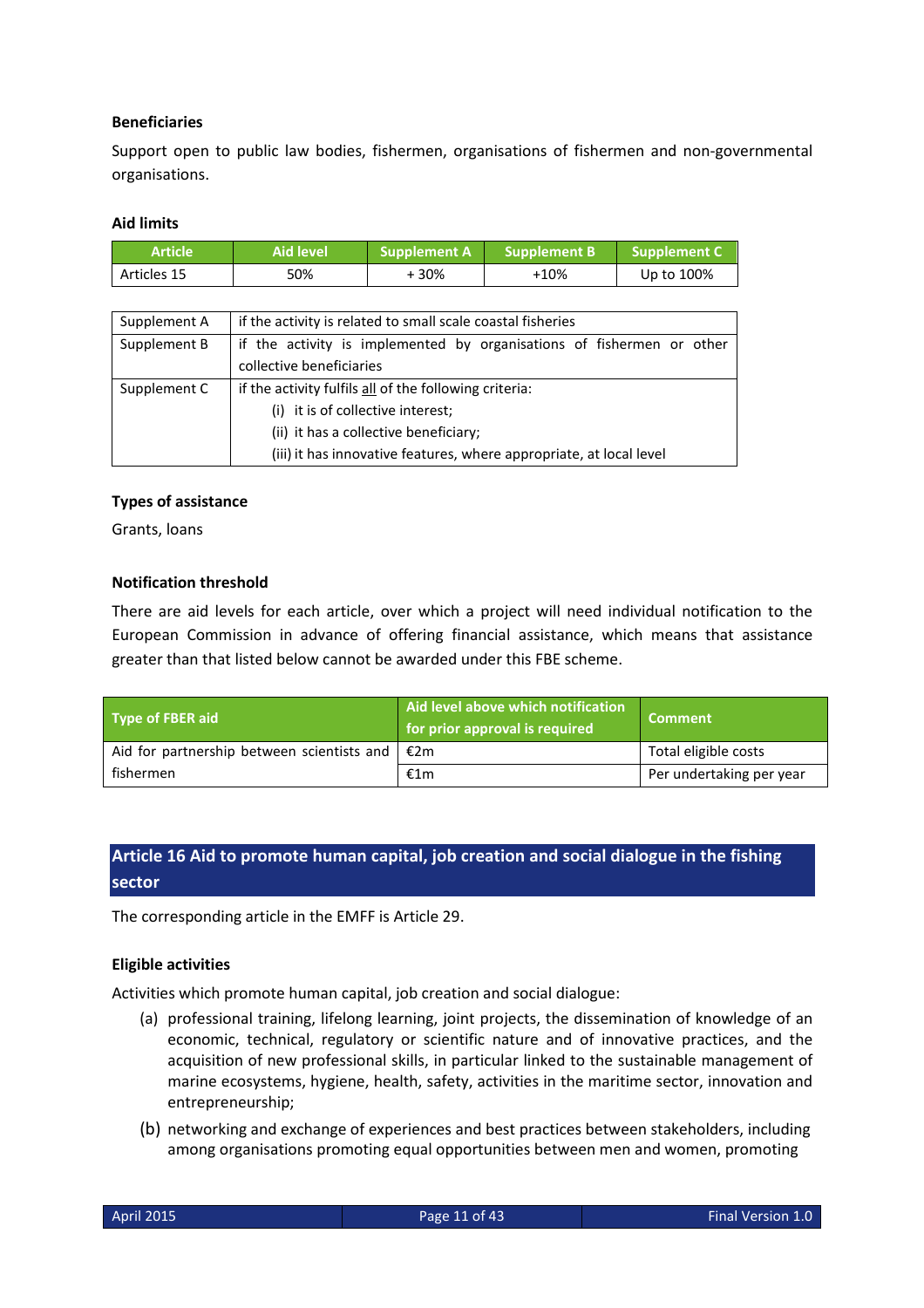the role of women in fishing communities and promoting under-represented groups involved in small-scale coastal fishing or in on-foot fishing;

(c) social dialogue at Union, national, regional or local level involving fishermen, social partners and other relevant stakeholders

#### Geographic eligibility

The entire HIE area.

# Sectoral eligibility

- 1. The support above may also be granted to spouses of self-employed fishermen or, where and in so far as recognised by national law, the life partners of self-employed fishermen, under the conditions laid down in point (b) of Article 2 of Directive 2010/41/EU of the European Parliament and of the Council  $(4)$ .
- 2. The support referred to in point (a) above (training) may be granted, for a maximum period of two years, for the training of people under 30 years of age, who are recognised as unemployed by the Member State concerned ('trainees'). Such support shall be limited to training on board a small–scale coastal fishing vessel owned by a professional fisherman of at least 50 years of age, formalised by a contract between the trainee and the owner of the vessel that is recognised by the Member State concerned, including courses on sustainable fishing practices and the conservation of marine biological resources as defined in Regulation (EU) No 1380/2013. The trainee shall be accompanied on board by a professional fisherman of at least 50 years of age.
- 3. Support in paragraph 2 above (training) shall be granted to professional fishermen to cover the trainee's salary and related charges, and shall be calculated in accordance with Article 67(5) of Regulation (EU) No 1303/2013, taking into account the economic situation and living standards of the Member State concerned. Article 67(5) is as follows:

"The amounts…..shall be established in one of the following ways:

- (a) a fair, equitable and verifiable calculation method based on:
	- (i) statistical data or other objective information;
	- (ii) the verified historical data of individual beneficiaries; or
	- (iii) the application of the usual cost accounting practices of individual beneficiaries;
- (b) in accordance with the rules for application of corresponding scales of unit costs, lump sums and flat rates applicable in Union policies for a similar type of operation and beneficiary;
- (c) in accordance with the rules for application of corresponding scales of unit costs, lump sums and flat rates applied under schemes for grants funded entirely by the Member State for a similar type of operation and beneficiary;
- (d) rates established by this Regulation or the Fund-specific rules;

 $^4$  Directive 2010/41/EU of the European Parliament and of the Council of 7 July 2010 on the application of the principle of equal treatment between men and women engaged in an activity in a self-employed capacity and repealing Council Directive 86/613/EEC (OJ L 180, 15.7.2010, p. 1).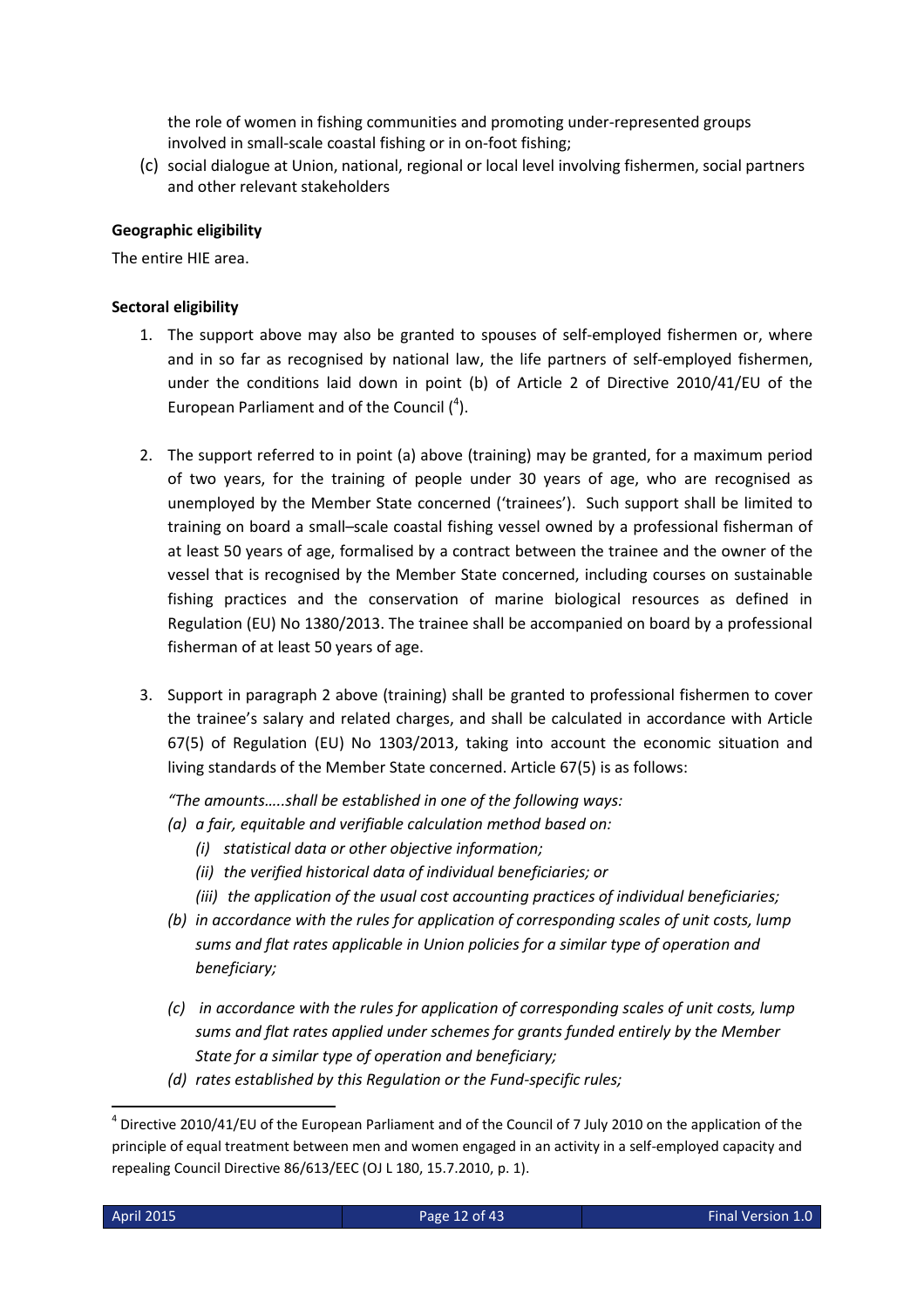(e) specific methods for determining amounts established in accordance with the Fundspecific rules."

# Aid limits

| <b>Article</b> | <b>Aid level</b>                                                      | <b>Supplement A</b> | <b>Supplement B</b> | <b>Supplement C</b> |  |  |  |
|----------------|-----------------------------------------------------------------------|---------------------|---------------------|---------------------|--|--|--|
| Articles 16    | 50%                                                                   | $+30%$              | $+10%$              | Up to 100%          |  |  |  |
|                |                                                                       |                     |                     |                     |  |  |  |
| Supplement A   | if the activity is related to small scale coastal fisheries           |                     |                     |                     |  |  |  |
| Supplement B   | if the activity is implemented by organisations of fishermen or other |                     |                     |                     |  |  |  |
|                | collective beneficiaries                                              |                     |                     |                     |  |  |  |
| Supplement C   | if the activity fulfils all of the following criteria:                |                     |                     |                     |  |  |  |
|                | (i) it is of collective interest;                                     |                     |                     |                     |  |  |  |
|                | (ii) it has a collective beneficiary;                                 |                     |                     |                     |  |  |  |
|                | (iii) it has innovative features, where appropriate, at local level   |                     |                     |                     |  |  |  |

Support for activities in paragraph (2) above shall not exceed a maximum amount of €40,000 for each beneficiary during the programming period.

Note that training may also be assisted using HIE's General Block Exemption Scheme if it is necessary and desirable to increase aid levels up to 60% for Medium sized forms or up to 70% for Small firms.

# Types of assistance

Grant and loan.

# Notification threshold

There are aid levels for each article, over which a project will need individual notification to the European Commission in advance of offering financial assistance, which means that assistance greater than that listed below cannot be awarded under this FBE scheme.

| Type of FBER aid                           | Aid level above which notification<br>for prior approval is required | Comment                  |
|--------------------------------------------|----------------------------------------------------------------------|--------------------------|
| Aid to promote human capital, job creation | €2m                                                                  | Total eligible costs     |
| and social dialogue in the fishing sector  | €1m                                                                  | Per undertaking per year |

# Article 17 Aid to facilitate diversification and new forms of income in the fishing sector

The corresponding articles in the EMFF are Article 25(1) and (2) and Article 30.

#### Eligible activities

Aid to facilitate diversification and new forms of income through the development of complementary activities, including investments on board, angling tourism, restaurants, environmental services related to fishing and educational activities concerning fishing.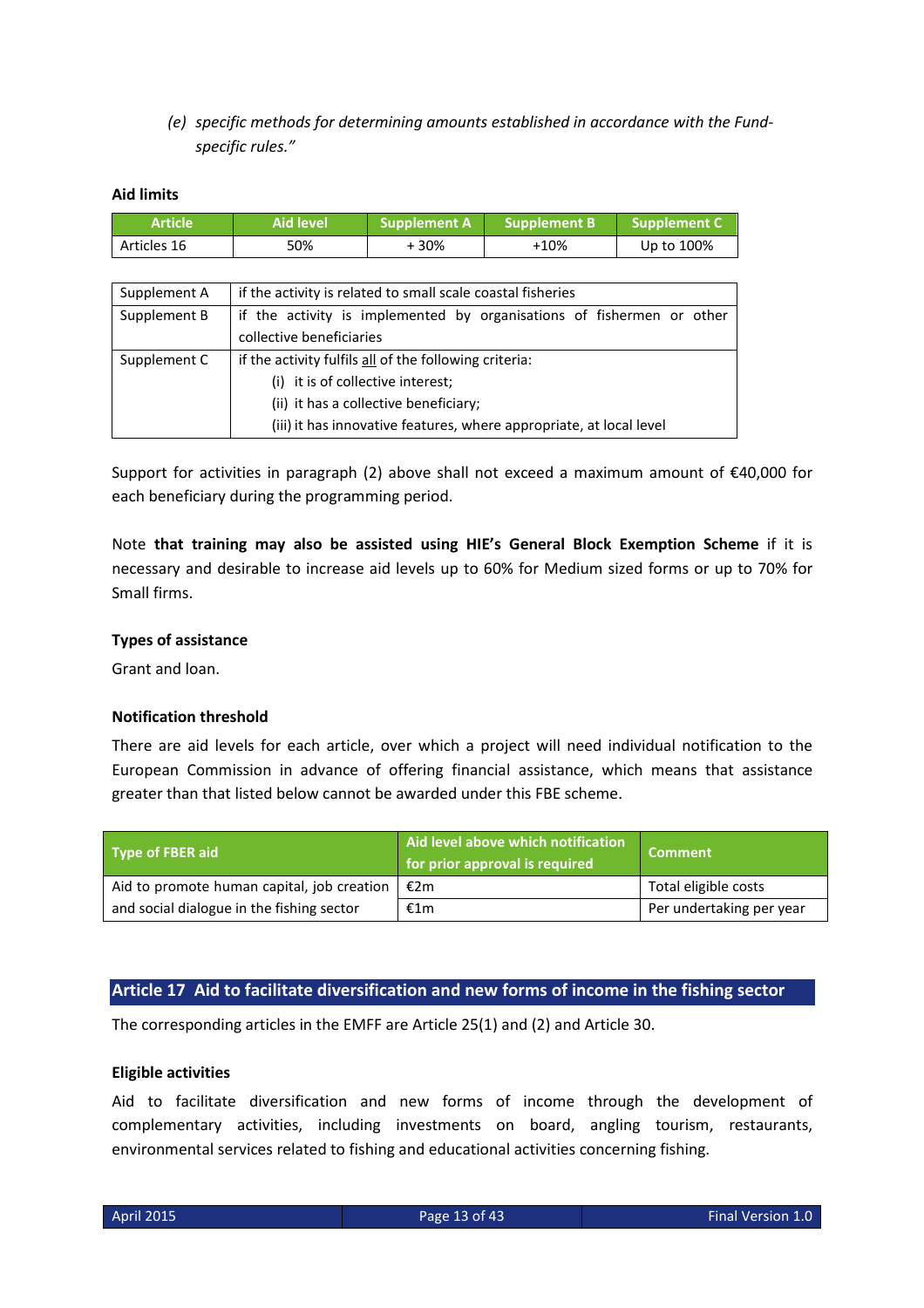Operating aid is expressly prohibited.

# Geographic eligibility

The entire HIE area.

# Sectoral eligibility

The support shall be granted to fishermen who:

- (a) submit a business plan for the development of their new activities; and
- (b) possess adequate professional skills which may be acquired through operations financed under point (a) of Article 16 above

The support shall only be granted if the complementary activities relate to the fisherman's core fishing business.

# Aid limits

The amount of support shall not exceed 50% of the budget foreseen in the business plan for each operation, and shall not exceed a maximum amount of €75,000 for each beneficiary.

# Types of assistance

Grant and loan.

# Condition attaching to the State aid

State aid for diversification that involved the acquisition of a fishing vessel shall be repayable if it is transferred outside of the EU within 5 years of the date of payment of the State aid. The amount to be repaid shall be proportionate to the amount of time during the 5 years that the vessel has been transferred out of the EU area.

# Notification threshold

There are aid levels for each article, over which a project will need individual notification to the European Commission in advance of offering financial assistance, which means that assistance greater than that listed below cannot be awarded under this FBE scheme.

| <b>Type of FBER aid</b>                   | Aid level above which notification<br>for prior approval is required | <b>Comment</b>           |
|-------------------------------------------|----------------------------------------------------------------------|--------------------------|
| Aid to facilitate diversification and new | I €2m                                                                | Total eligible costs     |
| forms of income in the fishing sector     | €1m                                                                  | Per undertaking per year |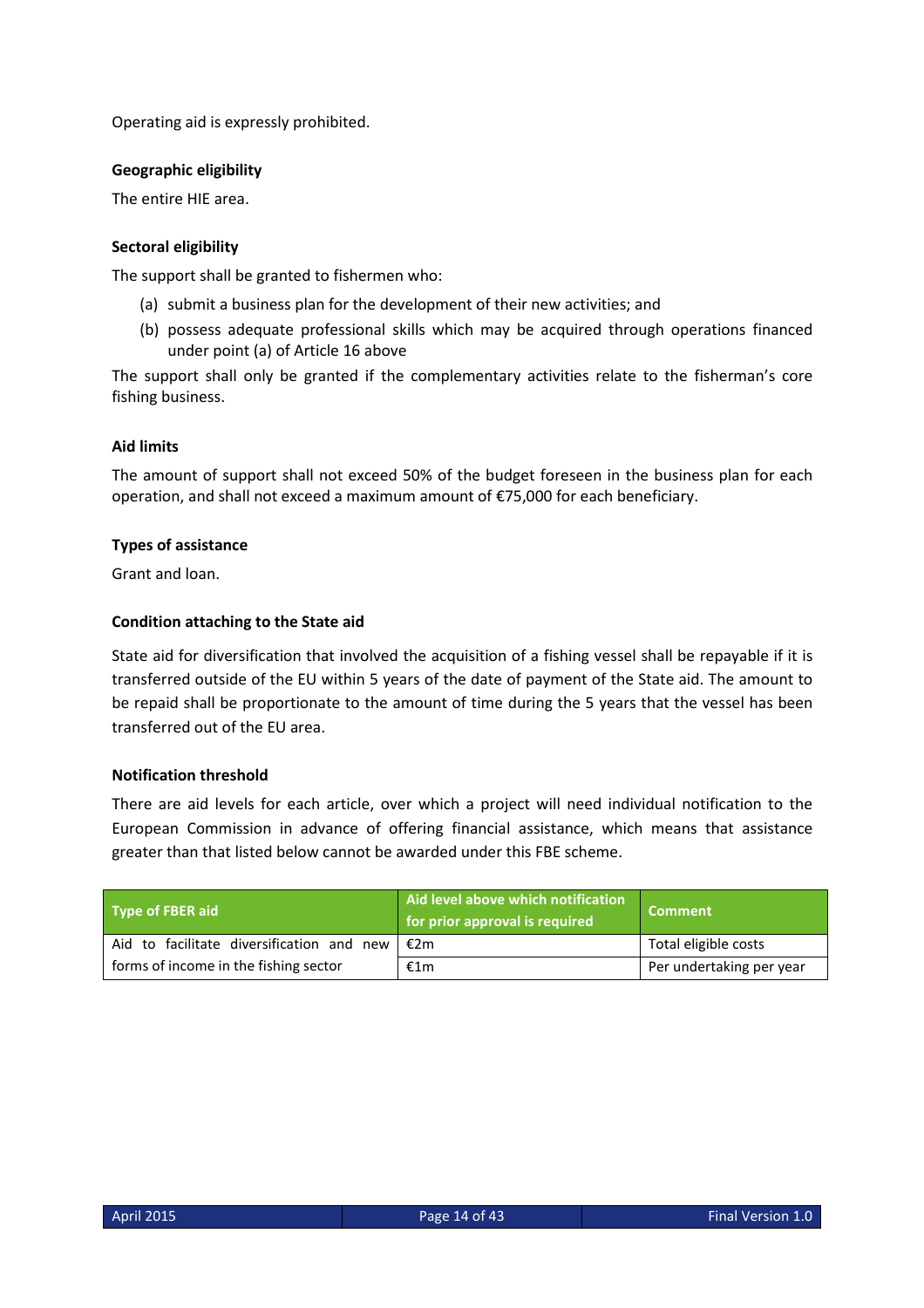# Article 19 Aid to improve health and safety in the fishing sector

The corresponding article in the EMFF is Article 32.

#### Eligible activities

In order to improve hygiene, health, safety and working conditions for fisherman support may be given for investments on board or in individual equipment provided that those investments go beyond the requirements under Union or national law.

Where the operation consists of an investment on board, the support shall not be granted more than once during the programming period 2014-2020 for the same type of investment and for the same fishing vessel. Where the operation consists of an investment in individual equipment, the support shall not be granted more than once during the programming period for the same type of equipment and for the same beneficiary.

# Geographic eligibility

The entire HIE area.

# Sectoral eligibility

The support under this Article shall be granted to fishermen or owners of fishing vessels.

# Aid limits

| <b>Article</b> | <b>Aid level</b> | Supplement A | Supplement B | <b>Supplement C</b> |
|----------------|------------------|--------------|--------------|---------------------|
| Article 19     | 50%              | +30%         | $+10\%$      | Up to 100%          |

| Supplement A | if the activity is related to small scale coastal fisheries                                                                                                                                                 |
|--------------|-------------------------------------------------------------------------------------------------------------------------------------------------------------------------------------------------------------|
| Supplement B | if the activity is implemented by organisations of fishermen or other<br>collective beneficiaries                                                                                                           |
| Supplement C | if the activity fulfils all of the following criteria:<br>(i) it is of collective interest;<br>(ii) it has a collective beneficiary;<br>(iii) it has innovative features, where appropriate, at local level |

# Types of assistance

Grant or loan

#### Notification threshold

There are aid levels for each article, over which a project will need individual notification to the European Commission in advance of offering financial assistance, which means that assistance greater than that listed below cannot be awarded under this FBE scheme.

| <b>Type of FBER aid</b>                                    | Aid level above which notification<br>for prior approval is required | <b>Comment</b>           |
|------------------------------------------------------------|----------------------------------------------------------------------|--------------------------|
| Aid to improve health and safety in the $\in \mathbb{Z}$ m |                                                                      | Total eligible costs     |
| fishing sector                                             | €1m                                                                  | Per undertaking per year |
|                                                            |                                                                      |                          |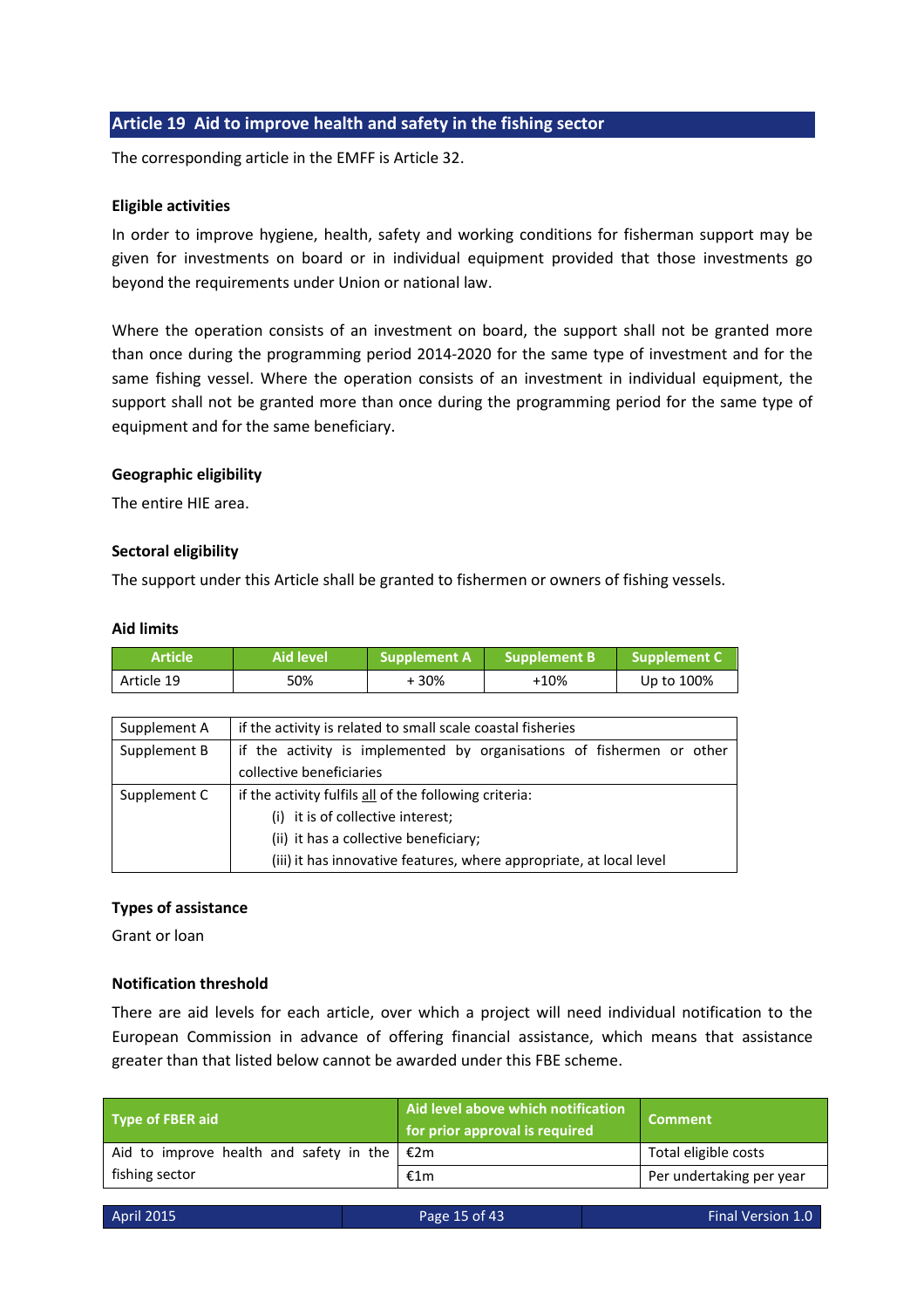# Article 23 Aid to limit the impact of fishing on the marine environment and adapt fishing to the protection of species

The corresponding articles in the EMFF are Article 25(1) and (2) and Article 38.

#### Eligible activities

In order to reduce the impact of fishing on the marine environment, to foster the gradual elimination of discards and to facilitate the transition to a sustainable exploitation of living marine biological resources, the following investments may be supported:

- (a) in equipment improving size selectivity or species selectivity of fishing gear;
- (b) on board or in equipment that eliminates discards by avoiding and reducing unwanted catches of commercial stocks, or that deals with unwanted catches to be landed in accordance with the Common Fisheries Policy<sup>5</sup>. Aid for normal operating costs are expressly prohibited.
- (c) in equipment that limits and, where possible, eliminates the physical and biological impacts of fishing on the ecosystem or the sea bed;
- (d) in equipment that protects gear and catches from mammals and birds protected by the EC Habitats Directive and Directive on Conservation of Birds<sup>6</sup>, provided that it does not undermine the selectivity of the fishing gear and that all appropriate measures are introduced to avoid physical damage to the predators

Support shall only be granted where the gear or other equipment above has a demonstrably better size-selection or a demonstrably lower impact on the ecosystem and on non-target species than the standard gear or other equipment permitted under the Common Fisheries Policy, or relevant national legislation.

# Geographic eligibility

The entire HIE area.

# Sectoral eligibility

Support shall be granted to:

- (a) owners of Union fishing vessels which are registered as active vessels and which have carried out fishing activities at sea of at least 60 days during the two calendar years preceding the date of submission of the application for support;
- (b) fishermen who own the gear to be replaced and who have worked on board of a Union fishing vessel for at least 60 days during the two calendar years preceding the date of submission of the application for support;
- (c) organisations of fishermen recognised by the Member State

 $\overline{a}$ 

 $5$  (EU) No 1380/2013

 $6$  Council Directive 92/43/EEC or Directive 2009/147/EC of the European Parliament and of the Council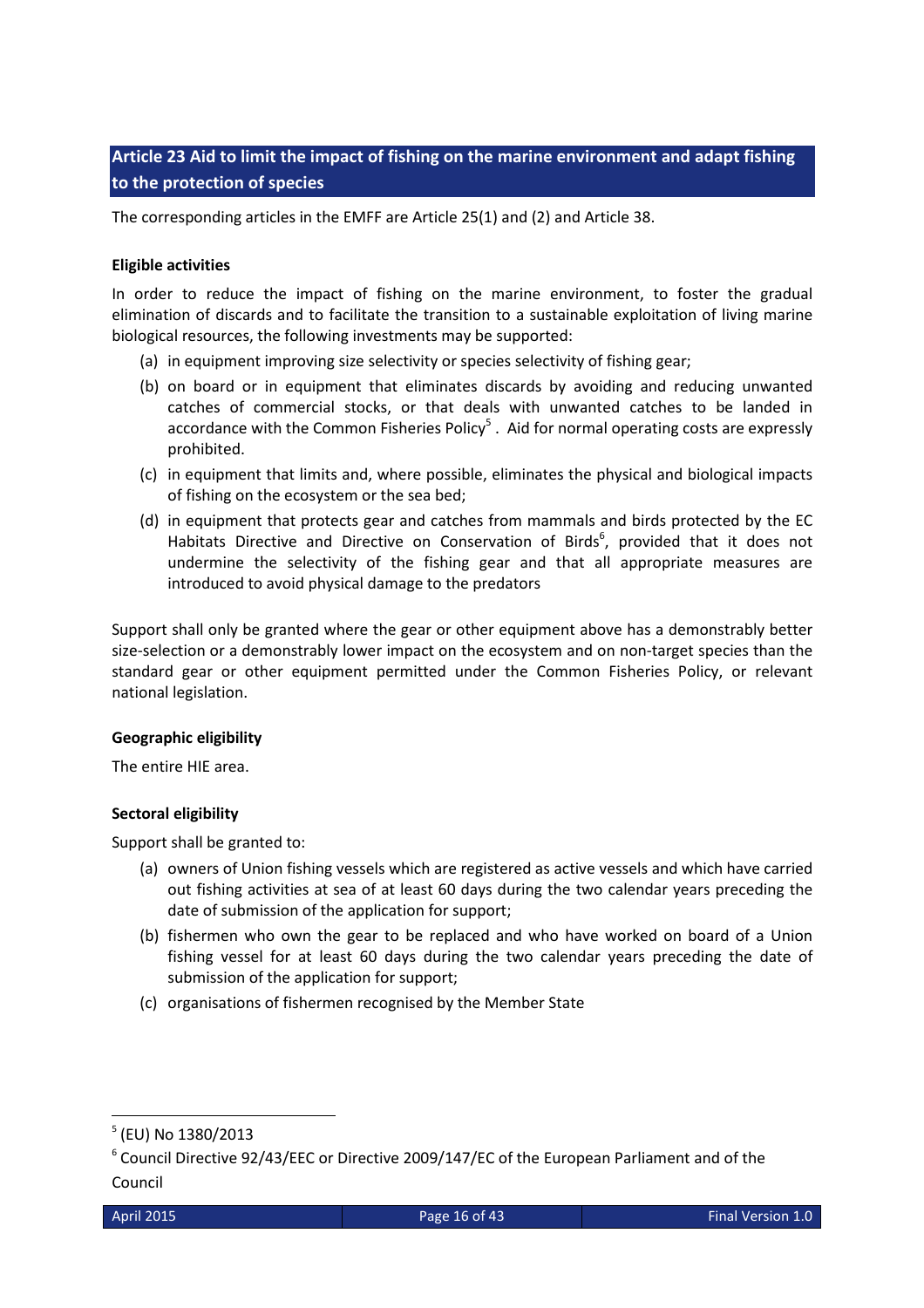#### Aid limits

| <b>Article</b> | <b>Aid level</b> | <b>Supplement A</b> | <b>Supplement B</b> | Supplement C |
|----------------|------------------|---------------------|---------------------|--------------|
| Articles 23    | 50%              | +30%                | $+10\%$             | Up to 100%   |

| Supplement A | if the activity is related to small scale coastal fisheries                                                                                                                                                 |
|--------------|-------------------------------------------------------------------------------------------------------------------------------------------------------------------------------------------------------------|
| Supplement B | if the activity is implemented by organisations of fishermen or other<br>collective beneficiaries                                                                                                           |
| Supplement C | if the activity fulfils all of the following criteria:<br>(i) it is of collective interest;<br>(ii) it has a collective beneficiary;<br>(iii) it has innovative features, where appropriate, at local level |

Support shall not be granted more than once during the EMFF programming period (2014-2020) for the same type of equipment on the same Union fishing vessel.

#### Types of assistance

Grant or loan

# Notification threshold

There are aid levels for each article, over which a project will need individual notification to the European Commission in advance of offering financial assistance, which means that assistance greater than that listed below cannot be awarded under this FBE scheme.

| <b>Type of FBER aid</b>                                      | Aid level above which notification<br>for prior approval is required | <b>Comment</b>           |
|--------------------------------------------------------------|----------------------------------------------------------------------|--------------------------|
| Aid to limit the impact of fishing on the $\in \mathbb{Z}$ m |                                                                      | Total eligible costs     |
| marine environment and adapt fishing to $\epsilon$ 1m        |                                                                      | Per undertaking per year |
| the protection of species                                    |                                                                      |                          |

Article 25 Aid for the protection and restoration of marine biodiversity and ecosystems and compensation regimes in the framework of sustainable fishing activities

The corresponding article in the EMFF is Article 40.

#### Eligible activities

Protection and restoration of marine biodiversity and ecosystems and compensation regimes in the framework of sustainable fishing activities

- 1. In order to protect and restore marine biodiversity and ecosystems in the framework of sustainable fishing activities, with the participation, where relevant, of fishermen, the EMFF or other State aid may support the following operations:
	- (a) the collection of waste by fishermen from the sea such as the removal of lost fishing gear and marine litter;
	- (b) the construction, installation or modernisation of static or movable facilities intended to protect and enhance marine fauna and flora, including their scientific preparation and evaluation;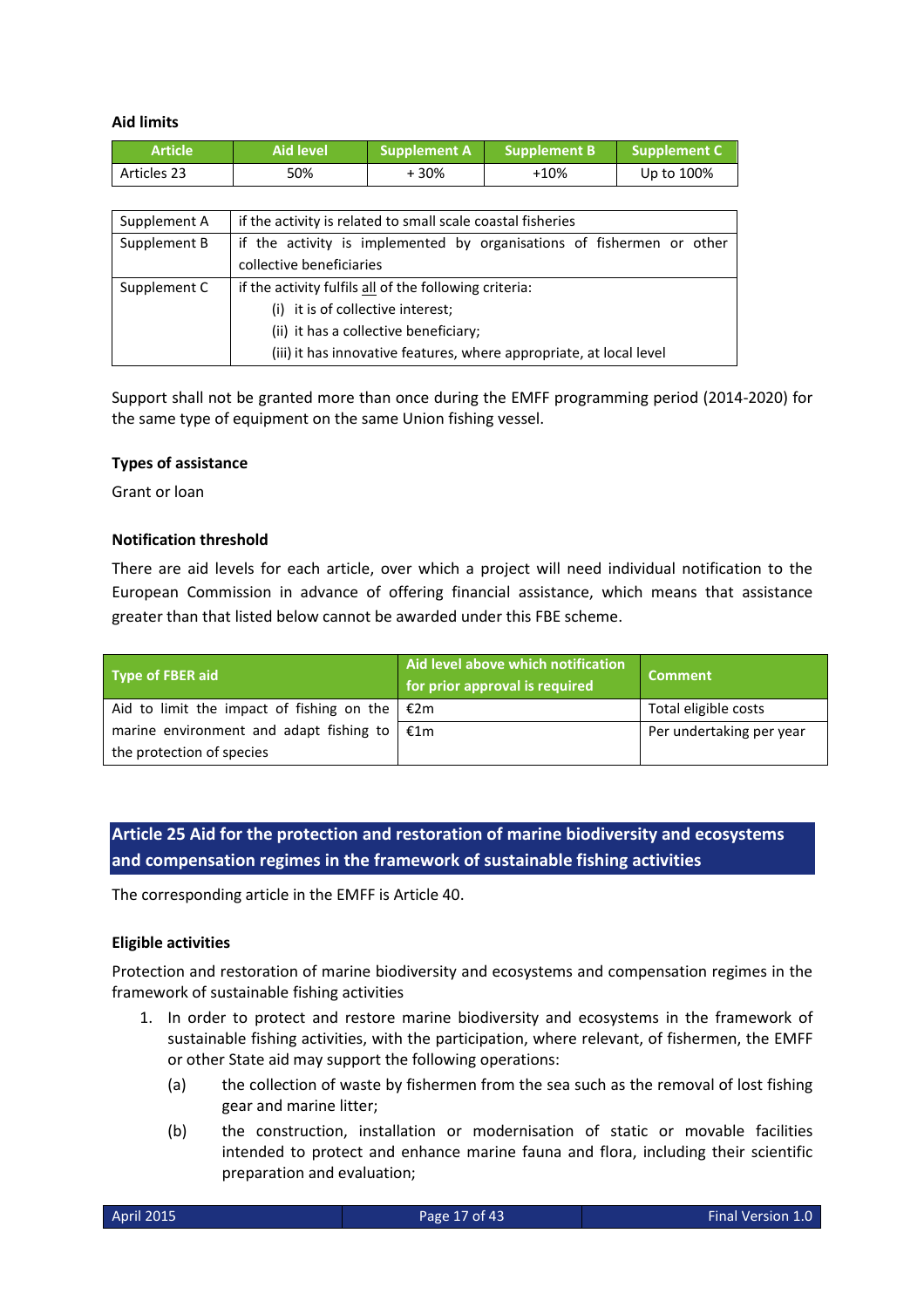- (c) contributions to a better management or conservation of marine biological resources;
- (d) the preparation, including studies, drawing-up, monitoring and updating of protection and management plans for fishery-related activities relating to NATURA 2000 sites and spatial protected areas referred to in the EU Marine Strategy Directive<sup>7</sup> the management, restoration and monitoring of NATURA 2000 sites;
- (e) the management, restoration and monitoring of marine protected areas with a view to the implementation of the spatial protection measures referred to in Article 13(4) of the EU Marine Directive;
- (f) increasing environmental awareness, involving fishermen, with regard to the protection and restoration of marine biodiversity;
- (g) schemes for compensation for damage to catches caused by mammals and birds protected by the EU Habitats and Birds Directives;
- (h) the participation in other actions aimed at maintaining and enhancing biodiversity and ecosystem services, such as the restoration of specific marine and coastal habitats in support of sustainable fish stocks, including their scientific preparation and evaluation. Support shall be subject to the formal recognition of such schemes by the competent authorities of the Member States. Member States shall also ensure that no overcompensation for damage occurs as a result of the combination of Union, national and private compensation schemes
- (i) funding of normal operating costs is not permitted.

# Geographic eligibility

The entire HIE area.

# Sectoral eligibility

Support shall be granted to scientific or technical public law bodies, Advisory Councils, fishermen or organisations of fishermen which are recognised by the Member State, or by non-governmental organisations in partnership with organisations of fishermen.

# Aid limits

| <b>Article</b> | <b>Aid level</b>                                                      | <b>Supplement A</b> | <b>Supplement B</b> | <b>Supplement C</b> |
|----------------|-----------------------------------------------------------------------|---------------------|---------------------|---------------------|
| Article 25     | 50%                                                                   | $+30%$              | $+10%$              | Up to 100%          |
|                |                                                                       |                     |                     |                     |
| Supplement A   | if the activity is related to small scale coastal fisheries           |                     |                     |                     |
| Supplement B   | if the activity is implemented by organisations of fishermen or other |                     |                     |                     |
|                | collective beneficiaries                                              |                     |                     |                     |
| Supplement C   | if the activity fulfils all of the following criteria:                |                     |                     |                     |
|                | (i) it is of collective interest;                                     |                     |                     |                     |
|                | (ii) it has a collective beneficiary;                                 |                     |                     |                     |
|                | (iii) it has innovative features, where appropriate, at local level   |                     |                     |                     |

 $^7$  Directive 2008/56/EC and relating to other special habitats; EN L 149/28 Official Journal of the European Union 20.5.2014

 $\overline{\phantom{0}}$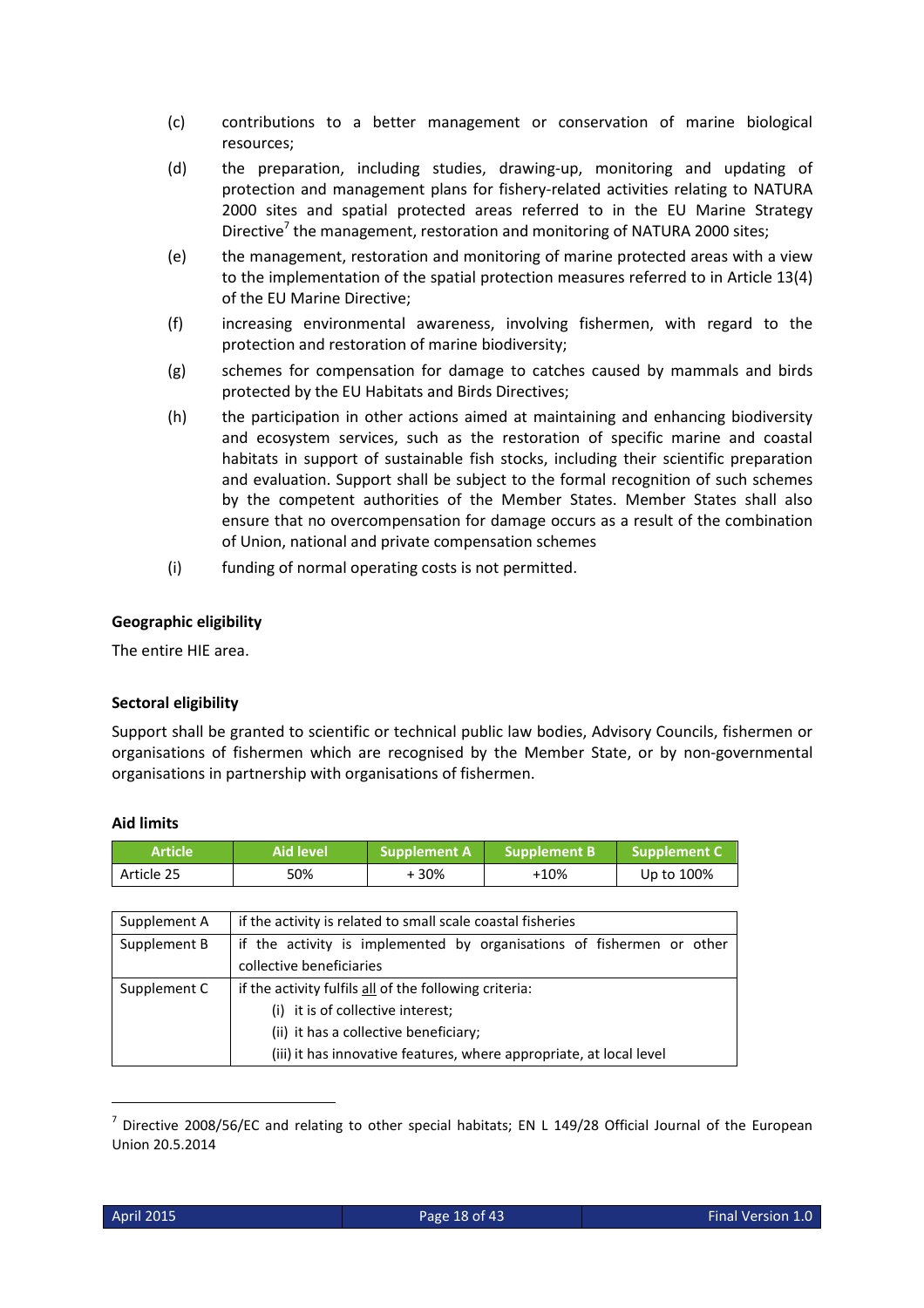# Types of assistance

Grant or loan

# Notification threshold

There are aid levels for each article, over which a project will need individual notification to the European Commission in advance of offering financial assistance, which means that assistance greater than that listed below cannot be awarded under this FBE scheme.

| Type of FBER aid                                             | Aid level above which notification<br>for prior approval is required | <b>Comment</b>           |
|--------------------------------------------------------------|----------------------------------------------------------------------|--------------------------|
| Aid for the protection and restoration of $\in \mathbb{Z}$ m |                                                                      | Total eligible costs     |
| marine biodiversity etc.                                     | €1m                                                                  | Per undertaking per year |

# Article 26 Aid to improve energy efficiency and to mitigate the effects of climate change in the fishing sector

The corresponding article in the EMFF is Article 41.

#### Eligible activities

Aid to improve energy efficiency and to mitigate the effects of climate change, with the exception of aid to replace or modernise engines:

- (a) investments in equipment or on board aimed at reducing the emission of pollutants or greenhouse gases and increasing the energy efficiency of fishing vessels. Investments in fishing gear are also eligible provided that they do not undermine the selectivity of that fishing gear;
- (b) energy efficiency audits and schemes;
- (c) studies to assess the contribution of alternative propulsion systems and hull designs to the energy efficiency of fishing vessels
- (d) normal operating costs are not eligible for this aid.

Support for the replacement or modernisation of main or ancillary engines may be granted only:

- (e) for vessels up to 12 metres in overall length, provided that the new or modernised engine does not have more power in kW than the current engine;
- (f) for vessels between 12 and 18 metres in overall length, provided that the power in kW of the new or modernised engine is at least 20 % lower than that of the current engine;
- (g) for vessels between 18 and 24 metres in overall length, provided that the power in kW of the new or modernised engine is at least 30 % lower than that of the current engine.

Support for the replacement or modernisation of main or ancillary engines may only be granted in respect of vessels belonging to a fleet segment for which the report on fishing capacity has shown a balance with the fishing opportunities available to that segment.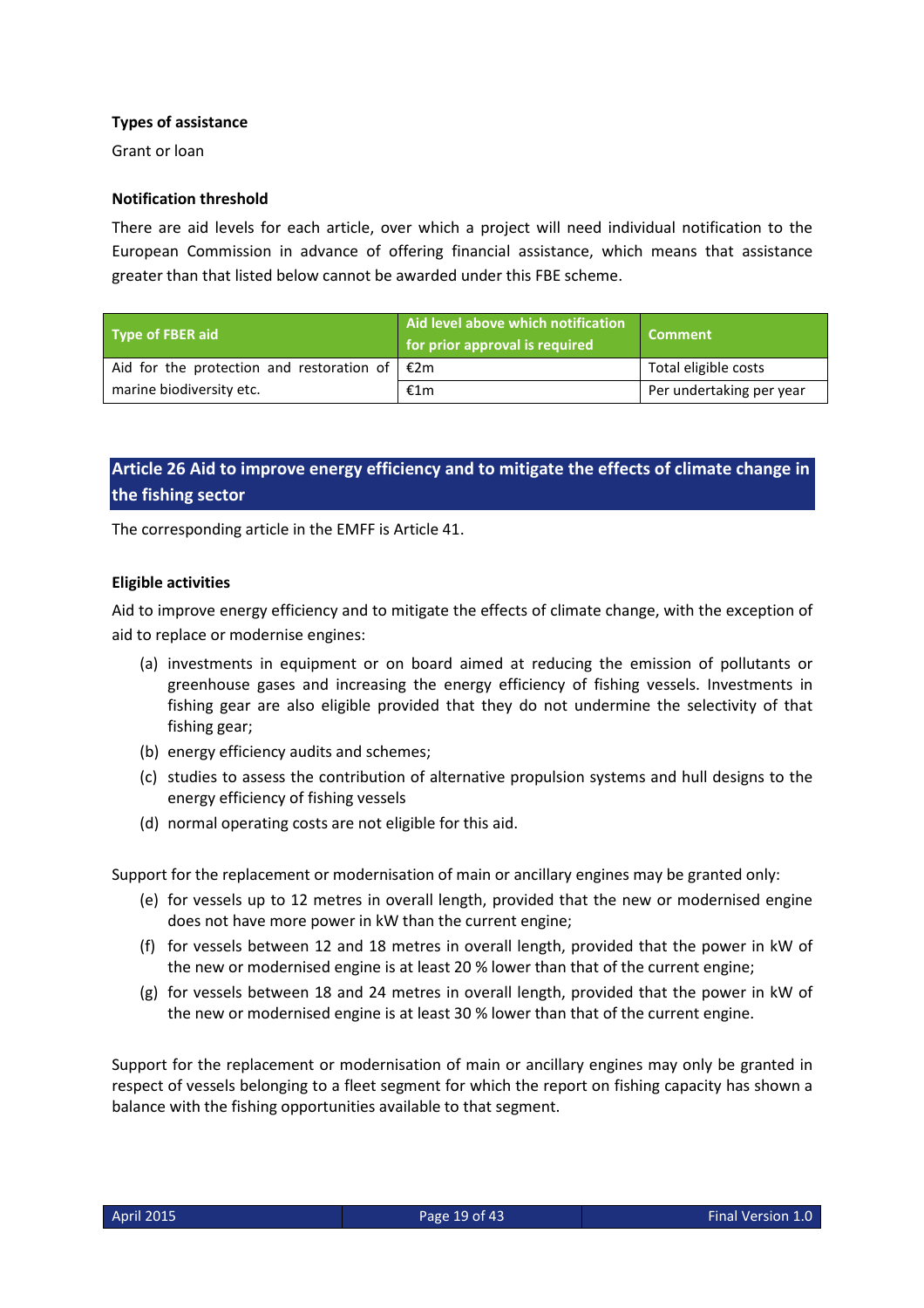Support shall only be granted for the replacement or modernisation of main or ancillary engines which have been officially certified in accordance the EU Regulation for fishing quotas<sup>8</sup>. It shall only be paid after any required reduction of capacity in kW has been permanently removed from the Union fishing fleet register.

For fishing vessels not subject to a certification of engine power, support shall only be granted for the replacement or modernisation of main or ancillary engines in respect of which the consistency of engine power has been verified in accordance with the EU Regulation for fishing quotas and which have been physically inspected to ensure that the engine power does not exceed the engine power established in the fishing licenses.

The reduction of engine power referred to in points (d) and (e) may be achieved by a group of vessels for each category of vessel referred to in those points (only relevant where the aid is part of a scheme rather than a one-off aid decision).

# Geographic eligibility

The entire HIE area.

# Sectoral eligibility

Support shall only be granted to owners of fishing vessels and shall not be granted more than once for the same type of investment during the EMFF programming period (2014-2020) for the same fishing vessel.

# Aid limits

Support shall not exceed the Sterling equivalent of €1,500,000 using the official EU daily conversion rate for the day when an unconditional offer of aid is accepted.

# Types of assistance

Grant or loan

# Notification threshold

There are aid levels for each article, over which a project will need individual notification to the European Commission in advance of offering financial assistance, which means that assistance greater than that listed below cannot be awarded under this FBE scheme.

| Type of FBER aid                                           | Aid level above which notification<br>for prior approval is required | <b>Comment</b>           |
|------------------------------------------------------------|----------------------------------------------------------------------|--------------------------|
| Aid to improve energy efficiency and to $\in \mathbb{Z}$ m |                                                                      | Total eligible costs     |
| mitigate the effects of climate change in $\epsilon$ 1m    |                                                                      | Per undertaking per year |
| fishing                                                    |                                                                      |                          |

 $8$  Article 40(2) of Regulation (EC) No 1224/2009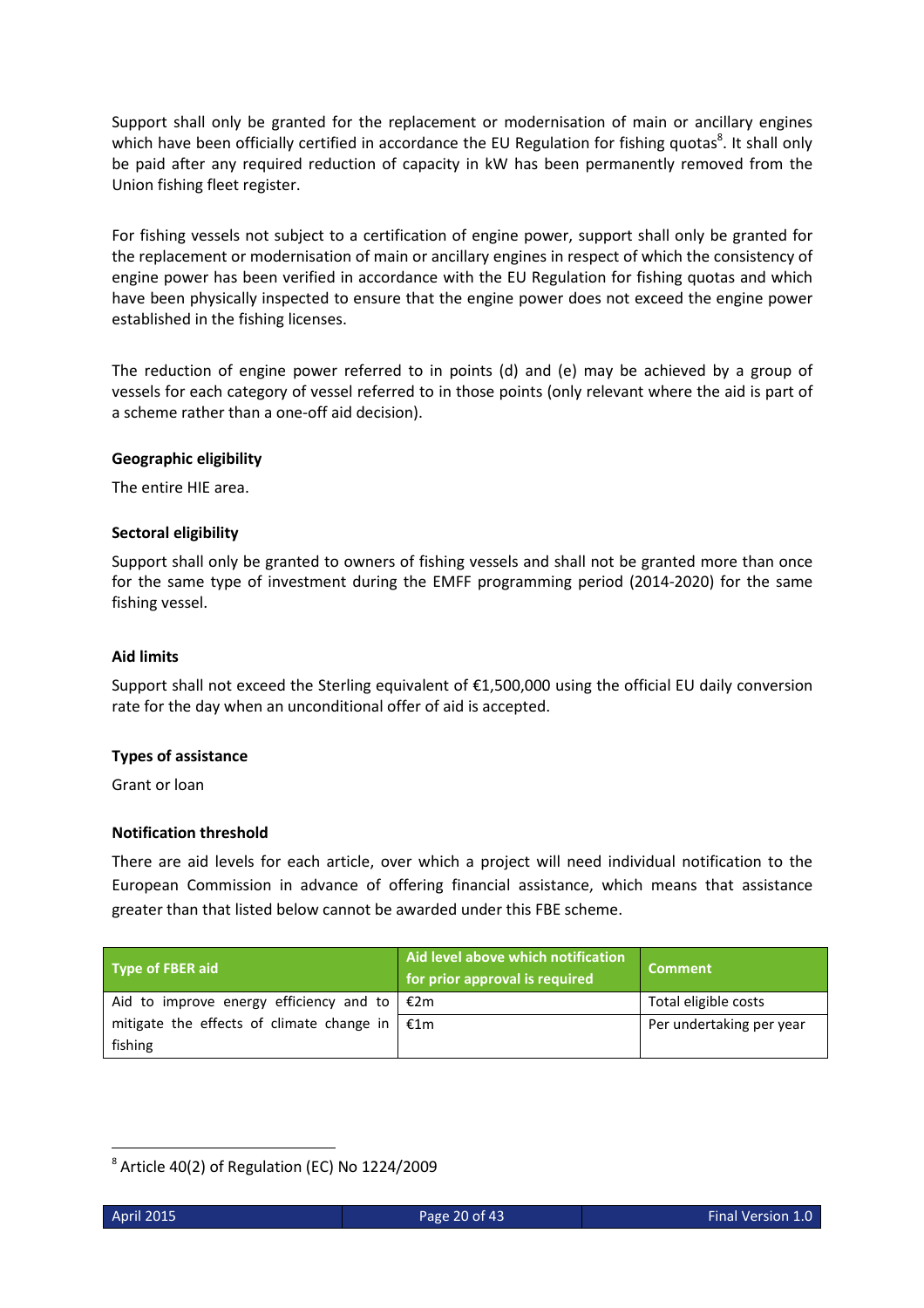# Article 27 Aid to added value, product quality and use of unwanted catches

The corresponding article in the EMFF is Article 42.

#### Eligible activities

In order to improve the added value or quality of the fish caught, the EMFF may support:

- a) investments that add value to fishery products, in particular by allowing fishermen to carry out the processing, marketing and direct sale of their own catches;
- b) innovative investments on board that improve the quality of the fishery products conditional on the use of selective gears to minimise unwanted catches and shall only be granted to owners of Union fishing vessels that have carried out a fishing activity at sea for at least 60 days during the two calendar years preceding the date of submission of the application for support
- c) normal operating costs are not eligible for this aid.

#### Geographic eligibility

The entire HIE area.

#### Aid limits

| <b>Article</b> | Aid level |       | Supplement A Supplement B | Supplement C |
|----------------|-----------|-------|---------------------------|--------------|
| Article 27     | 50%       | + 30% | +10%                      | Up to 100%   |

| Supplement A | if the activity is related to small scale coastal fisheries           |  |
|--------------|-----------------------------------------------------------------------|--|
| Supplement B | if the activity is implemented by organisations of fishermen or other |  |
|              | collective beneficiaries                                              |  |
| Supplement C | if the activity fulfils all of the following criteria:                |  |
|              | (i) it is of collective interest;                                     |  |
|              | (ii) it has a collective beneficiary;                                 |  |
|              | (iii) it has innovative features, where appropriate, at local level   |  |

#### Types of assistance

Grant or loan

#### Notification threshold

There are aid levels for each article, over which a project will need individual notification to the European Commission in advance of offering financial assistance, which means that assistance greater than that listed below cannot be awarded under this FBE scheme.

| <b>Type of FBER aid</b>                     | Aid level above which notification<br>for prior approval is required | <b>Comment</b>           |
|---------------------------------------------|----------------------------------------------------------------------|--------------------------|
| Aid to added value, product quality and use | €2m                                                                  | Total eligible costs     |
| of unwanted catches                         | €1m                                                                  | Per undertaking per year |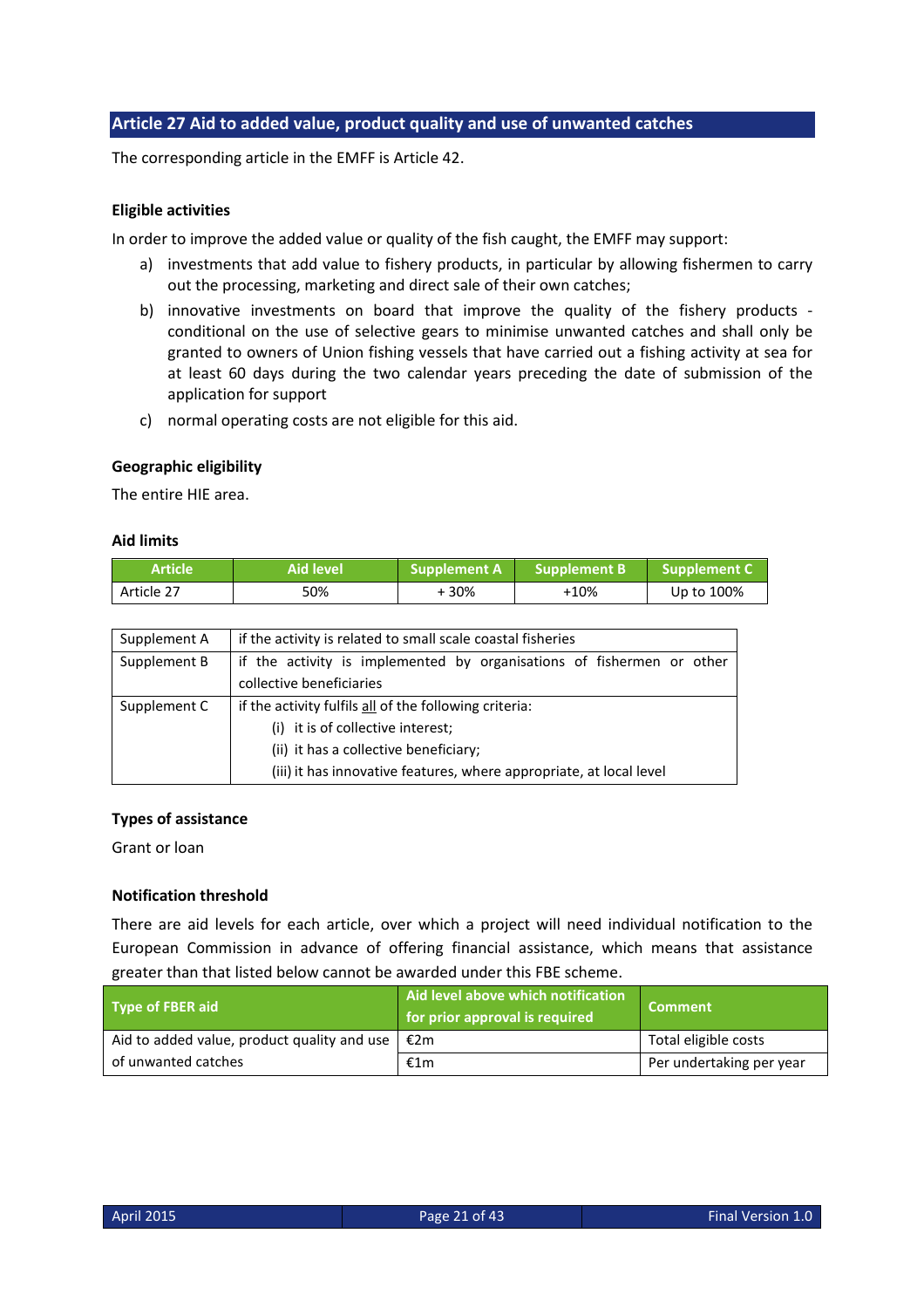# Article 28 Aid to fishing ports, landing sites, auction halls and shelters

The corresponding article in the EMFF is and Article 43.

# Eligible activities

- 1. Investments improving the infrastructure of fishing ports, auctions halls, landing sites and shelters, including investments in facilities for waste and marine litter collection, for the purpose of increasing the quality, control and traceability of the products landed, increasing energy efficiency, contributing to environmental protection and improving safety and working conditions.
- 2. Investments in fishing ports, auction halls, landing sites and shelters in order to facilitate compliance with the obligation to land all catches in accordance with the Common Fisheries Policy<sup>9</sup> and the Regulation on Common Organisation of Markets in Fisheries and Aquaculture products<sup>10</sup>, as well as to add value to under-used components of the catch.
- 3. Investment in the construction or modernisation of shelters in order to improve the safety of fishermen
- 4. Support shall not cover the construction of new ports, new landing sites or new auction halls.

#### Geographic eligibility

The entire HIE area.

#### Aid limits

| 'Article    | <b>Aid level</b> |      | Supplement A   Supplement B | <b>Supplement C</b> |
|-------------|------------------|------|-----------------------------|---------------------|
| Articles 28 | 50%              | +30% | +10%                        | Up to 100%          |

| Supplement A | if the activity is related to small scale coastal fisheries           |  |  |  |
|--------------|-----------------------------------------------------------------------|--|--|--|
| Supplement B | if the activity is implemented by organisations of fishermen or other |  |  |  |
|              | collective beneficiaries                                              |  |  |  |
| Supplement C | if the activity fulfils all of the following criteria:                |  |  |  |
|              | (i) it is of collective interest;                                     |  |  |  |
|              | (ii) it has a collective beneficiary;                                 |  |  |  |
|              | (iii) it has innovative features, where appropriate, at local level   |  |  |  |

#### Types of assistance

Grant or loan

# Notification threshold

There are aid levels for each article, over which a project will need individual notification to the European Commission in advance of offering financial assistance, which means that assistance greater than that listed below cannot be awarded under this FBE scheme.

 $^{9}$  (EU) No 1380/2013

<sup>10</sup> (EU) No 1379/2013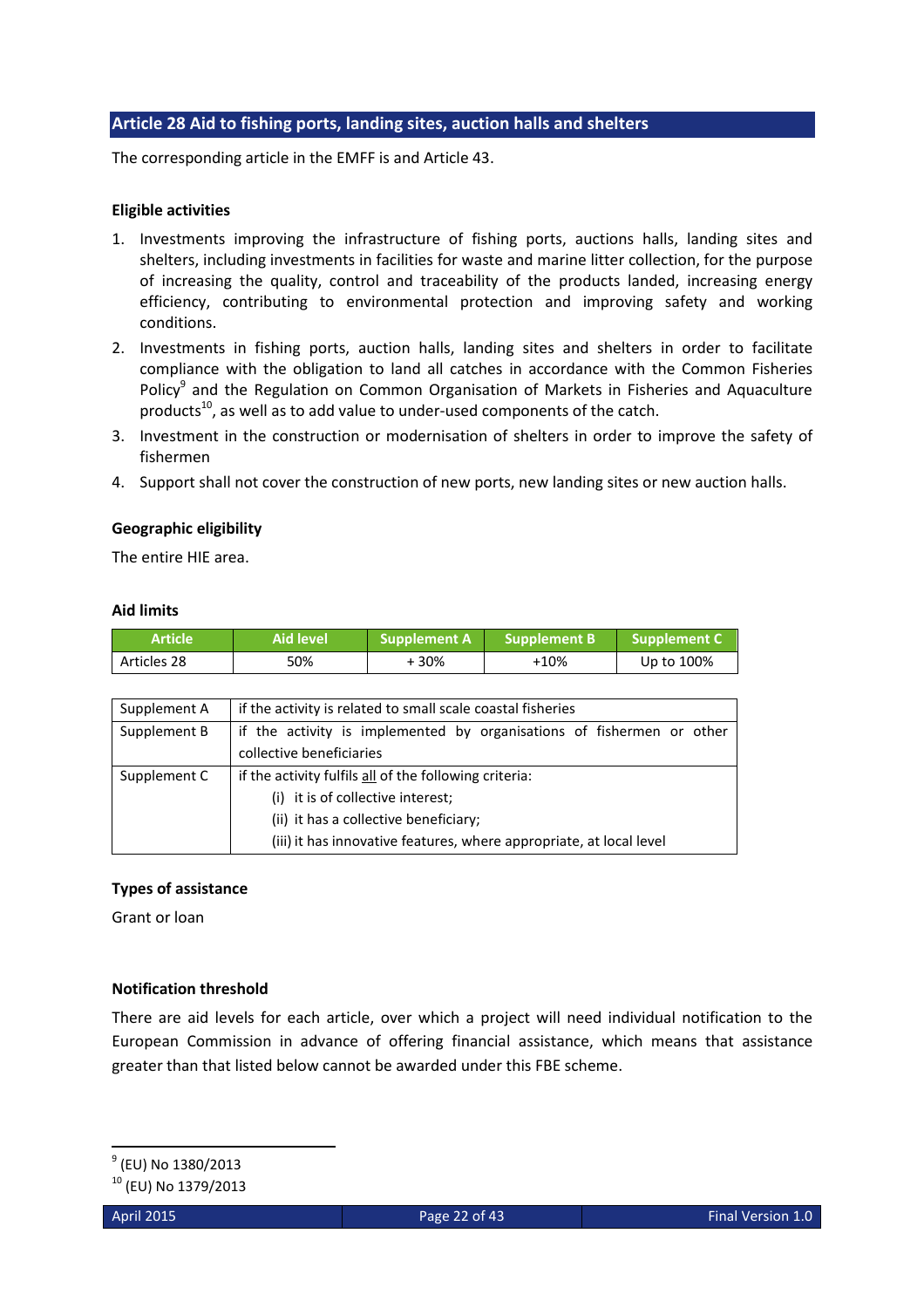| Type of FBER aid                                                 | Aid level above which notification<br>for prior approval is required | <b>Comment</b>           |
|------------------------------------------------------------------|----------------------------------------------------------------------|--------------------------|
| Aid for fishing ports, landing sites, auction $\in \mathbb{Z}$ m |                                                                      | Total eligible costs     |
| halls and shelters                                               | €1m                                                                  | Per undertaking per year |

# Article 29 Aid to inland fishing and inland aquatic fauna and flora

The corresponding article in the EMFF is Article 44.

# Eligible activities

- 1. No aid may be granted for normal operating costs.
- 2. In order to reduce the impact of inland fishing on the environment, to increase energy efficiency, to increase the value or quality of fish landed, or to improve health, safety, working conditions, human capital and training, State aid may support investments in the following:
	- a) the promotion of human capital, job creation and social dialogue as referred to in Article 16 and under the conditions set out in that Article;
	- b) on board or in individual equipment as referred to in Article 19 and under the conditions set out in that Article;
	- c) in equipment and types of operations as referred to in Articles 23 and 24 and under the conditions set out in that Article ;
	- d) the improvement of energy efficiency and the mitigation of the effects of climate change as referred to in Article 26 and under the conditions set out in that Article ;
	- e) the improvement of the value or quality of the fish caught as referred to in Article 27 and under the conditions set out in that Article;
	- f) in fishing ports, shelters and landing sites as referred to in Article 28 and under the conditions set out in that Article
	- g) Normal operating costs shall not receive State aid.
- 3. Inland fishing may receive State aid for support for investments relating to business start-ups for young fishermen as referred to in Article 18 and under the same conditions as set out in that Article, except for the requirement under point (b) of paragraph 2 of that Article.
- 4. Inland fishing may receive State aid for, for the advisory services in accordance with Article 14 and for partnerships between scientists and fishermen in accordance with Article 15.
- 5. Inland fishing may receive State aid for support for the diversification of inland fishing activities to complementary activities under the conditions laid down in Article 17.
- 6. In order to protect and develop aquatic fauna and flora, Sate aid may be used to support:
	- a) the management, restoration and monitoring of NATURA 2000 sites which are affected by fishing activities, and the rehabilitation of inland waters in accordance with the EU Water Framework11, including spawning grounds and migration routes for migratory species;
	- b) the construction, modernisation or installation of static or movable facilities intended to protect and enhance aquatic fauna and flora, including their scientific preparation, monitoring and evaluation.

 $11$  Directive 2000/60/EC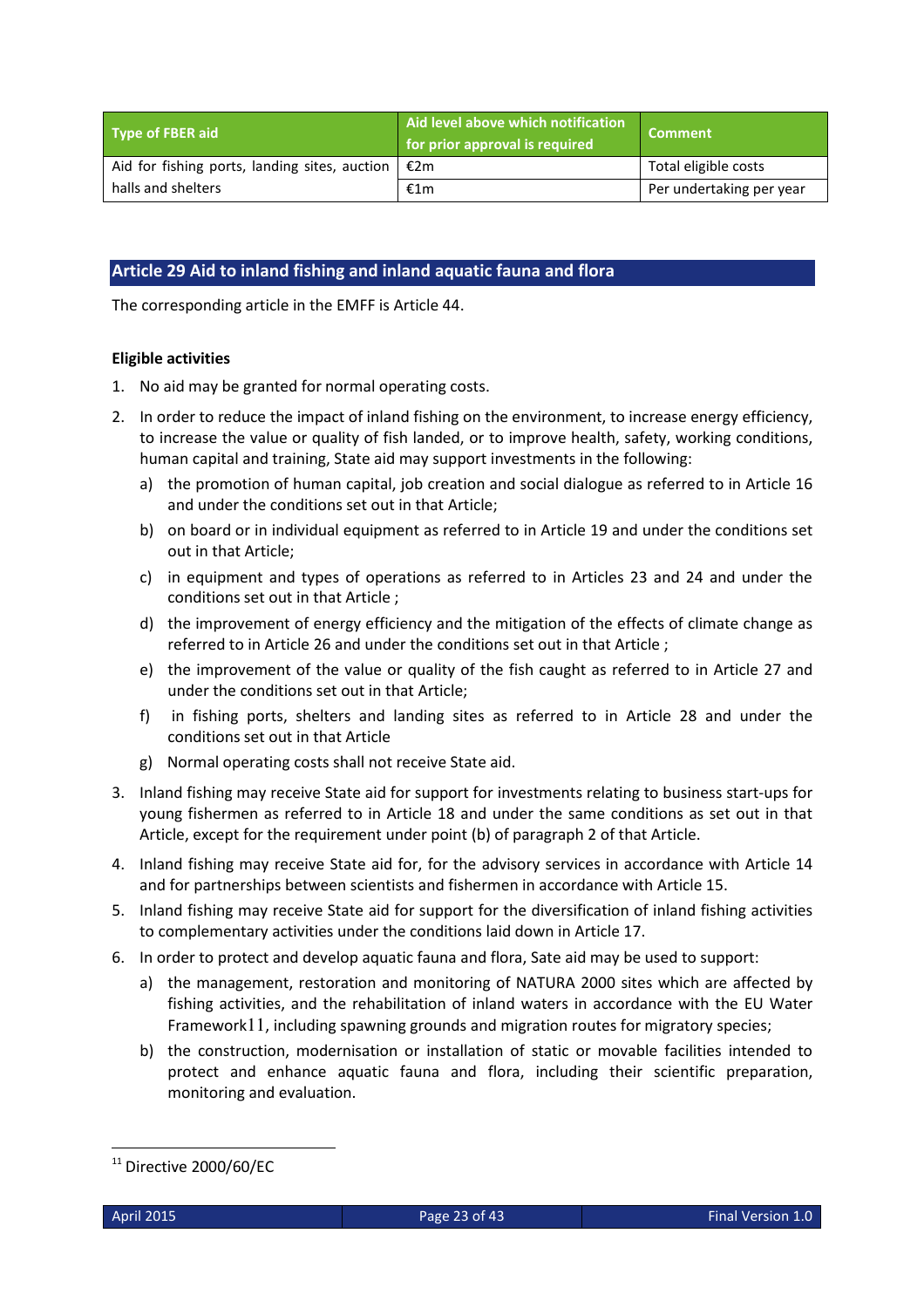# Condition attaching to the State aid

Vessels receiving support under this article must operate exclusively in inland waters.

#### Geographic eligibility

The entire HIE area.

# Aid limits

| <b>Article</b> | <b>Aid level</b> | <b>Supplement A</b> | <b>Supplement B</b> | Supplement C |
|----------------|------------------|---------------------|---------------------|--------------|
| Article 29     | 50%              | +30%                | +10%                | Up to 100%   |

| Supplement A | if the activity is related to small scale coastal fisheries           |  |  |  |
|--------------|-----------------------------------------------------------------------|--|--|--|
| Supplement B | if the activity is implemented by organisations of fishermen or other |  |  |  |
|              | collective beneficiaries                                              |  |  |  |
| Supplement C | if the activity fulfils all of the following criteria:                |  |  |  |
|              | (i) it is of collective interest;                                     |  |  |  |
|              | (ii) it has a collective beneficiary;                                 |  |  |  |
|              | (iii) it has innovative features, where appropriate, at local level   |  |  |  |

#### Types of assistance

Grant and loan

# Notification threshold

There are aid levels for each article, over which a project will need individual notification to the European Commission in advance of offering financial assistance, which means that assistance greater than that listed below cannot be awarded under this FBE scheme.

| <b>Type of FBER aid</b>                             | Aid level above which notification<br>for prior approval is required | <b>Comment</b>           |
|-----------------------------------------------------|----------------------------------------------------------------------|--------------------------|
| Aid for inland fishing and inland aquatic $\in$ £2m |                                                                      | Total eligible costs     |
| fauna and flora                                     | €1m                                                                  | Per undertaking per year |

# Article 31 Aid to productive investments in aquaculture

The corresponding articles in the EMFF are Articles 46 and 48.

#### Eligible activities

State aid may support the following productive investments in aquaculture:

- (a) productive investments in aquaculture
- (b) the diversification of aquaculture production and species cultured;
- (c) the modernisation of aquaculture units, including the improvement in working and safety conditions of aquaculture workers;
- (d) improvements and modernisation related to animal health and welfare, including the purchase of equipment aiming at protecting the farms from wild predators;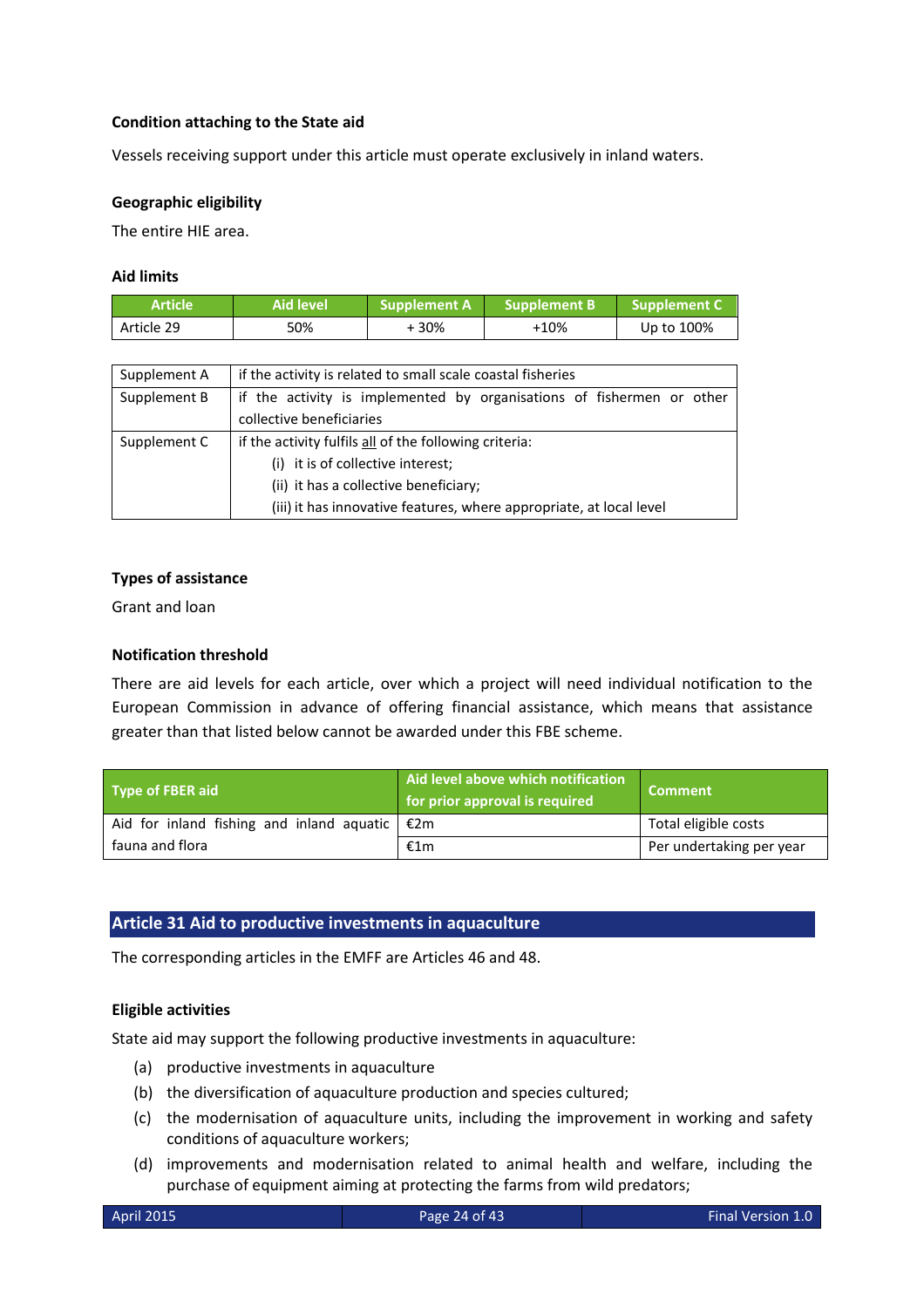- (e) investments reducing the negative impact or enhancing the positive effects on the environment and increasing resource efficiency;
- (f) investments in enhancing the quality of, or in adding value to, aquaculture products;
- (g) the restoration of existing aquaculture ponds or lagoons through the removal of silt, or investments aimed at the prevention of silt deposits;
- (h) the diversification of the income of aquaculture enterprises through the development of complementary activities - only if the complementary activities relate to the core aquaculture business of the enterprise, including angling tourism, environmental services related to aquaculture or educational activities concerning aquaculture.
- (i) investments resulting in a substantial reduction in the impact of aquaculture enterprises on water usage and quality, in particular through reducing the amount of water or chemicals, antibiotics and other medicines used, or through improving the output water quality, including through the deployment of multi–trophic aquaculture systems;
- (j) the promotion of closed aquaculture systems where aquaculture products are farmed in closed recirculation systems, thereby minimising water use;
- (k) investments increasing energy efficiency and promoting the conversion of aquaculture enterprises to renewable sources of energy

Where operations consist of investments in equipment or infrastructure ensuring compliance with future requirements relating to the environment, human or animal health, hygiene or animal welfare under Union law, support may be granted until the date on which such requirements become mandatory for the enterprises.

Support shall not be granted to the farming of genetically modified organisms.

Support shall not be granted to aquaculture operations in marine protected areas, if it has been determined by the competent authority of the Member State, on the basis of an environmental impact assessment, that the operation would generate significant negative environmental impact that cannot be adequately mitigated.

# Eligible Costs

The Regulation does not provide a specific list of allowable eligible costs, but instead relies on the above list of eligible and ineligible activities. The eligible costs are therefore all of the actual costs involved in implementing the permitted activities. In terms relevant to HIE appraisal procedures the eligible costs are defined as follows:

- additional/first-time capital costs. This includes all items that will be capitalised on the balance sheet, including those revenue costs included such as installation work and professional fees. It does not include any element of replacement of assets.
- Additional working capital. This means the additional costs consequent on the new or additional eligible activity, based on the increase in the formula of "stocks plus debtors minus creditors". The 'before and after' calculation of increased working capital is the steady state of trading following completion of the investment compared to the period in the year before the investment.

# Conditions for Approval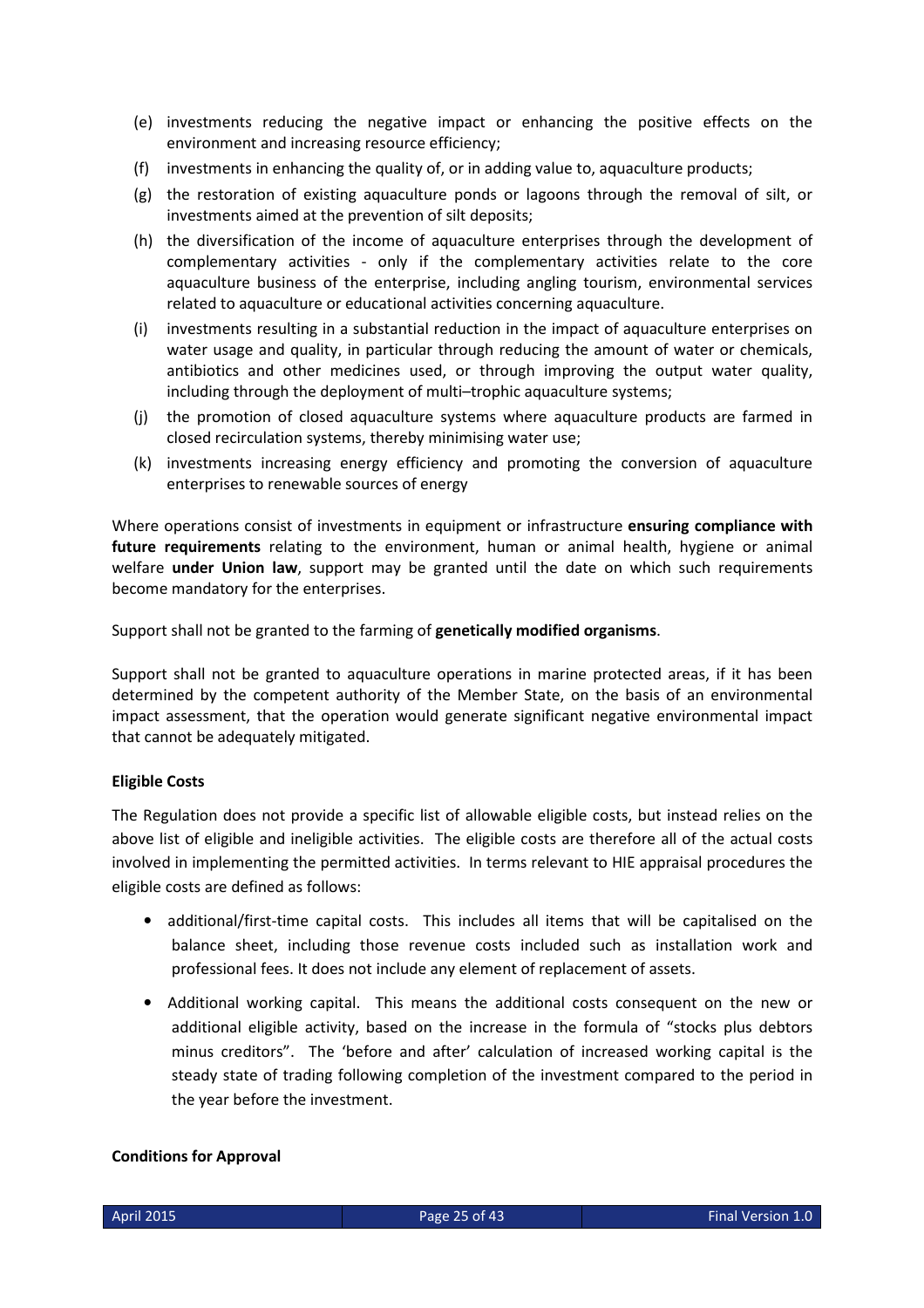Entrepreneurs entering the sector shall provide a business plan and, where the amount of investments is more than €50,000, a feasibility study including an environmental assessment of the operations.

Support shall be granted only where it has been clearly demonstrated in an independent marketing report that good and sustainable market prospects exist for the product.

Support for the increase in production and/or modernisation of existing aquaculture enterprises, or for the construction of new ones, must be consistent with the UK multiannual national strategic plan for the development of aquaculture.

# Geographic eligibility

The entire HIE area.

#### Sectoral eligibility

Aquaculture enterprises only

#### Aid limits

| <b>Article</b> | <b>Aid level</b> | Supplement A   | Supplement B   | <b>Supplement C</b> |
|----------------|------------------|----------------|----------------|---------------------|
| Article 31     | 50%              | Not applicable | Not applicable | Up to 100%          |

| Supplement A | if the activity is related to small scale coastal fisheries           |
|--------------|-----------------------------------------------------------------------|
| Supplement B |                                                                       |
|              | if the activity is implemented by organisations of fishermen or other |
|              | collective beneficiaries                                              |
| Supplement C | if the activity fulfils all of the following criteria:                |
|              | (i) it is of collective interest;                                     |
|              | (ii) it has a collective beneficiary;                                 |
|              | (iii) it has innovative features, where appropriate, at local level   |

# Types of assistance

Grant and loan

# Notification threshold

There are aid levels for each article, over which a project will need individual notification to the European Commission in advance of offering financial assistance, which means that assistance greater than that listed below cannot be awarded under this FBE scheme.

|     | <b>Type of FBER aid</b> |            |            |    | Aid level above which notification<br>for prior approval is required | <b>Comment</b>           |
|-----|-------------------------|------------|------------|----|----------------------------------------------------------------------|--------------------------|
| Aid | for                     | productive | investment | in | €2m                                                                  | Total eligible costs     |
|     | Aquaculture             |            |            |    | €1m                                                                  | Per undertaking per year |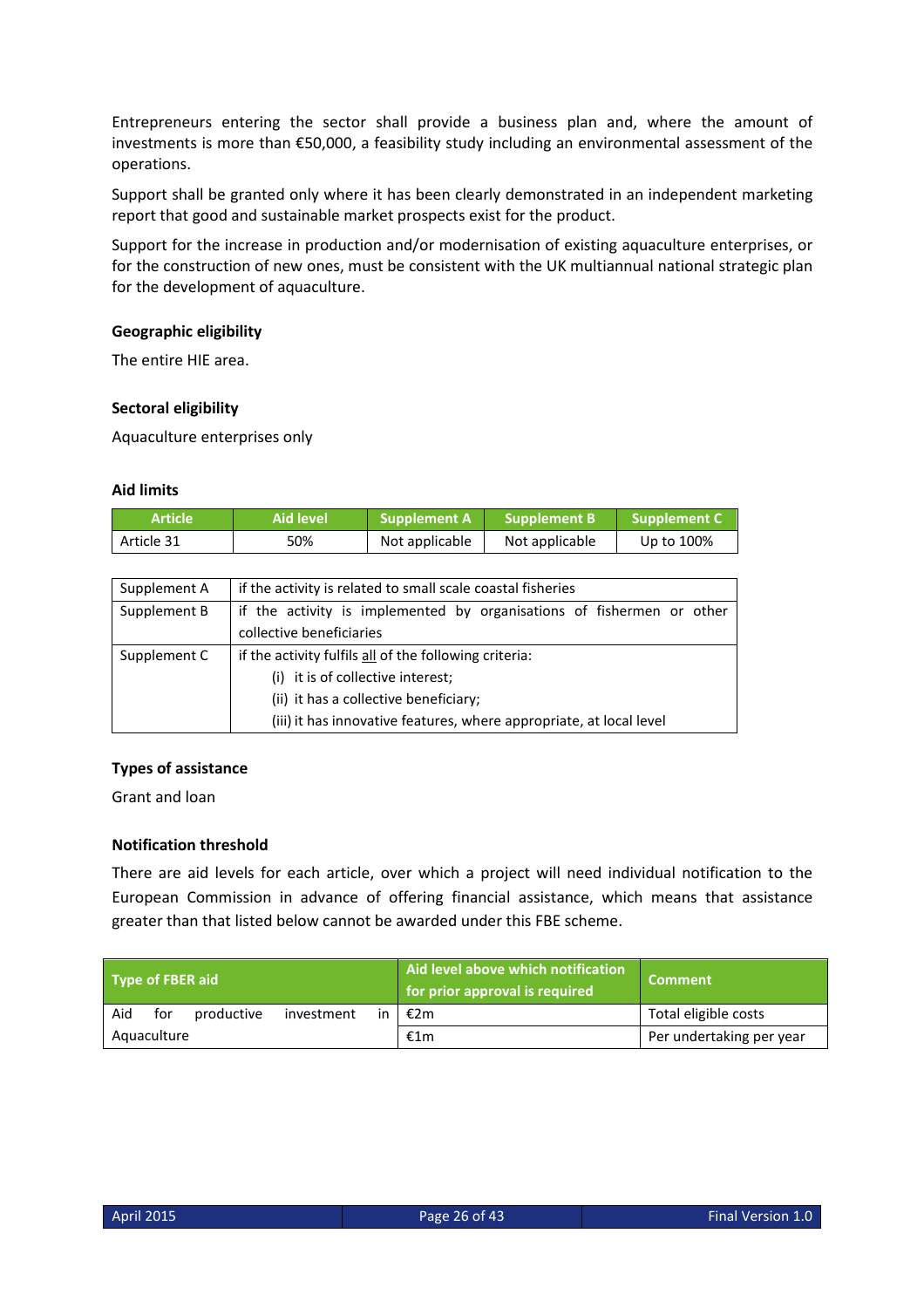# Article 32 Aid to management, relief and advisory services for aquaculture farms

The corresponding articles in the EMFF are Articles 46 and 49.

#### Eligible activities

In order to improve the overall performance and competitiveness of aquaculture farms, and to reduce the negative environmental impact of their operations, the State aid may support:

- (a) the setting-up of management, relief and advisory services for aquaculture farms by public law bodies or other entities selected by the Member State to set up the farm advisory services to aquaculture SMEs or aquaculture organisations, including aquaculture producer organisations and associations of aquaculture producer organisations.
- (b) the purchase of farm advisory services of a technical, scientific, legal, environmental or economic nature by scientific or technical bodies, as well as by entities providing legal or economic advice with the required competences. Such services should cover
	- a. the management needs to enable aquaculture farms to comply with Union and national environmental legislation, as well as with maritime spatial planning requirements;
	- b. environmental impact assessment as referred to in Directive 2001/42/EC of the European Parliament and of the Council ( 1 ) and Directive 92/43/EEC;
	- c. the management needs to enable aquaculture farms to comply with Union and national aquatic animal health and welfare or public health legislation;
	- d. health and safety standards based on Union and national legislation;
	- e. marketing and business strategies.

#### Geographic eligibility

The entire HIE area.

#### Aid limits

| <b>Article</b> | 'Aid level. | Supplement A   | ' Supplement B | Supplement C |
|----------------|-------------|----------------|----------------|--------------|
| Article 32     | 50%         | Not applicable | Not applicable | Up to 100%   |

| Supplement A | if the activity is related to small scale coastal fisheries           |  |  |  |
|--------------|-----------------------------------------------------------------------|--|--|--|
| Supplement B | if the activity is implemented by organisations of fishermen or other |  |  |  |
|              | collective beneficiaries                                              |  |  |  |
| Supplement C | if the activity fulfils all of the following criteria:                |  |  |  |
|              | (i) it is of collective interest;                                     |  |  |  |
|              | (ii) it has a collective beneficiary;                                 |  |  |  |
|              | (iii) it has innovative features, where appropriate, at local level   |  |  |  |

Beneficiaries shall not receive support more than once per year for each category of advisory services referred to in paragraph (b) above.

#### Types of assistance

Loan and grant.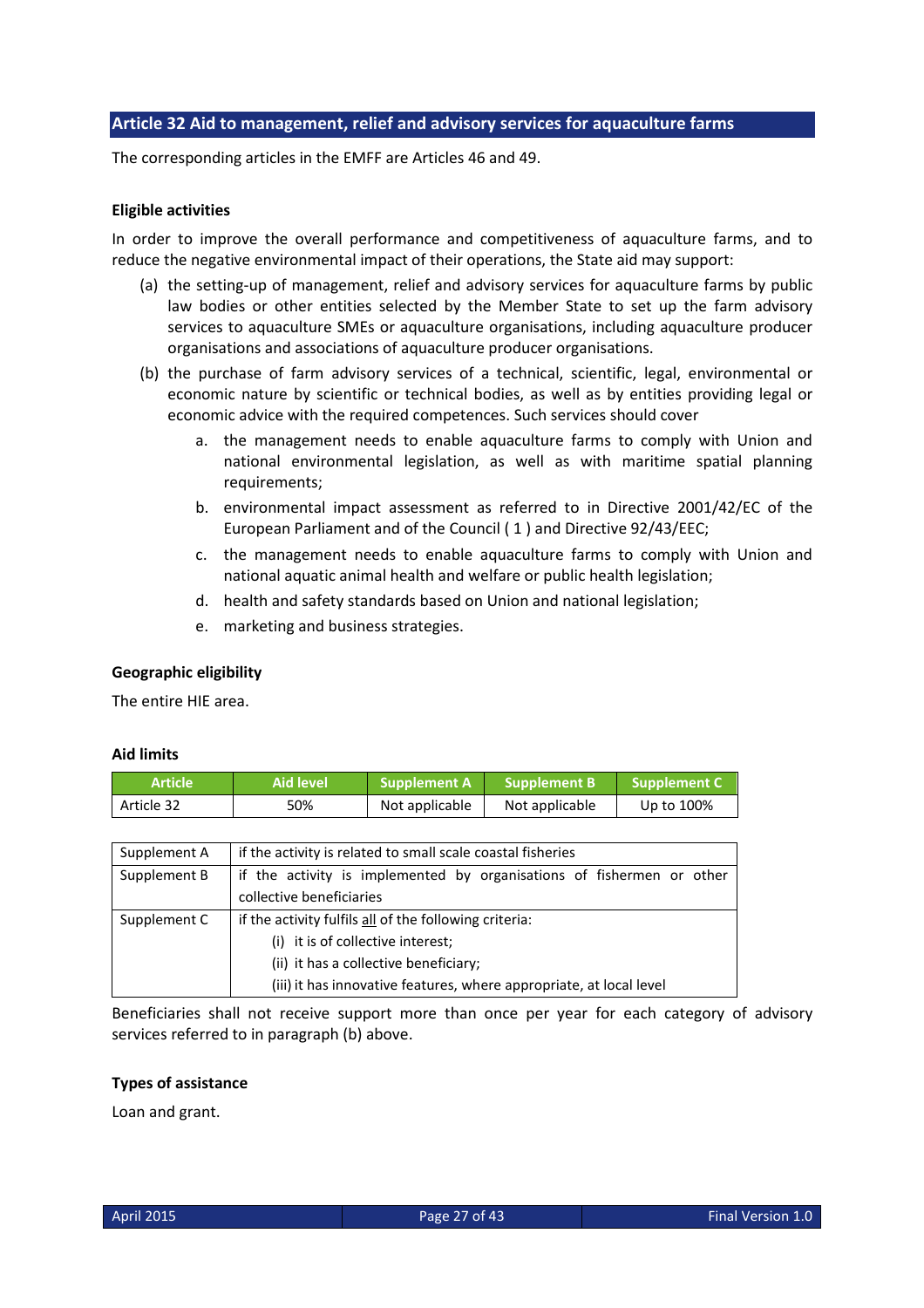# Notification threshold

There are aid levels for each article, over which a project will need individual notification to the European Commission in advance of offering financial assistance, which means that assistance greater than that listed below cannot be awarded under this FBE scheme.

| <b>Type of FBER aid</b>                | Aid level above which notification<br>for prior approval is required | <b>Comment</b>           |
|----------------------------------------|----------------------------------------------------------------------|--------------------------|
| Aid to management, relief and advisory | €2m                                                                  | Total eligible costs     |
| services for aquaculture farms         | €1m                                                                  | Per undertaking per year |

# Article 33 Aid to promote human capital and networking in aquaculture

The corresponding articles in the EMFF are Articles 46 and 50.

#### Eligible activities

In order to promote human capital and networking in aquaculture, the State aid may support:

- (a) professional training, lifelong learning, the dissemination of scientific and technical knowledge and innovative practices, the acquisition of new professional skills in aquaculture and with regard to the reduction of the environmental impact of aquaculture operations;
- (b) the improvement of working conditions and the promotion of occupational safety;
- (c) networking and exchange of experiences and best practices among aquaculture enterprises or professional organisations and other stakeholders, including scientific and technical bodies or those promoting equal opportunities between men and women.

# Geographic eligibility

The entire HIE area.

#### Eligible beneficiaries

SMEs active in aquaculture. Support shall also be granted to public or semi-public organisations and also to spouses of self-employed aquaculture farmers or, where and in so far as they are recognised by national law, to the life partners of self-employed aquaculture farmers.

#### Aid limits

| <b>Article</b> | 'Aid level. | <b>Supplement A</b> | <b>Supplement B</b> | <b>Supplement C</b> |
|----------------|-------------|---------------------|---------------------|---------------------|
| Article 33     | 50%         | Not applicable      | Not applicable      | Up to 100%          |

| Supplement A | if the activity is related to small scale coastal fisheries                                                                                                                                                 |
|--------------|-------------------------------------------------------------------------------------------------------------------------------------------------------------------------------------------------------------|
| Supplement B | if the activity is implemented by organisations of fishermen or other<br>collective beneficiaries                                                                                                           |
| Supplement C | if the activity fulfils all of the following criteria:<br>(i) it is of collective interest;<br>(ii) it has a collective beneficiary;<br>(iii) it has innovative features, where appropriate, at local level |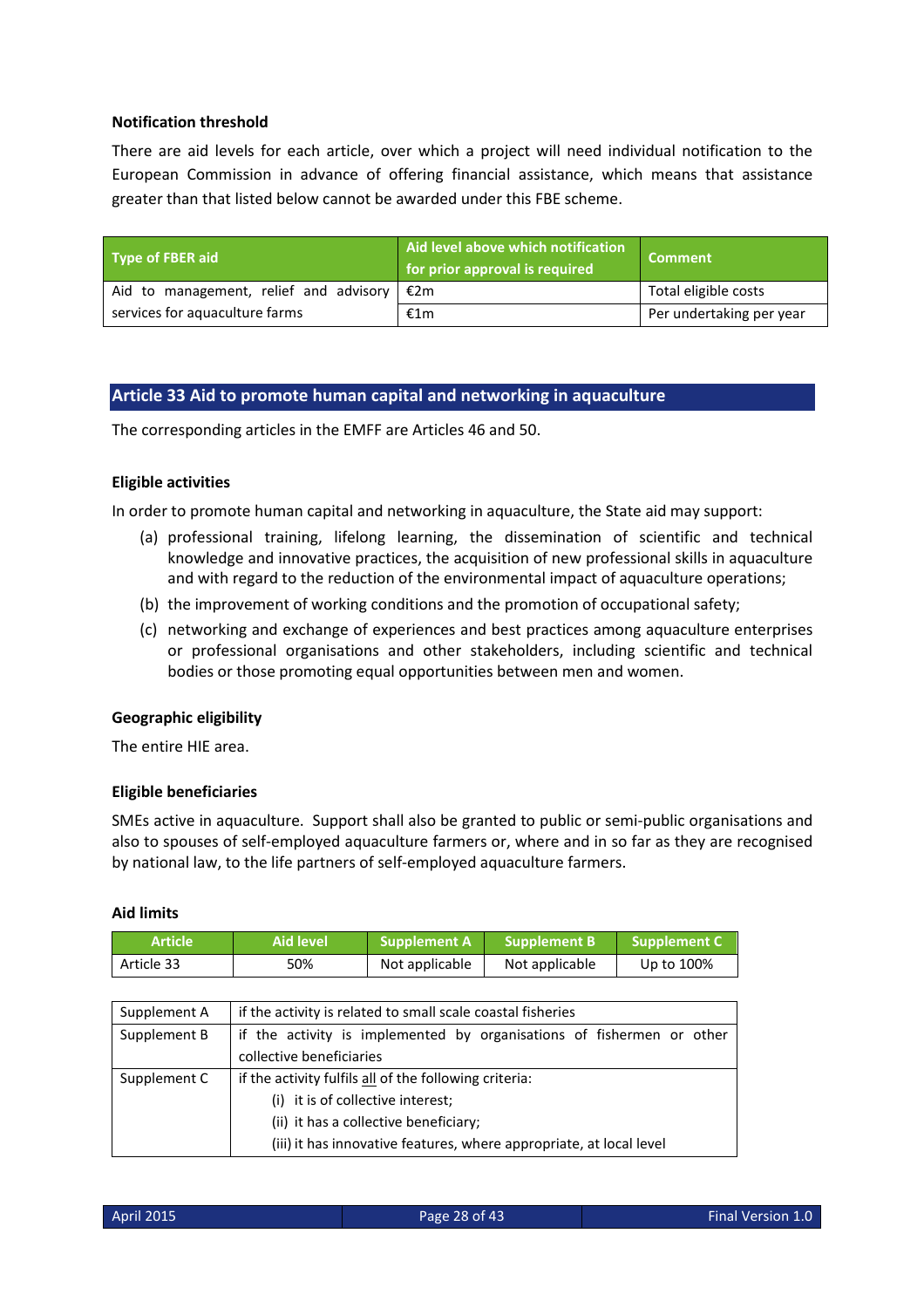Note that training may also be assisted using HIE's General Block Exemption Scheme if it is necessary and desirable to increase aid levels up to 60% for medium sized firms or up to 70% for small firms.

#### Types of assistance

Grant, loan

# Notification threshold

There are aid levels for each article, over which a project will need individual notification to the European Commission in advance of offering financial assistance, which means that assistance greater than that listed below cannot be awarded under this FBE scheme.

| <b>Type of FBER aid</b>                   | Aid level above which notification<br>for prior approval is required | <b>Comment</b>           |
|-------------------------------------------|----------------------------------------------------------------------|--------------------------|
| Aid<br>promote human capital<br>and<br>to | €2m                                                                  | Total eligible costs     |
| networking in aquaculture                 | €1m                                                                  | Per undertaking per year |

# Article 35 Aid to encourage new aquaculture farmers practising sustainable aquaculture

The corresponding articles in the EMFF are Articles 46 and 52.

#### Eligible activities

In order to foster entrepreneurship in aquaculture, the State aid may support the setting-up of sustainable aquaculture enterprises by new aquaculture farmers.

Support shall not be granted to the farming of genetically modified organisms.

Support shall not be granted to aquaculture operations in marine protected areas, if it has been determined by the competent authority of the Member State, on the basis of an environmental impact assessment, that the operation would generate significant negative environmental impact that cannot be adequately mitigated.

#### Eligible costs

The Regulation does not provide a specific list of allowable eligible costs, but instead relies on the above list of eligible and ineligible activities. The eligible costs are therefore all of the actual costs involved in implementing the permitted activities. In terms relevant to HIE appraisal procedures the eligible costs are defined as follows:

- additional/first-time capital costs this includes all items that will be capitalised on the balance sheet, including those revenue costs included such as installation work and professional fees. It does not include any element of replacement of assets.
- Additional working capital this means the additional costs consequent on the new or additional eligible activity, based on the increase in the formula of "stocks plus debtors minus creditors". The 'before and after' calculation of increased working capital is the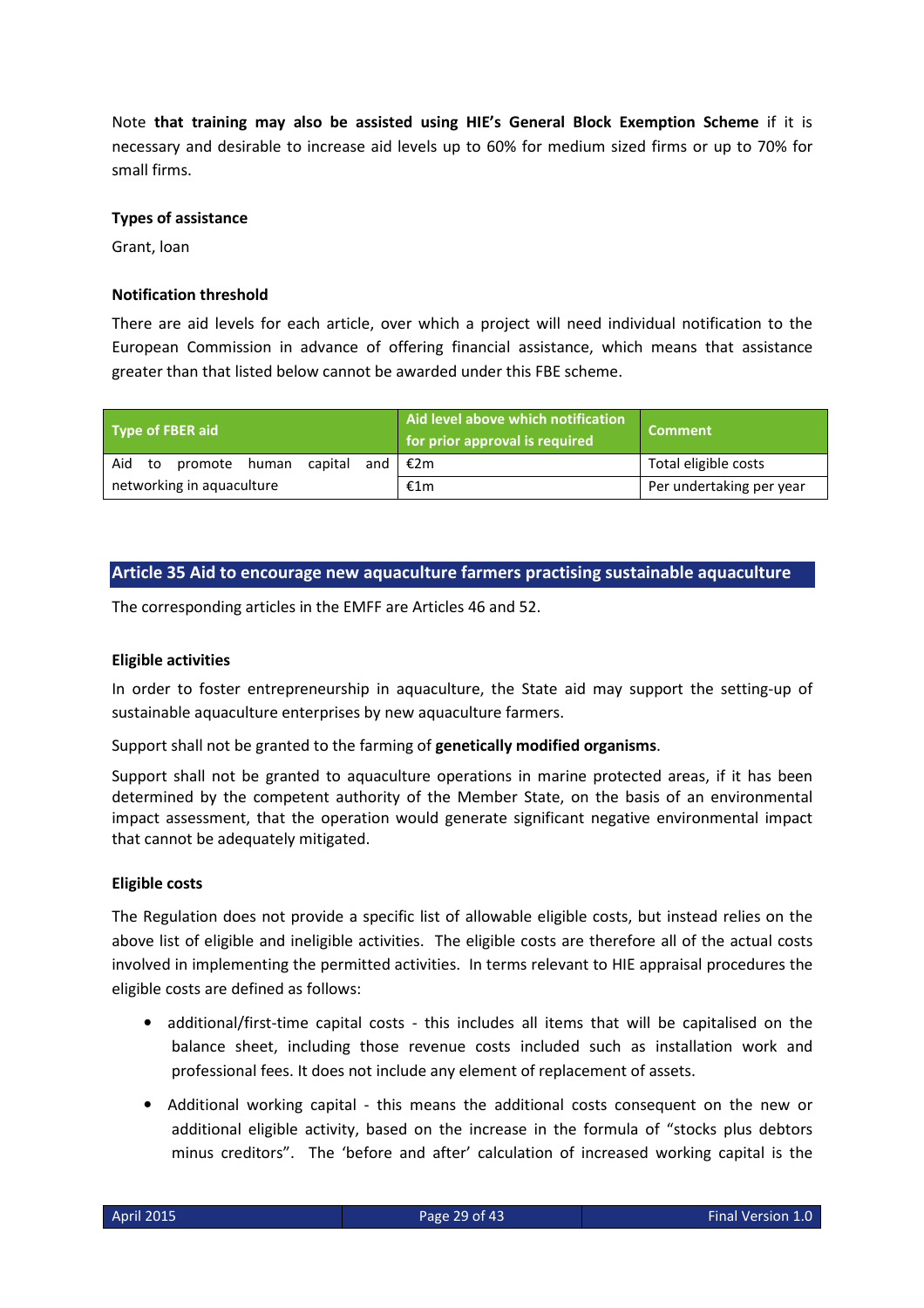steady state of trading following completion of the investment compared to the period in the year before the investment.

# Eligible beneficiaries

Support shall be granted to aquaculture farmers entering the sector provided that they:

- (a) possess adequate professional skills and competence;
- (b) set up for the first time an aquaculture micro or small enterprise, as managers of that enterprise; and
- (c) submit a business plan for the development of their aquaculture activities.

#### Conditions for Approval

Entrepreneurs entering the sector shall provide a business plan and, where the amount of investments is more than €50,000, a feasibility study including an environmental assessment of the operations.

Support shall be granted only where it has been clearly demonstrated in an independent marketing report that good and sustainable market prospects exist for the product.

#### Geographic eligibility

The entire HIE area.

#### Aid limits

| <b>Article</b> | <b>Aid level</b> | Supplement A   | <b>Supplement B</b> | Supplement C |
|----------------|------------------|----------------|---------------------|--------------|
| Article 35     | 50%              | Not applicable | Not applicable      | Up to 100%   |

| Supplement A | if the activity is related to small scale coastal fisheries           |  |  |
|--------------|-----------------------------------------------------------------------|--|--|
| Supplement B | if the activity is implemented by organisations of fishermen or other |  |  |
|              | collective beneficiaries                                              |  |  |
| Supplement C | if the activity fulfils all of the following criteria:                |  |  |
|              | (i) it is of collective interest;                                     |  |  |
|              | (ii) it has a collective beneficiary;                                 |  |  |
|              | (iii) it has innovative features, where appropriate, at local level   |  |  |

#### Types of assistance

Grant and loan

#### Notification threshold

There are aid levels for each article, over which a project will need individual notification to the European Commission in advance of offering financial assistance, which means that assistance greater than that listed below cannot be awarded under this FBE scheme.

| Type of FBER aid                         |     | Aid level above which notification<br>for prior approval is required |  | <b>Comment</b>           |
|------------------------------------------|-----|----------------------------------------------------------------------|--|--------------------------|
| Aid to encourage new aquaculture farmers | €2m |                                                                      |  | Total eligible costs     |
| practising sustainable aquaculture       |     | €1m                                                                  |  | Per undertaking per year |
|                                          |     |                                                                      |  |                          |
| <b>April 2015</b>                        |     | Page 30 of 43                                                        |  | Final Version 1.0        |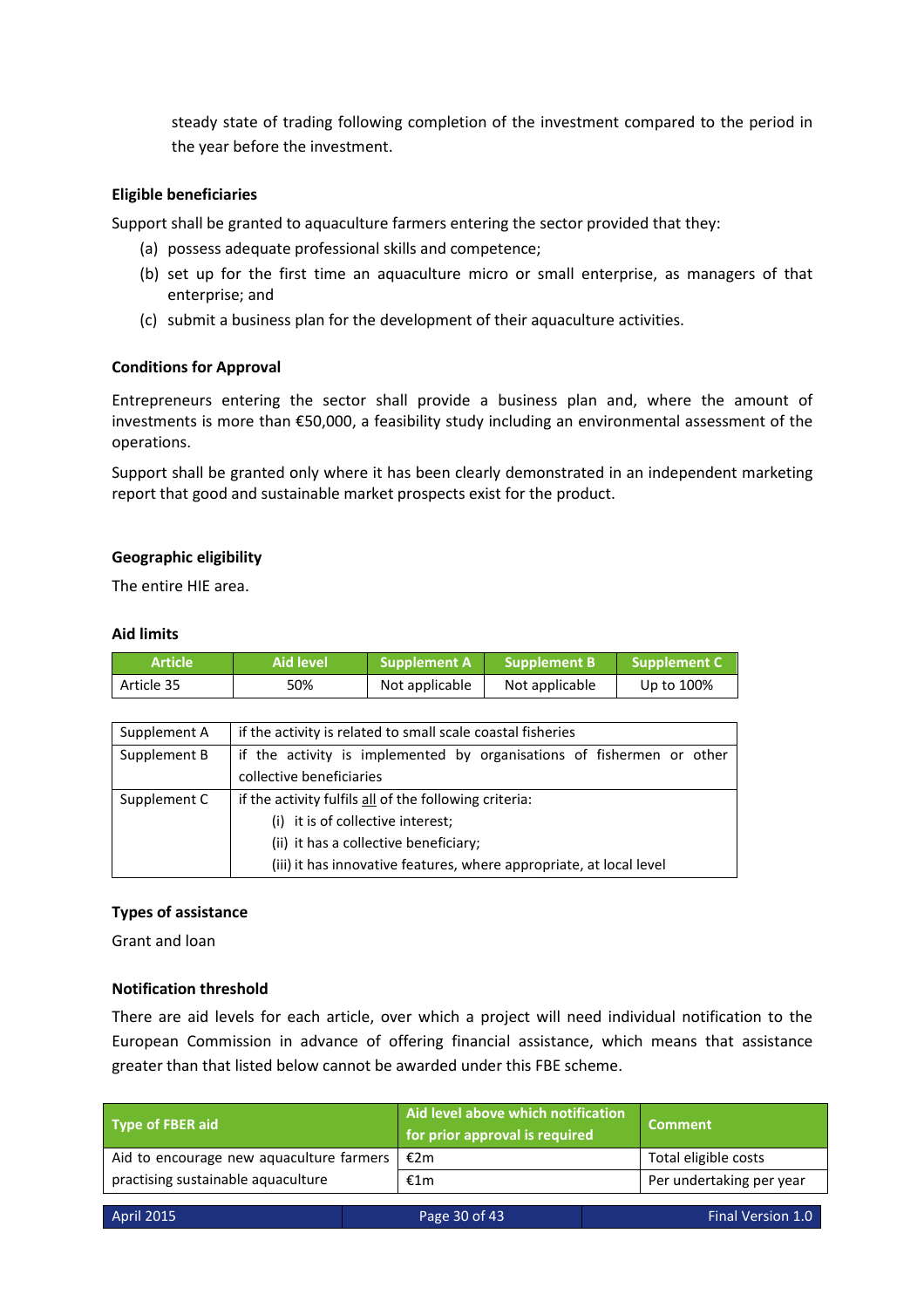# Article 36 Aid for the conversion to eco-management and audit schemes and organic aquaculture

The corresponding articles in the EMFF are Articles 46 and 53.

# Eligible activities

In order to promote the development of organic or energy–efficient aquaculture, the State aid may support:

- a) the conversion of conventional aquaculture production methods into organic aquaculture<sup>12</sup>
- b) the participation in the Union eco-management and audit schemes (EMAS) $^{13}$ .

#### Geographic eligibility

The entire HIE area.

# Conditions for Approval

Support shall only be granted to beneficiaries who commit themselves to participate in the EMAS for a minimum of three years or to comply with the requirements of organic production for a minimum of five years.

#### Types of assistance

Support shall take the form of compensation for a maximum of three years during the period of the conversion of the enterprise to organic production, or during the preparation for participation in the EMAS. Member States shall calculate that compensation on the basis of:

- a) the loss of revenue or additional costs incurred during the period of transition from conventional into organic production for operations eligible and in accordance with the regulations in footnote<sup>12</sup>
- b) the additional costs resulting from the application and preparation for participation in the EMAS.

| <b>Article</b> | <b>Aid level</b>                                                      | <b>Supplement A</b>                   | <b>Supplement B</b> | <b>Supplement C</b> |
|----------------|-----------------------------------------------------------------------|---------------------------------------|---------------------|---------------------|
| Article 36     | 50%                                                                   | Not applicable                        | Not applicable      | Up to 100%          |
|                |                                                                       |                                       |                     |                     |
| Supplement A   | if the activity is related to small scale coastal fisheries           |                                       |                     |                     |
| Supplement B   | if the activity is implemented by organisations of fishermen or other |                                       |                     |                     |
|                | collective beneficiaries                                              |                                       |                     |                     |
| Supplement C   | if the activity fulfils all of the following criteria:                |                                       |                     |                     |
|                | (i) it is of collective interest;                                     |                                       |                     |                     |
|                |                                                                       | (ii) it has a collective beneficiary; |                     |                     |

# Aid limits

(iii) it has innovative features, where appropriate, at local level

l <sup>12</sup> Council regulation (EC) No 834/2007 of 28 June 2007 on organic production and labelling of organic products and Commission regulation (EC) No 710/2009 of 5 August 2009 on the implementation of Council Regulation (EC) No 834/2007 on organic aquaculture animal and seaweed production

 $13$  Regulation (EC) No 761/2001 of the European Parliament and of the Council of 19 March 2001 allowing participation in a Community eco-management and audit scheme (EMAS)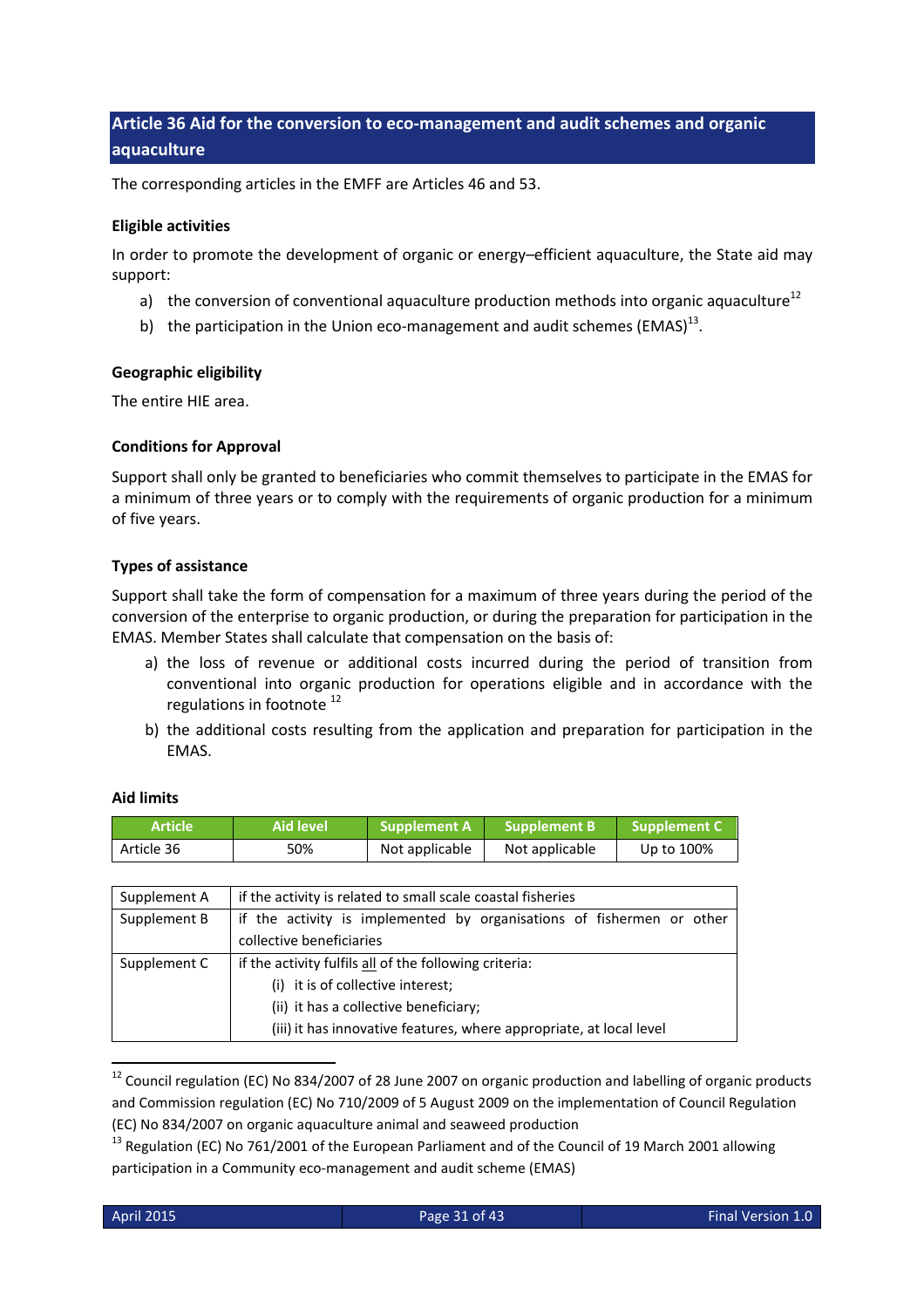# Notification threshold

There are aid levels for each article, over which a project will need individual notification to the European Commission in advance of offering financial assistance, which means that assistance greater than that listed below cannot be awarded under this FBE scheme.

| <b>Type of FBER aid</b>                                     | Aid level above which notification<br>for prior approval is required | <b>Comment</b>           |
|-------------------------------------------------------------|----------------------------------------------------------------------|--------------------------|
| Aid for the conversion to eco-management $\in \mathbb{Z}$ m |                                                                      | Total eligible costs     |
| and audit schemes and organic aquaculture $\pm 1$ m         |                                                                      | Per undertaking per year |

# Article 41 Aid for marketing measures for both the fisheries and aquaculture sectors

The corresponding article in the EMFF is Article 68.

#### Eligible activities

The State aid may support marketing measures for fishery and aquaculture products which are aimed at:

- (a) creating producer organisations, associations of producer organisations or inter-branch organisations to be recognised in accordance with Section II of Chapter II of the Common Organisation of Markets in Fishery and Aquaculture<sup>14</sup>;
- (b) finding new markets and improving the conditions for the placing on the market of fishery and aquaculture products, including:
	- (i) species with marketing potential;
	- (ii) unwanted catches landed from commercial stocks in accordance with technical measures, Article 15 of the Common Fisheries Policy and Article 8(2)(b) of the Common Organisation of Markets in Fishery and Aquaculture
	- (iii) fishery and aquaculture products obtained using methods with low impact on the environment, or organic aquaculture products within the meaning of the Council Regulation on Organic Products<sup>15</sup>;
- (c) promoting the quality and the value added by facilitating:
	- (i) the application for registration of a given product and the adaptation of concerned operators to the relevant compliance and certification requirements in accordance with the EU regulation on agricultural products and foodstuffs<sup>16</sup>;
	- (ii) the certification and the promotion of sustainable fishery and aquaculture products, including products from small–scale coastal fishing, and of environmentally-friendly processing methods;
	- (iii) the direct marketing of fishery products by small–scale coastal fishermen or by on–foot fishermen;
	- (iv) the presentation and packaging of products;
- (d) contributing to the transparency of production and the markets and conducting market surveys and studies on the Union's dependence on imports;

 $14$  Regulation (EU) No 1379/2013

 $15$  Regulation (EC) No 834/2007

 $16$  Regulation (EU) No 1151/2012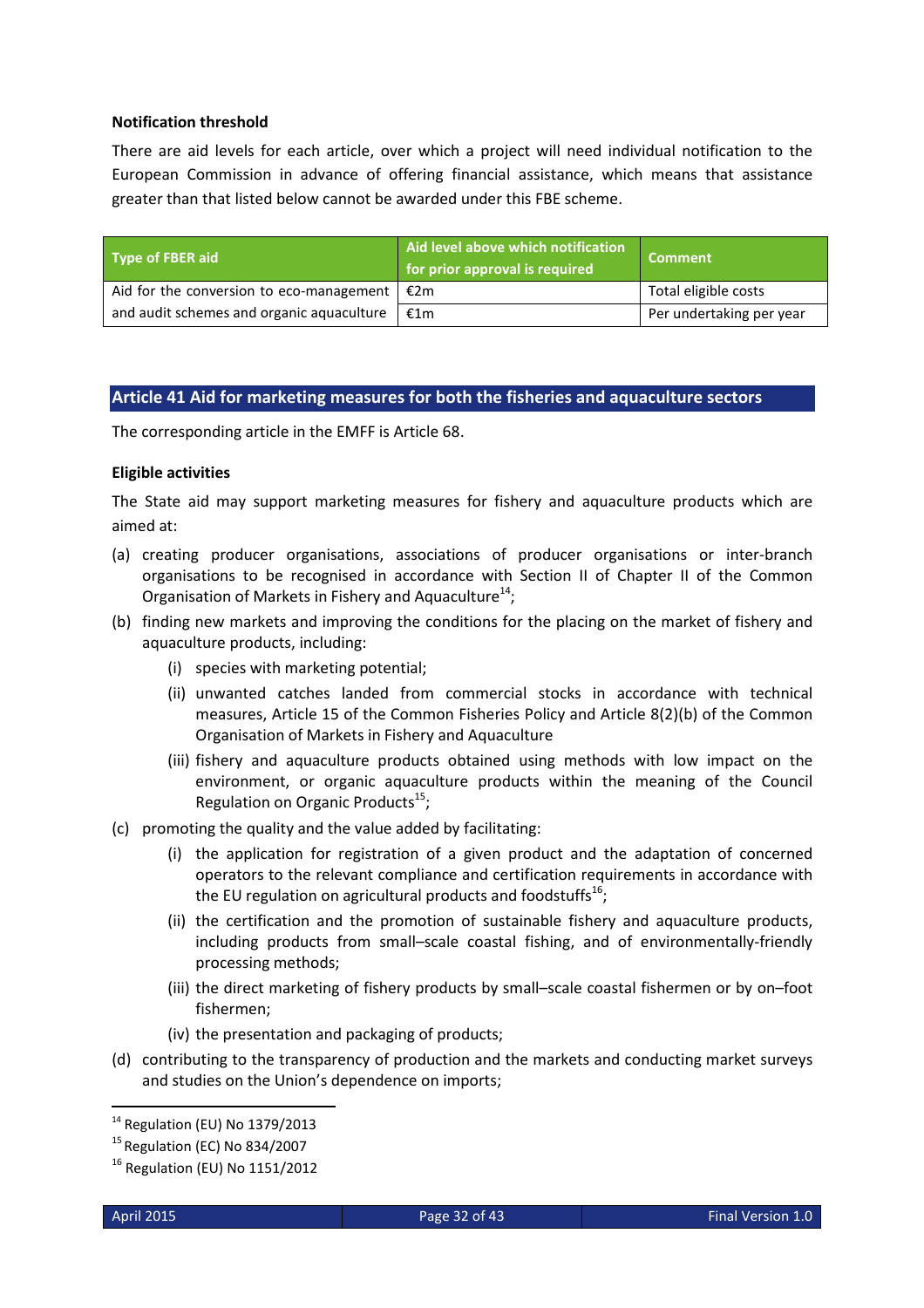- (e) contributing to the traceability of fishery or aquaculture products and, where relevant, the development of a Union–wide ecolabel for fishery and aquaculture products as referred to in Regulation (EU) No 1379/2013;
- (f) drawing up standard contracts for SMEs, which are compatible with Union law;
- (g) conducting regional, national or transnational communication and promotional campaigns, to raise public awareness of sustainable fishery and aquaculture products. Support should not be aimed at commercial brands.

Operations may include the production, processing and marketing activities along the supply chain.

# Geographic eligibility

The entire HIE area.

#### Aid limits

| <b>Article</b> | <b>Aid level</b> | Supplement A   | <b>Supplement B</b> | Supplement C |
|----------------|------------------|----------------|---------------------|--------------|
| Article 41     | 50%              | Not applicable | Not applicable      | Up to 100%   |

| Supplement A | if the activity is related to small scale coastal fisheries           |  |  |
|--------------|-----------------------------------------------------------------------|--|--|
| Supplement B | if the activity is implemented by organisations of fishermen or other |  |  |
|              | collective beneficiaries                                              |  |  |
| Supplement C | if the activity fulfils all of the following criteria:                |  |  |
|              | it is of collective interest;<br>(i)                                  |  |  |
|              | it has a collective beneficiary;<br>(ii)                              |  |  |
|              | (iii) it has innovative features, where appropriate, at local level   |  |  |

# Types of assistance

Grant and loan

# Notification threshold

There are aid levels for each article, over which a project will need individual notification to the European Commission in advance of offering financial assistance, which means that assistance greater than that listed below cannot be awarded under this FBE scheme.

| Type of FBER aid                                  | Aid level above which notification<br>for prior approval is required | <b>Comment</b>           |
|---------------------------------------------------|----------------------------------------------------------------------|--------------------------|
| Aid for marketing measures for both the $\in$ £2m |                                                                      | Total eligible costs     |
| fisheries and aquaculture sectors                 | €1m                                                                  | Per undertaking per year |

# Article 42 Aid for the processing of fishery and aquaculture products

The corresponding article in the EMFF is Article 69.

# Eligible activities

The State aid may support investments in the processing of fishery and aquaculture products that: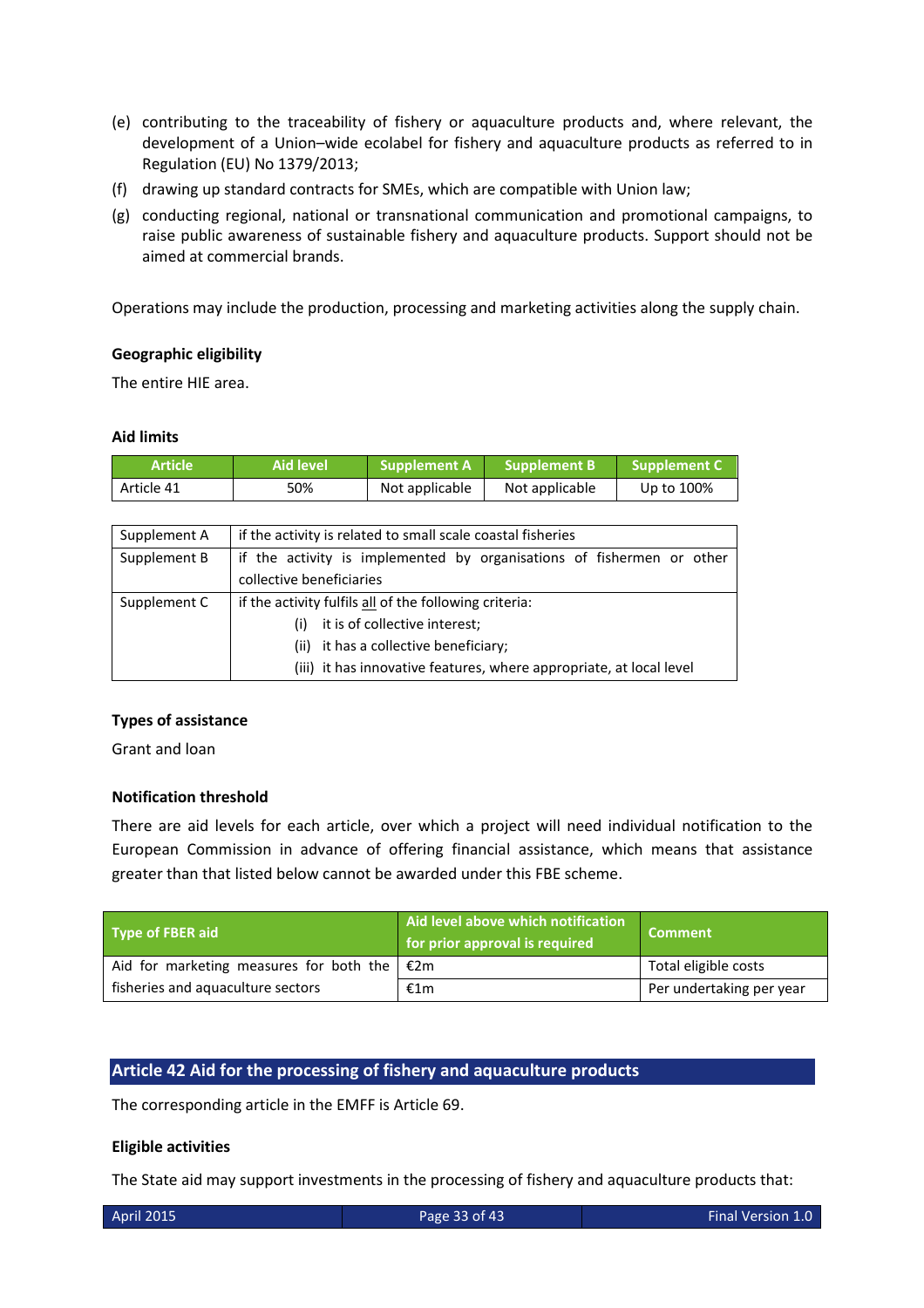- (a) contribute to energy saving or reducing the impact on the environment, including waste treatment;
- (b) improve safety, hygiene, health and working conditions;
- (c) support the processing of catches of commercial fish that cannot be destined for human consumption;
- (d) relate to the processing of by-products resulting from main processing activities;
- (e) relate to the processing of organic aquaculture products pursuant to Articles 6 and 7 of the EU Regulation on organic production and labelling<sup>17</sup>;
- (f) lead to new or improved products, new or improved processes, or new or improved management and organisation systems.

# Eligible Costs

The Regulation does not provide a specific list of allowable eligible costs, but instead relies on the above list of eligible activities. The eligible costs are therefore all of the actual costs involved in implementing the permitted activities. In terms relevant to HIE appraisal procedures the eligible costs are defined as follows:

- additional/first-time capital costs. This includes all items that will be capitalised on the balance sheet, including those revenue costs included such as installation work and professional fees. It does not include any element of replacement of assets.
- Additional working capital. This means the additional costs consequent on the new or additional eligible activity, based on the increase in the formula of "stocks plus debtors minus creditors". The 'before and after' calculation of increased working capital is the steady state of trading following completion of the investment compared to the period in the year before the investment.

# Geographic eligibility

The entire HIE area.

# Aid limits

| 'Article i | 'Aid level. | Supplement A   | ' Supplement B | Supplement C |
|------------|-------------|----------------|----------------|--------------|
| Article 42 | 50%         | Not applicable | Not applicable | Up to 100%   |

| Supplement A | if the activity is related to small scale coastal fisheries            |  |
|--------------|------------------------------------------------------------------------|--|
| Supplement B | if the activity is implemented by organisations of fishermen or other  |  |
|              | collective beneficiaries                                               |  |
| Supplement C | if the activity fulfils all of the following criteria:                 |  |
|              | it is of collective interest;<br>(i)                                   |  |
|              | (ii)<br>it has a collective beneficiary;                               |  |
|              | it has innovative features, where appropriate, at local level<br>(iii) |  |

 $17$  Regulation (EC) No 834/2007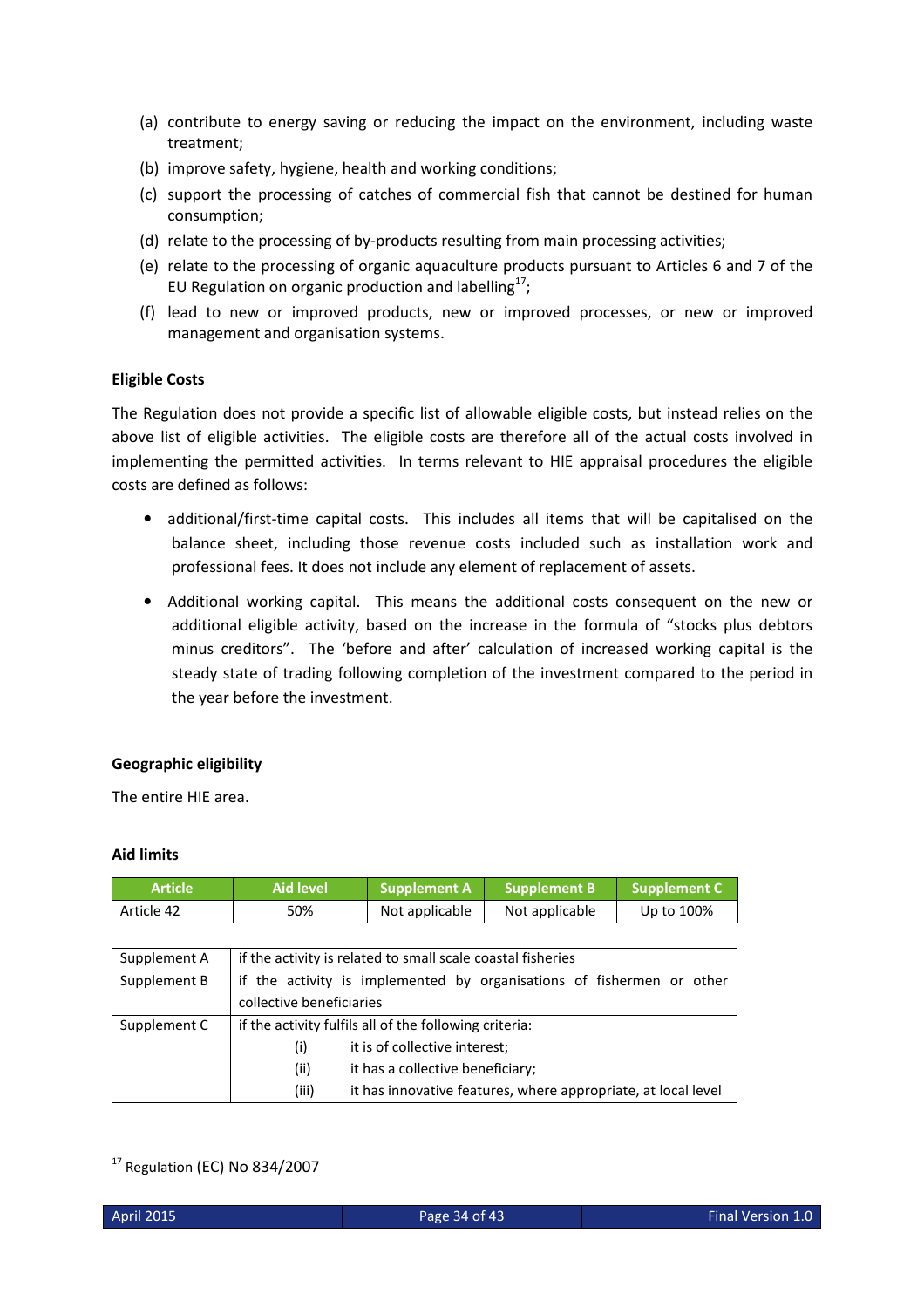# Types of assistance

Grant and loan

# Notification threshold

There are aid levels for each article, over which a project will need individual notification to the European Commission in advance of offering financial assistance, which means that assistance greater than that listed below cannot be awarded under this FBE scheme.

| Type of FBER aid                                         | Aid level above which notification<br>for prior approval is required | <b>Comment</b>           |
|----------------------------------------------------------|----------------------------------------------------------------------|--------------------------|
| Aid for the processing of fishery and $\in \mathbb{Z}$ m |                                                                      | Total eligible costs     |
| aquaculture products                                     | €1m                                                                  | Per undertaking per year |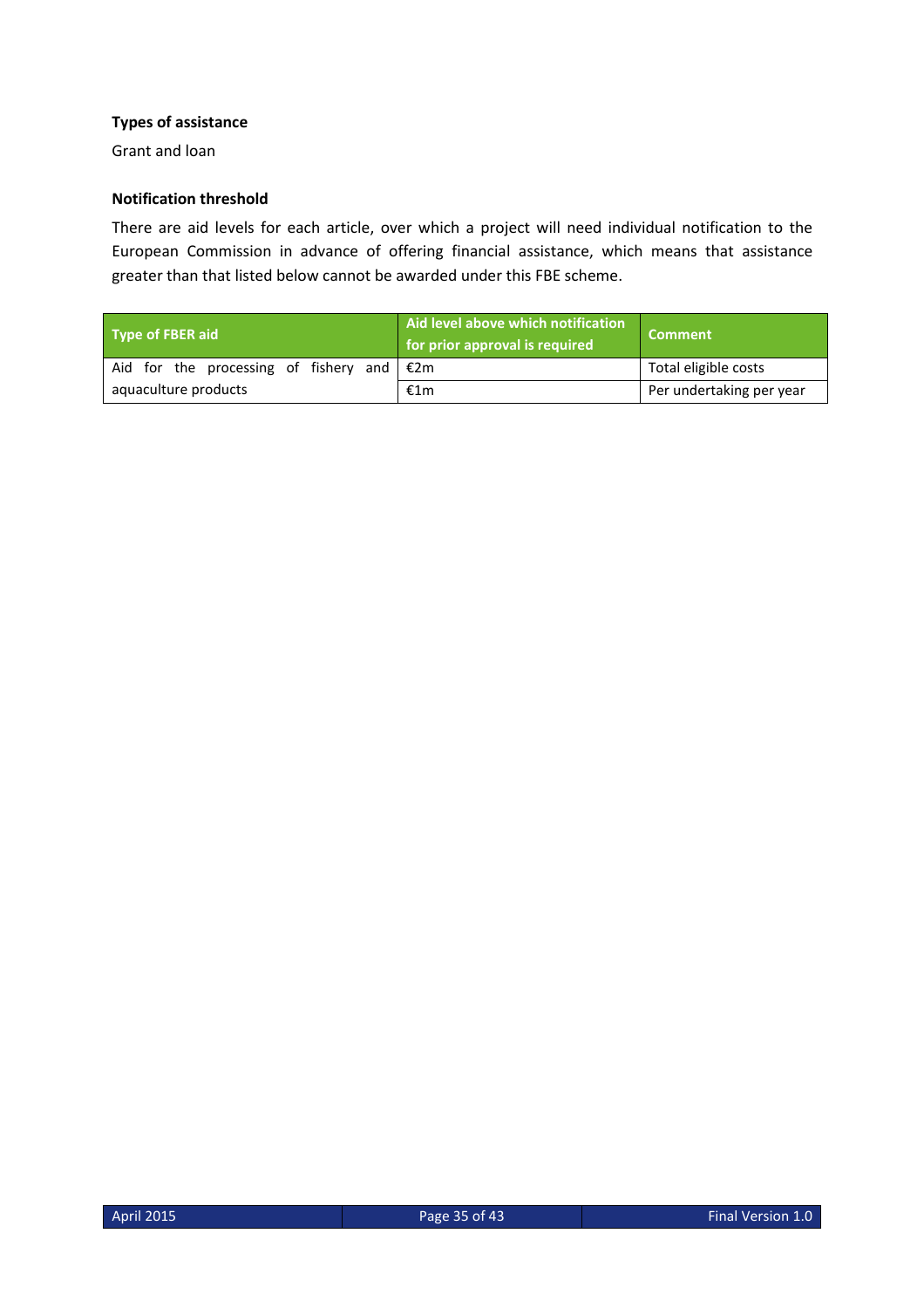# ANNEX 1 FISHERY AND AQUACULTURE PRODUCTS

Fishery and Aquaculture products covered by the Common Organisation of Markets in Fisheries and Aquaculture (CMO)<sup>18</sup>:

| CN code |            | Description of the goods                                                                                                                                                                                                                                                                                                      |  |
|---------|------------|-------------------------------------------------------------------------------------------------------------------------------------------------------------------------------------------------------------------------------------------------------------------------------------------------------------------------------|--|
| (a)     | 0301       | Live fish                                                                                                                                                                                                                                                                                                                     |  |
|         | 0302       | Fish, fresh or chilled, excluding fish fillets and other fish meat of heading 0304                                                                                                                                                                                                                                            |  |
|         | 0303       | Fish, frozen, excluding fish fillets and other fish meat of heading 0304                                                                                                                                                                                                                                                      |  |
|         | 0304       | Fish fillets and other fish meat (whether or not minced), fresh, chilled or frozen                                                                                                                                                                                                                                            |  |
| (b)     | 0305       | Fish, dried, salted or in brine; smoked fish, whether or not cooked before or during the<br>smoking process; flours, meals and pellets of fish, fit for human consumption                                                                                                                                                     |  |
| (c)     | 0306       | Crustaceans, whether in shell or not, live, fresh, chilled, frozen, dried, salted or in brine;<br>crustaceans, in shell, cooked by steaming or by boiling in water, whether or not chilled,<br>frozen, dried, salted or in brine; flours, meals and pellets of crustaceans, fit for human<br>consumption                      |  |
|         | 0307       | Molluscs, whether in shell or not, live, fresh, chilled, frozen, dried, salted or in brine;<br>aquatic invertebrates other than crustaceans and molluscs, live, fresh, chilled, frozen,<br>dried, salted or in brine; flours, meals and pellets of aquatic invertebrates other than<br>crustaceans, fit for human consumption |  |
| (d)     |            | Products of fish or crustaceans, molluscs or other aquatic invertebrates;                                                                                                                                                                                                                                                     |  |
|         | 05119110   | Fish waste                                                                                                                                                                                                                                                                                                                    |  |
|         | 05119190   | Other                                                                                                                                                                                                                                                                                                                         |  |
| (e)     | 1212 20 00 | Seaweeds and other algae                                                                                                                                                                                                                                                                                                      |  |
| (f)     |            | Fats and oils and their fractions, of fish, whether or not refined, but not chemically<br>modified:                                                                                                                                                                                                                           |  |
|         | 1504 10    | Fish-liver oils and their fractions                                                                                                                                                                                                                                                                                           |  |
|         | 1504 20    | Fats and oils and their fractions, of fish, other than liver oils                                                                                                                                                                                                                                                             |  |
| (g)     | 1603 00    | Extracts and juices of meat, fish or crustaceans, molluscs or other aquatic invertebrates                                                                                                                                                                                                                                     |  |
| (h)     | 1604       | Prepared or preserved fish; caviar and caviar substitutes prepared from fish eggs                                                                                                                                                                                                                                             |  |
| (i)     | 1605       | Crustaceans, molluscs and other aquatic invertebrates, prepared or preserved                                                                                                                                                                                                                                                  |  |
| (j)     |            | Pasta, whether or not cooked or stuffed (with meat or other substances) or otherwise<br>prepared, such as spaghetti, macaroni, noodles, lasagne, gnocchi, ravioli, cannelloni;<br>couscous, whether or not prepared                                                                                                           |  |
|         | 1902 20    | Stuffed pasta, whether or not cooked or otherwise prepared                                                                                                                                                                                                                                                                    |  |

 $^{18}$  EN L 354/16 Official Journal of the European Union 28.12.2013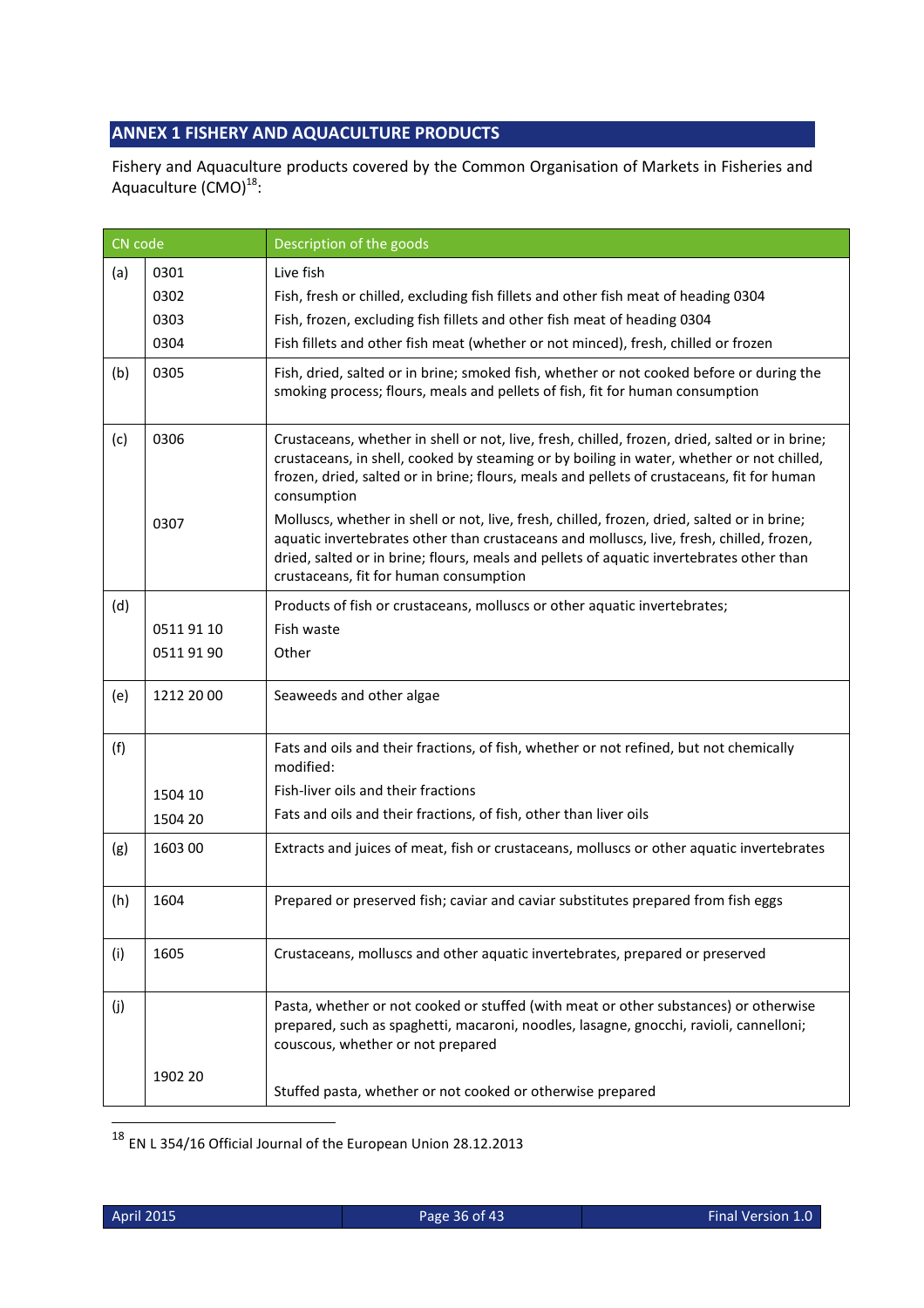|     | 1902 20 10    | Containing more than 20% by weight of fish, crustaceans, molluscs or other aquatic<br>invertebrate                                                             |  |
|-----|---------------|----------------------------------------------------------------------------------------------------------------------------------------------------------------|--|
| (k) |               | Flours, meals and pellets, of meat or meat offal, of fish or of crustaceans, molluscs or<br>other aquatic invertebrates, unfit for human consumption; greaves: |  |
|     | 2301 20 00    | Flours, meal and pellets, of fish or of crustaceans, molluscs or other aquatic invertebrates                                                                   |  |
| (1) |               | Preparations of a kind used in animal feeding                                                                                                                  |  |
|     | 2309 90       | Other                                                                                                                                                          |  |
|     | ex 2309 90 10 | Fish solubles                                                                                                                                                  |  |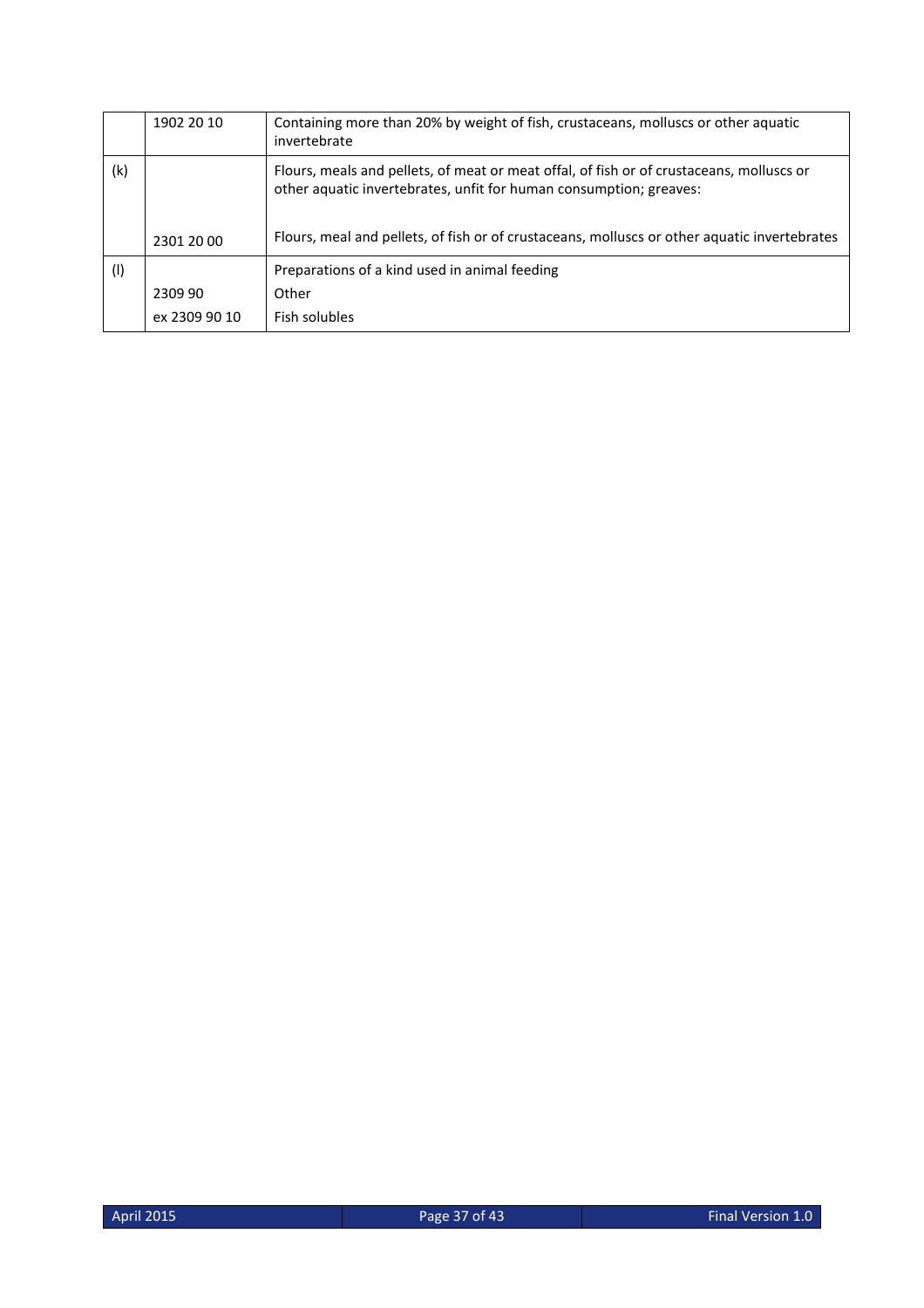# ANNEX 2 DEFINTIONS

- 1. 'aid' means any measure fulfilling all the criteria laid down in Article 107(1) of the Treaty;
- 2. 'small and medium-sized undertakings' or 'SMEs' means undertakings fulfilling the criteria laid down in Annex 3;
- 3. 'fishery and aquaculture products' means the products defined in Annex I of the Common Organisation of Markets of Fishery and Aquaculture Products and in Annex 1 of this document;
- 4. 'natural disasters' means earthquakes, avalanches, landslides and floods, tornadoes, hurricanes, volcanic eruptions and wild fires of natural origin;
- 5. 'undertaking in difficulty' means an undertaking in respect of which at least one of the following circumstances occurs:
	- (a) in the case of a limited liability company (other than an SME that has been in existence for less than three years), where more than half of its subscribed share capital has disappeared as a result of accumulated losses. This is the case when deduction of accumulated losses from reserves (and all other elements generally considered as part of the own funds of the company) leads to a negative cumulative amount that exceeds half of the subscribed share capital. For the purposes of this provision, 'limited liability company' refers in particular to the types of company mentioned in Annex I of Directive  $2013/34/EU$  of the European Parliament and of the Council<sup>19</sup> and 'share capital' includes, where relevant, any share premium;
	- (b) in the case of a company where at least some members have unlimited liability for the debt of the company (other than an SME that has been in existence for less than three years), where more than half of its capital as shown in the company accounts has disappeared as a result of accumulated losses. For the purposes of this provision, 'a company where at least some members have unlimited liability for the debt of the company' refers in particular to the types of company mentioned in Annex II to Directive 2013/34/EU;
	- (c) where the undertaking is subject to collective insolvency proceedings or fulfils the criteria under its domestic law for being placed in collective insolvency proceedings at the request of its creditors;
	- (d) where the undertaking has received rescue aid and has not yet reimbursed the loan or terminated the guarantee, or has received restructuring aid and is still subject to a restructuring plan;
- 6. 'ad hoc aid' means aid not granted on the basis of an aid scheme;

<sup>&</sup>lt;sup>19</sup> Directive 2013/34/EU of the European Parliament and of the Council of 26 June 2013 on the annual financial statements, consolidated financial statements and related reports of certain types of undertakings, amending Directive 2006/43/EC of the European Parliament and of the Council and repealing Council Directives 78/660/EEC and 83/349/EEC (OJ L 182, 29.6.2013, p. 19).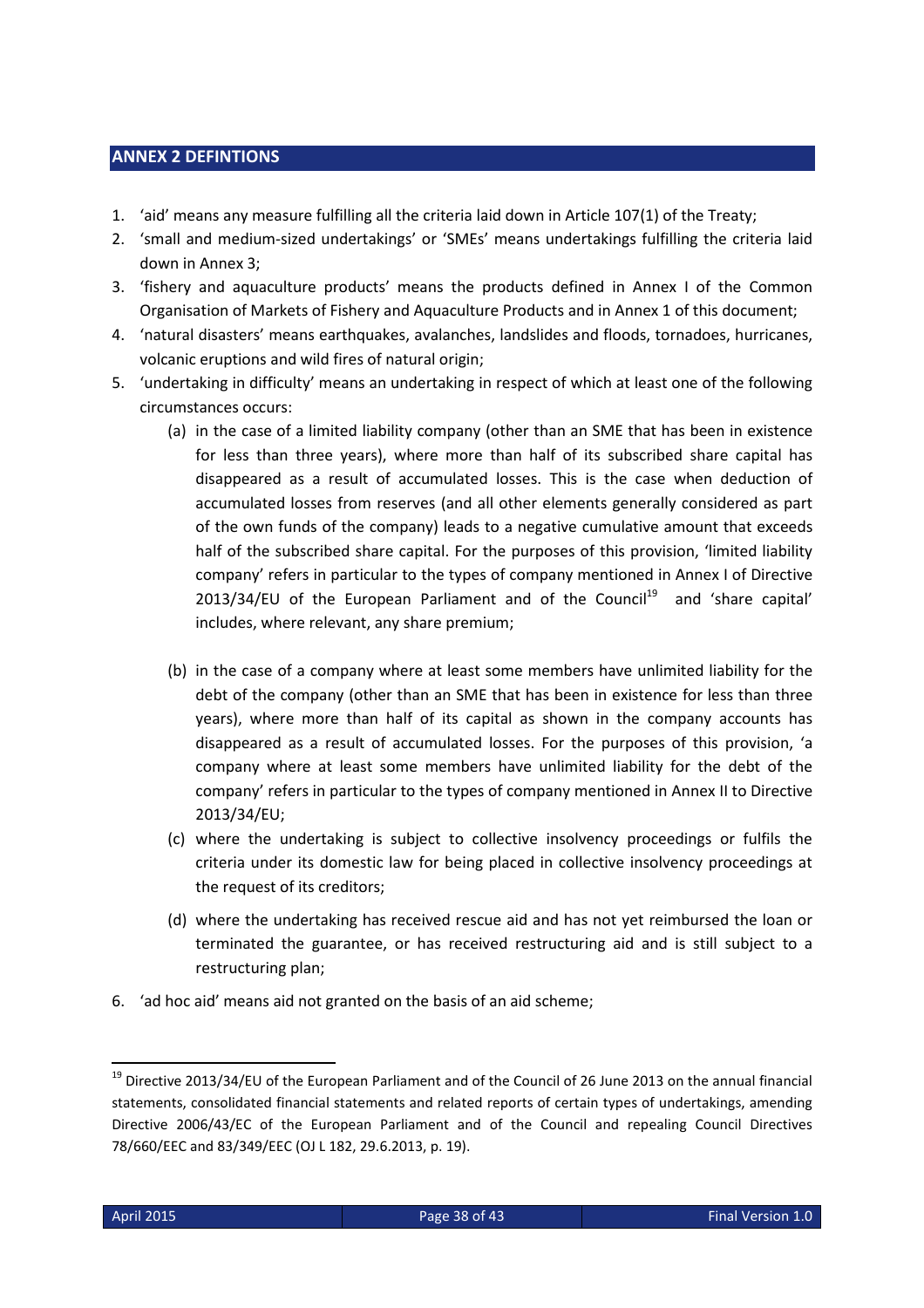- 7. 'aid scheme' means any act on the basis of which, without further implementing measures being required, individual aid awards may be made to undertakings defined within the act in a general and abstract manner and any act on the basis of which aid which is not linked to a specific project may be granted to one or several undertakings for an indefinite period of time and/or for an indefinite amount;
- 8. 'individual aid' means:
	- (a) ad hoc aid; and
	- (b) awards of aid to individual beneficiaries on the basis of an aid scheme;
- 9. 'gross grant equivalent' means the amount of the aid if it had been provided in the form of a grant to the beneficiary, before any deduction of tax or other charges;
- 10. 'repayable advance' means a loan for a project which is paid in one or more instalments and the conditions for the reimbursement of which depend on the outcome of the project;
- 11. 'start of works' means the earlier of either the start of construction works relating to the investment, or the first legally binding commitment to order equipment or any other commitment that makes the investment irreversible. Buying land and preparatory works such as obtaining permits and conducting feasibility studies are not considered start of works. For takeovers, 'start of works' means the moment of acquiring assets directly linked to the acquired establishment;
- 12. 'fiscal successor scheme' means a scheme in the form of tax advantages which constitutes an amended version of a previously existing scheme in the form of tax advantages and which replaces it;
- 13. 'aid intensity' means the gross aid amount expressed as a percentage of the eligible costs, before any deduction of tax or other charge;
- 14. 'date of granting the aid' means the date when the legal right to receive the aid is conferred on the beneficiary under the applicable national legal regime.
- 15. 'small-scale coastal fishing' means fishing carried out by fishing vessels of an overall length of less than 12 metres and not using towed fishing gear as listed in Table 3 of Annexe 1 to the Commission's Regulation o(EC) No 26/2004 of 30 December 2003 on the Community fishing fleet register<sup>20</sup>.
- 16. 'vessels operating exclusively in inland waters' means vessels engaged in commercial fishing in inland waters and not included in the Union fishing fleet register.

<sup>20</sup> OJ L 5, 9.1.2004 p25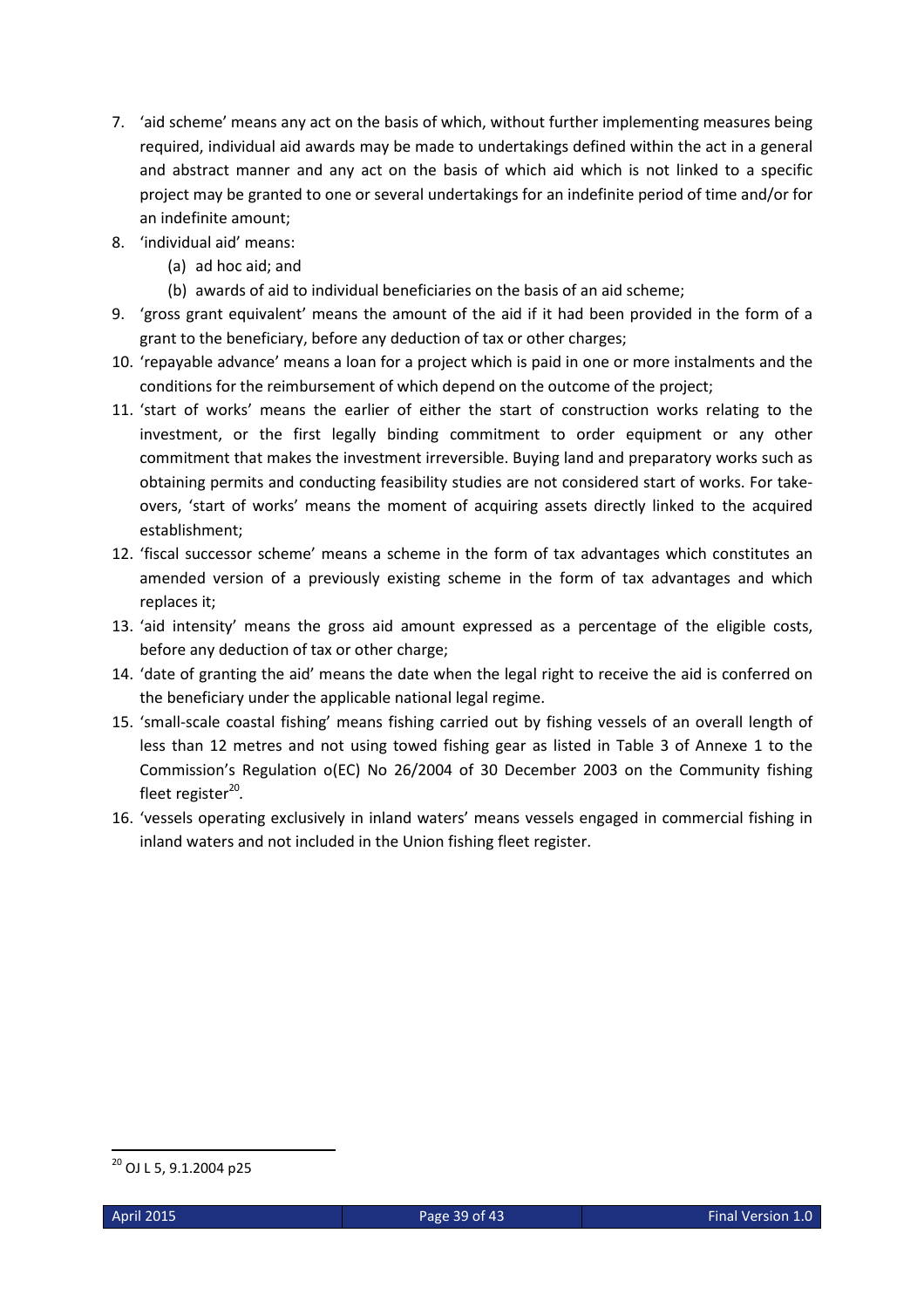# ANNEX 3 SME DEFINITION

#### Enterprise

An enterprise is considered to be any entity engaged in an economic activity, irrespective of its legal form. This includes, in particular, self-employed persons and family businesses engaged in craft or other activities, and partnerships or associations regularly engaged in an economic activity.

# Staff headcount and financial thresholds determining enterprise categories

- 1. The category of micro, small and medium-sized enterprises ('SMEs') is made up of enterprises which employ fewer than 250 persons and which have an annual turnover not exceeding €50 million, and/or an annual balance sheet total not exceeding €43 million.
- 2. Within the SME category, a small enterprise is defined as an enterprise which employs fewer than 50 persons and whose annual turnover and/or annual balance sheet total does not exceed €10 million.
- 3. Within the SME category, a micro-enterprise is defined as an enterprise which employs fewer than 10 persons and whose annual turnover and/or annual balance sheet total does not exceed €2 million.

#### Types of enterprise taken into consideration in calculating staff numbers and financial amounts

- 1. An 'autonomous enterprise' is any enterprise which is not classified as a partner enterprise within the meaning of paragraph 2 or as a linked enterprise within the meaning of paragraph 3.
- 2. 'Partner enterprises' are all enterprises which are not classified as linked enterprises within the meaning of paragraph 3 and between which there is the following relationship: an enterprise (upstream enterprise) holds, either solely or jointly with one or more linked enterprises within the meaning of paragraph 3, 25 % or more of the capital or voting rights of another enterprise (downstream enterprise).

However, an enterprise may be ranked as autonomous, and thus as not having any partner enterprises, even if this 25 % threshold is reached or exceeded by the following investors, provided that those investors are not linked, within the meaning of paragraph 3, either individually or jointly to the enterprise in question:

- a. public investment corporations, venture capital companies, individuals or groups of individuals with a regular venture capital investment activity who invest equity capital in unquoted businesses (business angels), provided the total investment of those business angels in the same enterprise is less than €1,250, 000;
- b. universities or non-profit research centres;
- c. institutional investors, including regional development funds;
- d. autonomous local authorities with an annual budget of less than EUR 10 million and less than 5 000 inhabitants.
- 3. 'Linked enterprises' are enterprises which have any of the following relationships with each other: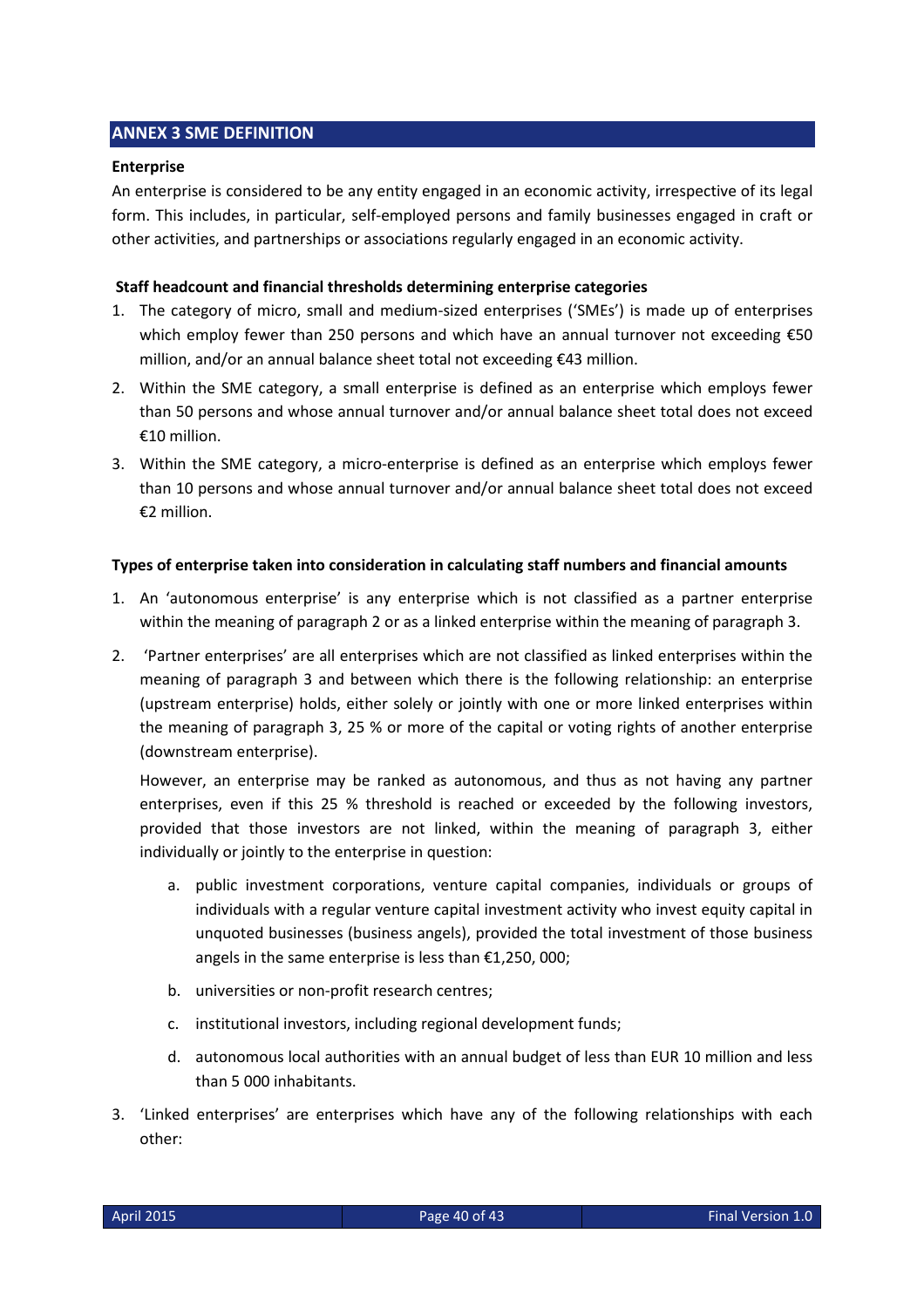- a. an enterprise has a majority of the shareholders' or members' voting rights in another enterprise;
- b. an enterprise has the right to appoint or remove a majority of the members of the administrative, management or supervisory body of another enterprise;
- c. an enterprise has the right to exercise a dominant influence over another enterprise pursuant to a contract entered into with that enterprise or to a provision in its memorandum or articles of association;
- d. an enterprise, which is a shareholder in or member of another enterprise, controls alone, pursuant to an agreement with other shareholders in or members of that enterprise, a majority of shareholders' or members' voting rights in that enterprise. There is a presumption that no dominant influence exists if the investors listed in the second subparagraph of paragraph 2 are not involving themselves directly or indirectly in the management of the enterprise in question, without prejudice to their rights as shareholders. Enterprises having any of the relationships described in the first subparagraph through one or more other enterprises, or any one of the investors mentioned in paragraph 2, are also considered to be linked. Enterprises which have one or other of such relationships through a natural person or group of natural persons acting jointly are also considered linked enterprises if they engage in their activity or in part of their activity in the same relevant market or in adjacent markets. An 'adjacent market' is considered to be the market for a product or service situated directly upstream or downstream of the relevant market.
- 4. Except in the cases set out in paragraph 2, second subparagraph, an enterprise cannot be considered an SME if 5 % or more of the capital or voting rights are directly or indirectly controlled, jointly or individually, by one or more public bodies. 5.Enterprises may make a declaration of status as an autonomous enterprise, partner enterprise or linked enterprise, including the data regarding the thresholds set out in Article 2. The declaration may be made even if the capital is spread in such a way that it is not possible to determine exactly by whom it is held, in which case the enterprise may declare in good faith that it can legitimately presume that it is not owned as to 25 % or more by one enterprise or jointly by enterprises linked to one another. Such declarations are made without prejudice to the checks and investigations provided for by national or Union rules.

# Data used for the staff headcount and the financial amounts and reference period

- 1. The data to apply to the headcount of staff and the financial amounts are those relating to the latest approved accounting period and calculated on an annual basis. They are taken into account from the date of closure of the accounts. The amount selected for the turnover is calculated excluding value added tax (VAT) and other indirect taxes.
- 2. Where, at the date of closure of the accounts, an enterprise finds that, on an annual basis, it has exceeded or fallen below the headcount or financial thresholds stated in Article 2, this will not result in the loss or acquisition of the status of medium-sized, small or micro-enterprise unless those thresholds are exceeded over two consecutive accounting periods.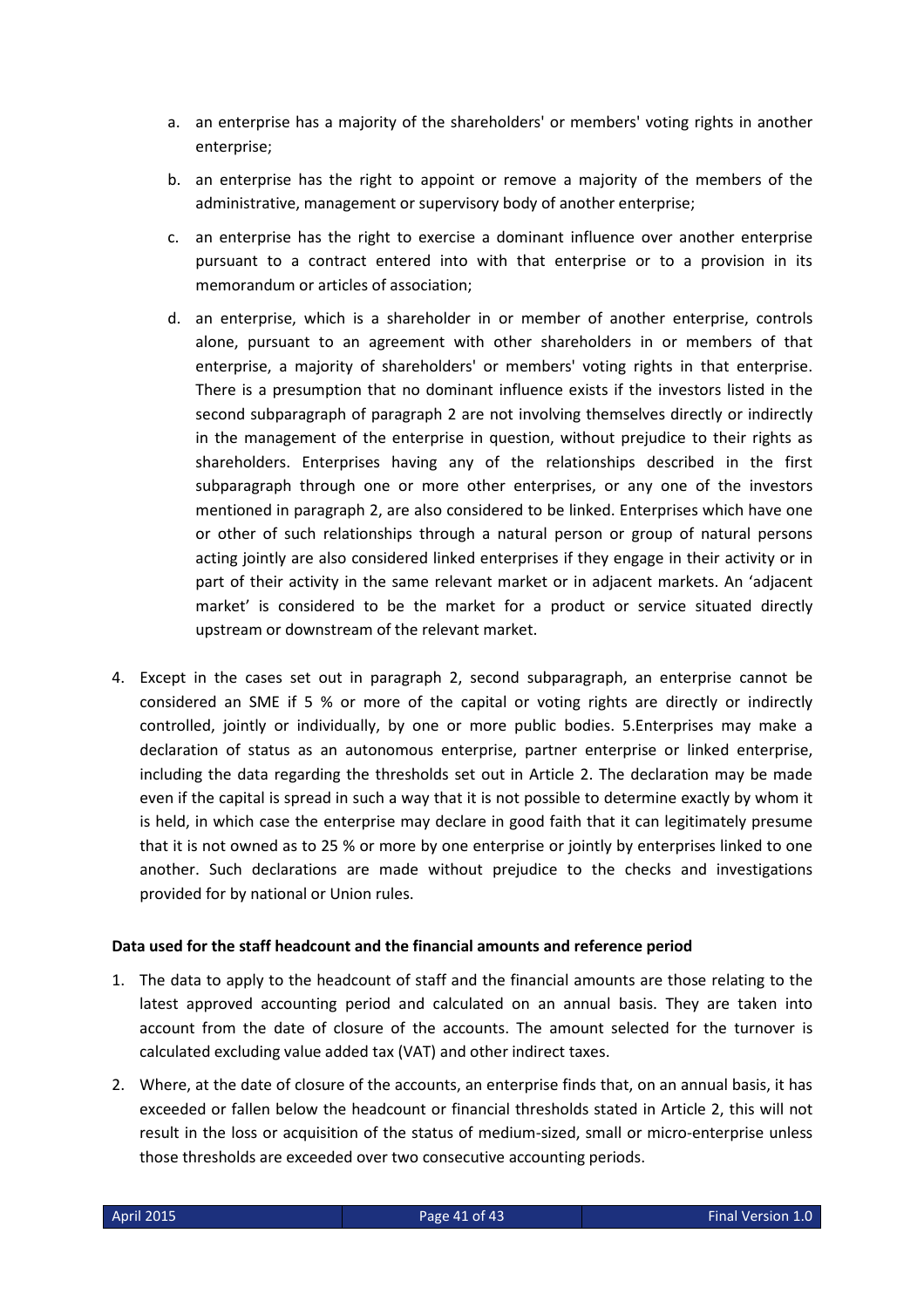3. In the case of newly-established enterprises whose accounts have not yet been approved, the data to apply is to be derived from a bona fide estimate made in the course of the financial year.

# Staff headcount

The headcount corresponds to the number of annual work units (AWU), i.e. the number of persons who worked full- time within the enterprise in question or on its behalf during the entire reference year under consideration. The work of persons who have not worked the full year, the work of those who have worked part-time, regardless of duration, and the work of seasonal workers are counted as fractions of AWU.

The staff consists of:

- a. employees;
- b. persons working for the enterprise being subordinated to it and deemed to be employees under national law;
- c. owner-managers;
- d. partners engaging in a regular activity in the enterprise and benefiting from financial advantages from the enterprise. Apprentices or students engaged in vocational training with an apprenticeship or vocational training contract are not included as staff. The duration of maternity or parental leaves is not counted.

#### Establishing the data of an enterprise

- 1. In the case of an autonomous enterprise, the data, including the number of staff, are determined exclusively on the basis of the accounts of that enterprise.
- 2. The data, including the headcount, of an enterprise having partner enterprises or linked enterprises are determined on the basis of the accounts and other data of the enterprise or, where they exist, the consolidated accounts of the enterprise, or the consolidated accounts in which the enterprise is included through consolidation. To the data referred to in the first subparagraph are added the data of any partner enterprise of the enterprise in question situated immediately upstream or downstream from it. Aggregation is proportional to the percentage interest in the capital or voting rights (whichever is greater). In the case of cross-holdings, the greater percentage applies. To the data referred to in the first and second subparagraph are added 100 % of the data of any enterprise, which is linked directly or indirectly to the enterprise in question, where the data were not already included through consolidation in the accounts.
- 3. For the application of paragraph 2, the data of the partner enterprises of the enterprise in question are derived from their accounts and their other data, consolidated if they exist. To these are added 100 % of the data of enterprises which are linked to these partner enterprises, unless their accounts data are already included through consolidation. For the application of the same paragraph 2, the data of the enterprises which are linked to the enterprise in question are to be derived from their accounts and their other data, consolidated if they exist. To these are added, pro rata, the data of any possible partner enterprise of that linked enterprise, situated immediately upstream or downstream from it, unless it has already been included in the consolidated accounts with a percentage at least proportional to the percentage identified under the second subparagraph of paragraph 2.